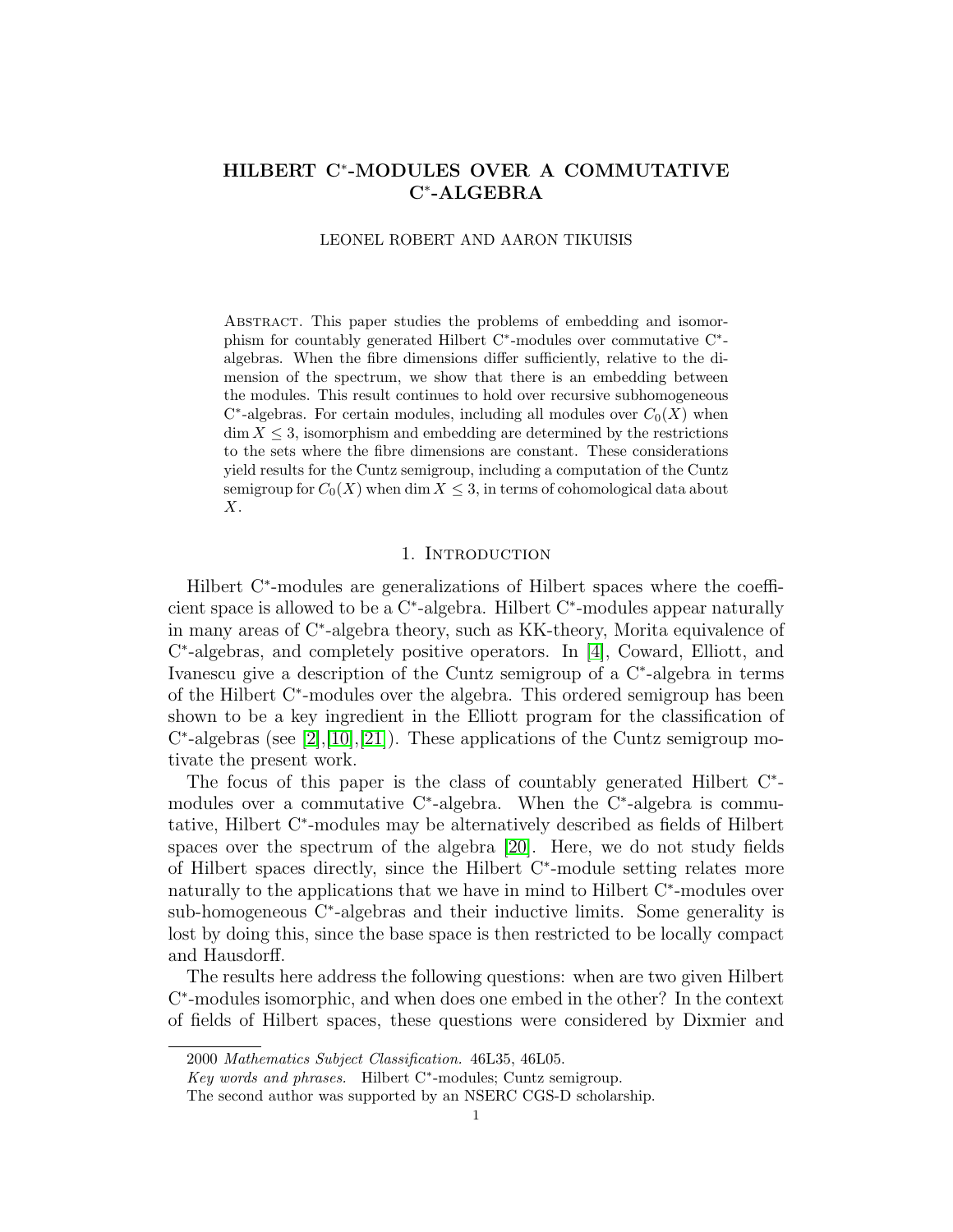Douady in  $[6]$ , and more systematically by Dupré in  $[7]$ ,  $[8]$ , and  $[9]$ . Our approach is based on a representation of a Hilbert C<sup>∗</sup> -module as a supremum of vector bundles supported on a family of open sets that cover the space. Thus, our results parallel—and rely on—the theory of locally trivial vector bundles (when the dimension of the fibres is constant, the field of Hilbert spaces corresponding to a Hilbert module is in fact a locally trivial vector bundle).

A fundamental result in the theory of vector bundles over a space X of finite dimension states that when the fibre dimension of one bundle is sufficiently smaller than that of another one, the one bundle embeds into the other. In Theorem [3.2,](#page-11-0) we generalize this to countably generated Hilbert  $C_0(X)$ -modules: if M, N are countably generated Hilbert  $C_0(X)$ -modules, and

$$
\dim N|_{x} \ge \dim M|_{x} + \frac{\dim X - 1}{2} \quad \text{for all } x \in X,
$$

then M embeds into N. Here,  $M|_x$  denotes the fibre of M at  $x \in X$ . This result strengthens [\[22\]](#page-32-2), where it is shown that M is Cuntz below N (see also [\[9,](#page-31-6) Proposition 7] for the case that M has constant dimension and N has infinite dimensional fibres on an open set). In Corollary [3.4](#page-13-0) we show that this result continues to hold for Hilbert C<sup>∗</sup> -modules over recursive subhomogeneous C ∗ -algebras.

In order that two given Hilbert  $C_0(X)$ -modules M and N be isomorphic, the dimensions of  $M|_x$  and  $N|_x$  must agree for all  $x \in X$ . Furthermore, there must be an isomorphism between the vector bundles arising by restricting M and  $N$  to the sets of constant dimension. In Theorem [4.4,](#page-16-0) we find certain situations in which this is the only obstruction to the modules being isomorphic. This is the case, for example, when  $X$  has dimension at most 3. In fact, for spaces of dimension at most 3, the ordered semigroup of isomorphism classes of Hilbert C<sup>∗</sup> -modules may be described in terms of cohomological data extracted from the module (this result is obtained in [\[9,](#page-31-6) Corollary 1] for modules of finite order when X has dimension at most 2). In Example [6.2,](#page-26-0) we show that this classification does not extend to spaces of dimension larger than 3. However, for spaces of larger dimension, we show that, if we have an isomorphism between the vector bundles arising by restricting  $M$  and  $N$  to the sets of constant dimension, then

$$
M^{\oplus \lceil \frac{\dim X}{2} \rceil} \cong N^{\oplus \lceil \frac{\dim X}{2} \rceil}.
$$

In Section [5](#page-22-0) we consider the Cuntz comparison of Hilbert C<sup>∗</sup> -modules and the Cuntz semigroup of  $C_0(X)$ . Our results on embedding and isomorphism of Hilbert C<sup>∗</sup> -module readily yield corollaries about the Cuntz comparison and equivalence of Hilbert C<sup>∗</sup> -modules. We give a description of the Cuntz semigroup of  $C_0(X)$ , for dim  $X \leq 3$ . In Example [5.6,](#page-23-0) we resolve an outstanding question from [\[4\]](#page-31-0) of whether Cuntz comparison is the same as embedding: two Hilbert  $C_0(X)$ -modules are presented, with X of dimension 2, which are Cuntz equivalent, yet such that neither one embeds in the other. A peculiarity in the topological properties of X permits this example.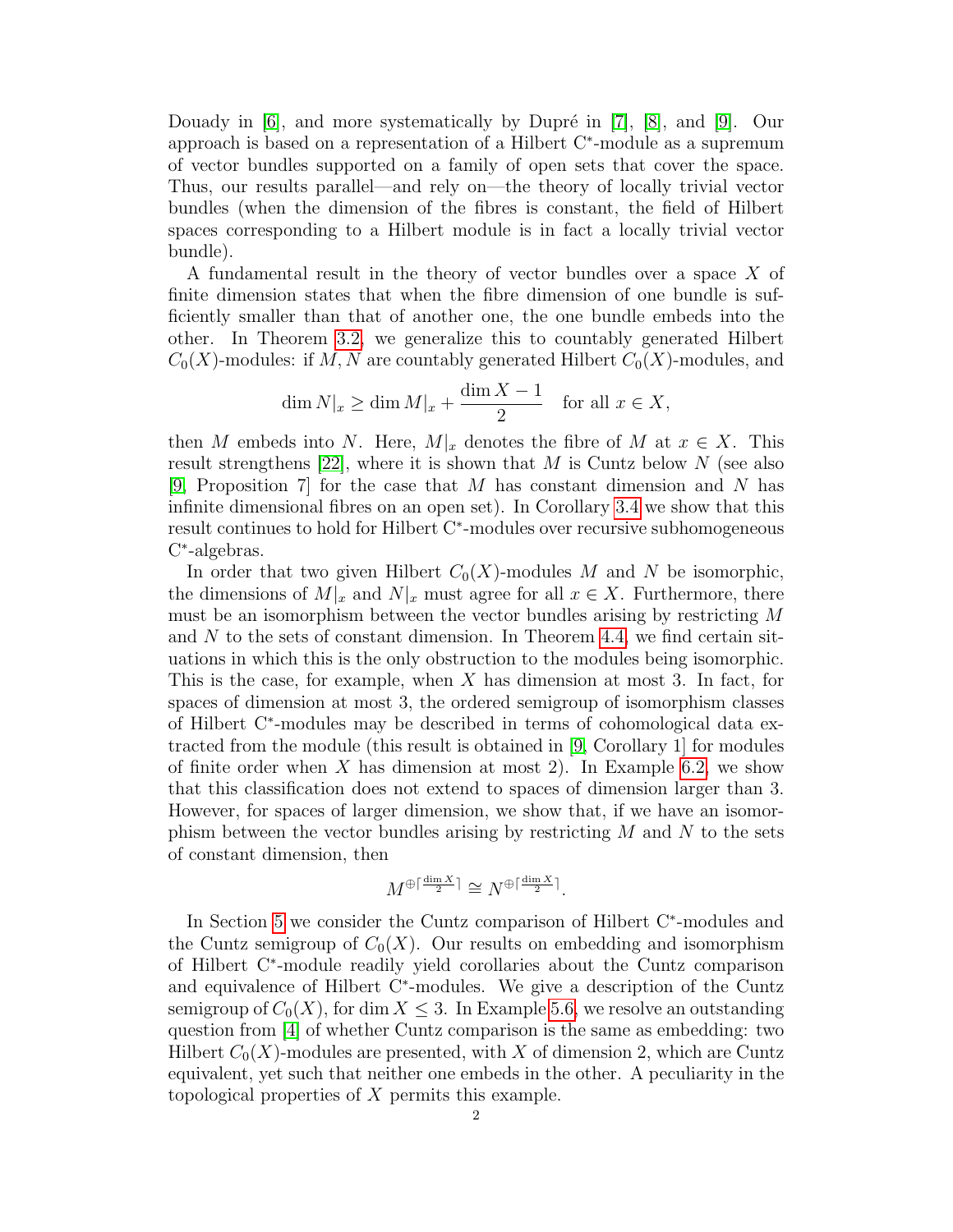In the last section we completely determine the group  $K_0^*(C_0(X))$  originally considered by Cuntz: the dimension function suffices to determine the class of a Hilbert C<sup>\*</sup>-module in  $K_0^*(C_0(X))$ . This demonstrates that the Cuntz semigroup is significantly more interesting than the group  $K_0^*$ . We also prove that if the restriction of a countably generated Hilbert  $C^*$ -module M to an open set U is the trivial module with infinite dimensional fibres, i.e.,  $\ell_2(U)$ , then  $M \cong M \oplus \ell_2(U)$ . As a corollary, we show that if dim X is finite, and the set of points where  $M$  has infinite dimensional fibres is open, then the isomorphism class of M is determined by its restriction to the set where it has finite dimensional fibres. Conjecturally, this holds even if the set where the fibres are infinite dimensional is not open (under the hypothesis that  $\dim X$  is finite). This conjecture was put forth by Dupré in  $[8, Conjecture 1]$  $[8, Conjecture 1]$ , and our result is a partial confirmation.

The organization of the paper is as follows. Section [2](#page-2-0) contains preliminaries, particularly the description of Hilbert  $C_0(X)$ -modules in terms of rank-ordered families of projections. In Section [3,](#page-10-0) we prove the result that when the pointwise dimensions of two Hilbert modules differ sufficiently then one embeds into the other. The main result of Section [4](#page-15-0) is that for dim  $X \leq 3$ , isomorphism and embedding of Hilbert  $C_0(X)$ -modules depends only on the restrictions to their sets of constant dimension. In Section [5,](#page-22-0) the results of Section [4](#page-15-0) are applied to the Cuntz semigroup, ultimately producing a description of  $\mathcal{C}u(C_0(X))$  for  $\dim X \leq 3$ . Section [6](#page-25-0) contains distinct parts. In [6.1,](#page-25-1) an example is given of non-isomorphic Hilbert  $C(S^4)$ -modules whose restrictions to their sets of constant rank are isomorphic. A computation of  $K_0^*(C_0(X))$  for  $\dim X < \infty$ is given in [6.2.](#page-27-0) Finally, [6.3](#page-29-0) contains the result that if the restriction of a Hilbert  $C_0(X)$ -module M to an open set U is isomorphic to  $\ell_2(U)$  then M is isomorphic to  $M \oplus \ell_2(U)$ .

### 2. Preliminary definitions and results

<span id="page-2-0"></span>2.1. Hilbert  $C_0(X)$ -modules. A right Hilbert C<sup>\*</sup>-module over a C<sup>\*</sup>-algebra A is a right A-module M, endowed with an A-valued inner product  $\langle \cdot, \cdot \rangle$ , and such that M is complete with respect to the norm  $m \mapsto ||\langle m, m\rangle||^{1/2}$ . The reader is referred to [\[14\]](#page-32-3) for a more detailed definition of Hilbert C<sup>∗</sup>-module and for the general theory of these objects. Here we review a few facts about Hilbert C<sup>∗</sup> -modules that will be used throughout the paper. We will often refer to Hilbert C<sup>∗</sup> -modules simply as Hilbert modules. In the discussion that follows we assume that the C<sup>∗</sup> -algebra acts on the right of the Hilbert modules (this provision will be not necessary once we specialize to  $A = C_0(X)$ ).

A Hilbert module is said to be countably generated if it contains a countable set  $\{m_i\}_{i=0}^{\infty}$  such that the sums  $\sum m_i\lambda_i$ , with  $\lambda_i \in A$ , form a dense subset of the module. For a Hilbert module M we denote by  $K(M)$  the C<sup>\*</sup>-algebra of compact operators on M. By  $\ell_2(A)$  we denote the Hilbert module over A of sequences  $(x_i)_{i=0}^{\infty}$ ,  $x_i \in A$ , such that  $\sum x_i^* x_i$  is norm convergent in A. It is known that every countably generated Hilbert module is isomorphic to one of the form  $\overline{a\ell_2(A)}$ , with  $a \in K(\ell_2(A))^+$ .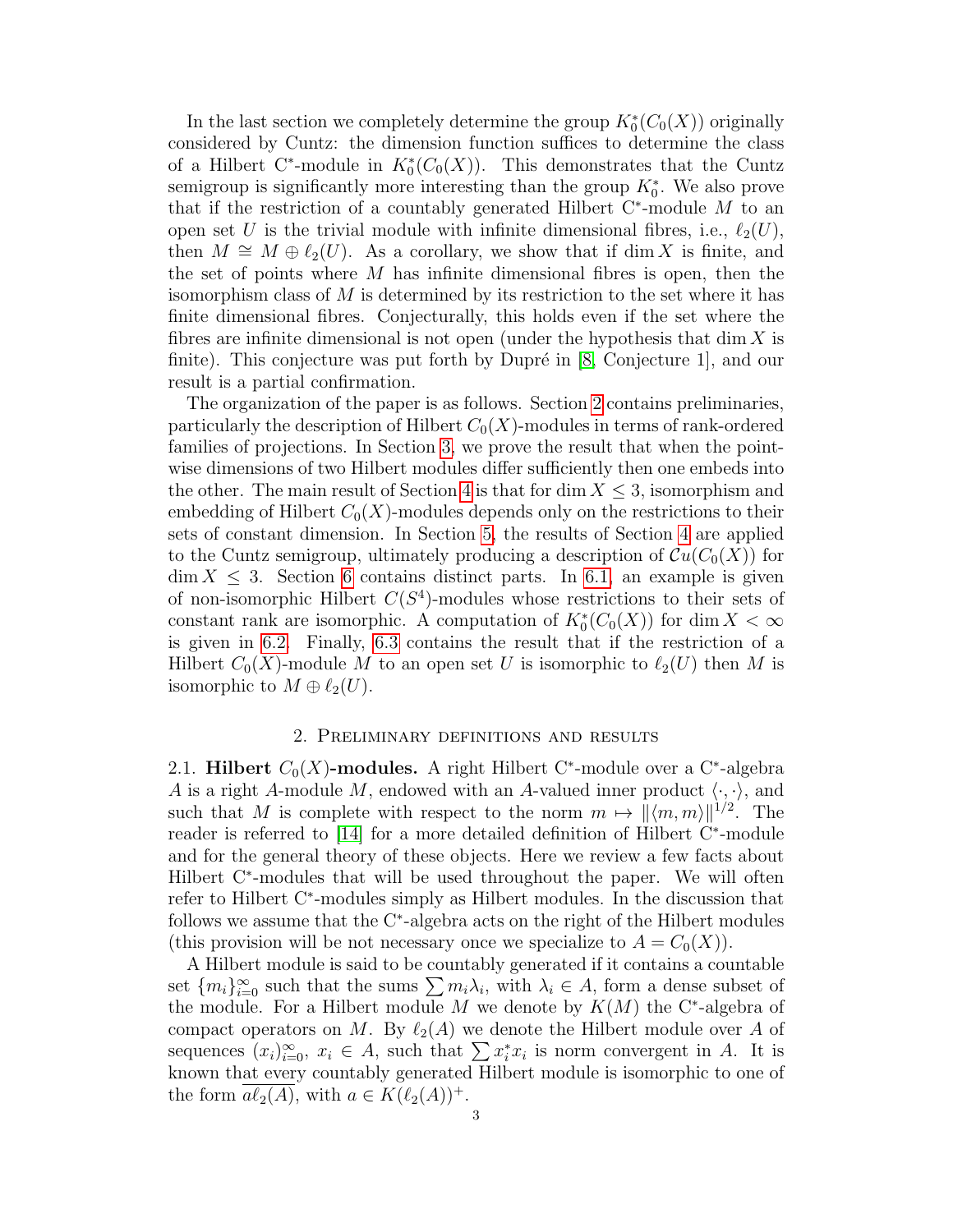For  $a \in K(\ell_2(A))^+$  let us denote by  $M_a$  the Hilbert module  $a\ell_2(A)$ . Let Her (a) denote the hereditary algebra generated by a in  $K(\ell_2(A))$ , i.e., the algebra  $aK(\ell_2(A))a$ .

Let  $a, b \in K(\ell_2(A))^+$ . If  $a = s^*s$  and Her $(ss^*) =$  Her $(b)$  for some  $s \in$  $K(\ell_2(A))$ , then the map  $\phi_s : M_a \to M_b$  given by

$$
\phi_s(|s|m):=sm
$$

for  $m \in \ell_2(A)$  (and extended continuously to all of  $M_a = M_{|s|}$ ), is an isomorphism of Hilbert modules. Furthermore, if  $\phi \colon M_a \to M_b$  is an isomorphism then  $\phi = \phi_s$  for some s as above.

Let us now focus on the case of commutative C<sup>∗</sup> -algebras. Henceforth, unless otherwise stated, X will denote a locally compact Hausdorff space. We will often speak of the dimension of  $X$ , by which we mean the covering dimension. When specializing to the algebra  $C_0(X)$ , we have  $\ell_2(C_0(X)) \cong C_0(X, \ell_2(N))$ and  $K(\ell_2(C_0(X))) \cong C_0(X, K(\ell_2(N))),$  where  $C_0(X, K(\ell_2(N)))$  acts pointwise on  $C_0(X, \ell_2(N))$ . In the sequel we will make the identifications given by these isomorphisms. We will denote the C<sup>\*</sup>-algebra  $K(\ell_2(\mathbb{N}))$  simply as K.

For  $a \in C_0(X,\mathcal{K})^+$ , let  $p: X \to B(\ell_2(\mathbb{N}))$  be the projection-valued map defined by  $p(x) := \chi_{(0,\infty)}(a(x))$  for all  $x \in X$ , i.e.,  $p(x)$  is the range projection of  $a(x)$ . We refer to p as the pointwise range projection of a. For  $s \in C_0(X,\mathcal{K})$ let  $v: X \to B(\ell_2(\mathbb{N}))$  be such that, for each  $x \in X$ ,  $s(x) = v(x)|s(x)|$  is the polar decomposition of  $s(x)$ . We refer to v as the partial isometry arising from the pointwise polar decomposition of s. Suppose that  $a = s^*s$  and set  $ss^* = b$ . The module  $M_a$  and the map  $\phi_s : M_a \to M_b$  defined above can be neatly expressed in terms of  $p$  and  $v$  as follows.

**Lemma 2.1.** Let  $a, p, s, and v$  be as in the previous paragraph. Then

<span id="page-3-1"></span><span id="page-3-0"></span>(2.1) 
$$
M_a = \{ m \in \ell_2(C_0(X)) \mid p(x)m(x) = m(x) \text{ for all } x \in X \}, \text{ and}
$$

(2.2) 
$$
(\phi_s m)(x) = v(x)m(x), \text{ for all } m \in M_a \text{ and } x \in X.
$$

*Proof.* We clearly have the inclusion of  $M_a$  in the right side of [\(2.1\)](#page-3-0). Let  $m \in$  $\ell_2(C_0(X))$  be such that  $p(x)m(x) = m(x)$  for all  $x \in X$ . Since  $a^{1/n}(x) \to p(x)$ strongly for every x, we have  $\langle a^{1/n}(x)m(x),m(x) \rangle \nearrow \langle m(x),m(x) \rangle$  for every  $x \in X$ . By Dini's Theorem this convergence is uniform on compact subsets of X. We thus have that  $(1-a^{1/n})^{1/2}m \to 0$  in  $\ell_2(C(X))$ , and so  $(1-a^{1/n})m \to 0$ in  $\ell_2(C(X))$ . Thus,  $m \in M_a$ .

For [\(2.2\)](#page-3-1), we have  $(\phi_s|s|m)(x) = s(x)m(x) = (v|s|)(x)m(x)$  for all  $x \in X$ . The vectors  $|s|m$ , with  $m \in \ell_2(C_0(X))$ , form a dense subset of  $M_a$ . Hence,  $(\phi_s m)(x) = v(x)m(x)$  for all  $m \in M_a$  and  $x \in X$ .

Since  $M_a$  and  $\phi_s$  depend only on p and v we will denote them by  $M_p$  and  $\phi_v$  when the relation between a and p, and the relation between s and v, are understood.

Let us denote by  $RP_{p,w}(X)$  the set of pointwise range projections of elements in  $C_0(X,\mathcal{K})^+$ . Let us denote by PIPD<sub>p.w.</sub> $(X)$  the set of partial isometries arising from the polar decomposition of an element in  $C_0(X,\mathcal{K})$ . It follows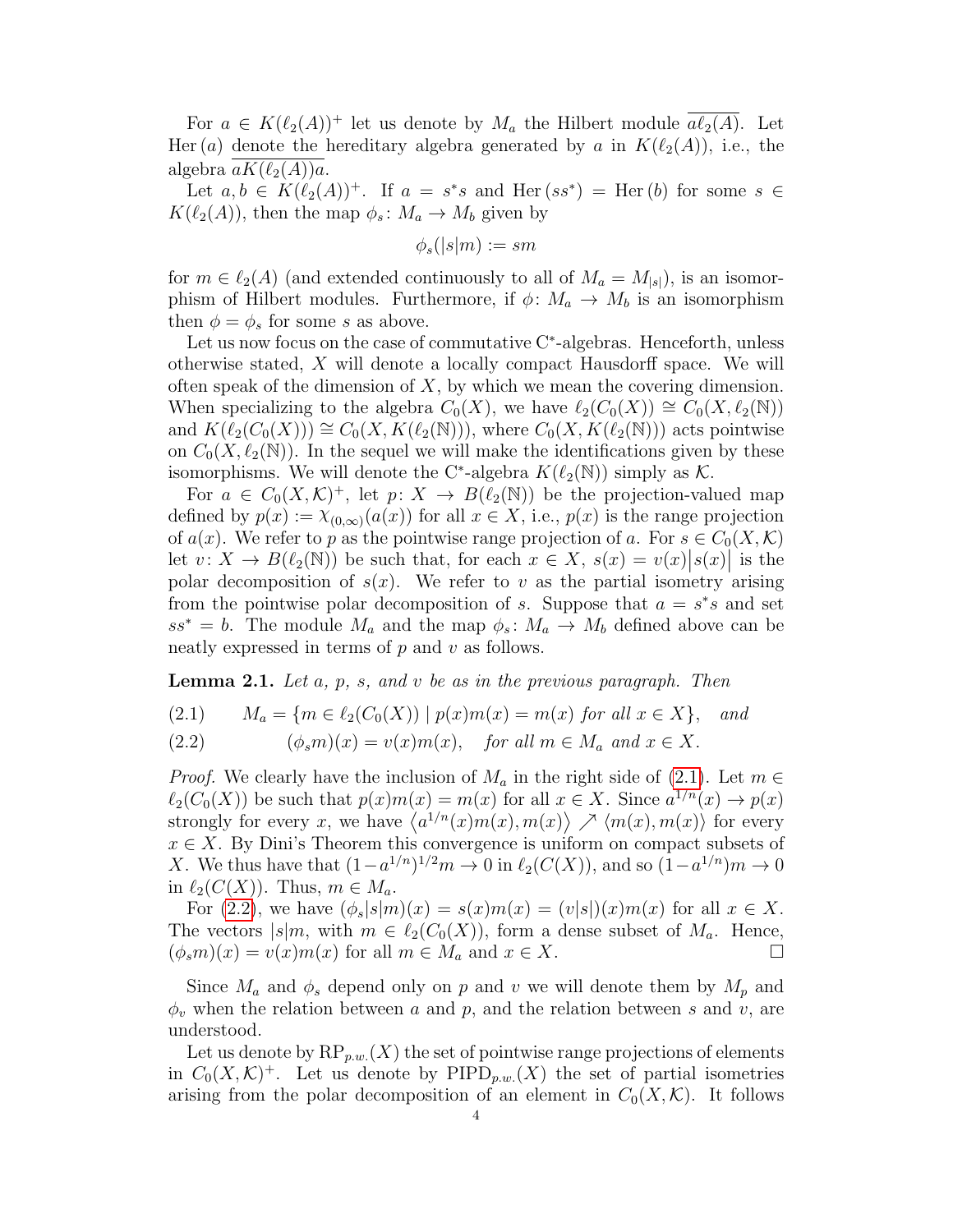from the lemma and the remarks above that if  $p, q \in \text{RP}_{p,w}(X)$  then

$$
M_p \subseteq M_q \Leftrightarrow p \le q,
$$
  
\n
$$
M_p \cong M_q \Leftrightarrow p = v^*v, \ vv^* = q \text{ for some } v \in \text{PID}_{p.w.}(X).
$$

In the latter case we write  $p \cong q$ . If  $M_p$  embeds into  $M_q$ , we write  $p \preceq q$ .

One can intuitively imagine what is meant by the restriction of a Hilbert  $C_0(X)$ -module to a subset of X, but let us give a formal definition. If  $F \subseteq X$ is a closed subset then let  $M|_F := M/MC_0(X\backslash F)$ , which is a  $C_0(F)$ -module  $(C_0(F) \cong C_0(X)/C_0(X\backslash F)$  via the restriction map). If  $U \subseteq X$  is an open subset, we may let  $M|_U := MC_0(U)$ . Combining these, if  $Y \subseteq X$  is the intersection of a closed subset  $F$  and an open subset  $U$ , we can see that  $(M|_F)|_{U\cap F} = (M|_U)|_{U\cap F}$ , and we define  $M|_Y$  to be this. For  $x \in X$ , we will, by abusing notation, allow  $M|_x := M|_{\{x\}}$ ; since  $C({x}) \cong \mathbb{C}$ , this is simply a Hilbert space, so that  $\dim M|_x$  makes sense. Note that if M is countably generated then so are  $M|_F$ ,  $M|_U$  for F closed and for U open and  $\sigma$ -compact. One can easily check that for  $p \in \text{RP}_{p.w.}(X)$ , and for Y the intersection of a closed and an open subset of  $X$ , we have

$$
M_p|_Y = M_{p|_Y}.
$$

We denote by dim M the map from X to  $\mathbb{N} \cup \{\infty\}$  given by

$$
\dim M(x) := \dim M|_x.
$$

If  $M = M_p$ , and  $a \in C_0(X) \otimes \mathcal{K}$  has pointwise range projection p, then dim  $M(x) = \text{rank } p(x) = \text{rank } a(x)$  for all  $x \in X$ .

For a function  $a: X \to B(\ell_2(\mathbb{N}))$ , define the sets  $R_{=i}(a), R_{\geq i}(a), R_{\leq i}(a)$  in terms of the function rank a as follows:

$$
R_{=i}(a) := \{x \in X \mid \text{rank } a(x) = i\},\
$$
  
\n
$$
R_{\geq i}(a) := \{x \in X \mid \text{rank } a(x) \geq i\},\
$$
  
\n
$$
R_{\leq i}(a) := \{x \in X \mid \text{rank } a(x) \leq i\}.
$$

Likewise, for a Hilbert  $C_0(X)$ -module M, we define  $R_{=i}(M), R_{\geq i}(M), R_{\leq i}(M)$ in terms of dim M (so that, for example,  $R_{=i}(M_p) = R_{=i}(p)$  for  $p \in \text{RP}_{p,w}(X)$ ).

2.2. Rank-ordered families of projections. Presently, we introduce forms of data that describe pointwise range projections of positive elements and partial isometries from pointwise polar decompositions. These data thus serve to describe countably generated Hilbert modules and the embedding maps between them.

Throughout this paper, the phrase "a continuous projection on the space X" will mean a projection in the C<sup>\*</sup>-algebra  $C_b(X, \mathcal{K})$ . Similarly, the phrase "a continuous partial isometry on X" refers to a partial isometry in  $C_b(X, \mathcal{K})$ .

<span id="page-4-0"></span>**Definition 2.2.** (cf. [\[15\]](#page-32-4)) A rank-ordered family of projections is a family of pairs  $(p_i, A_i)_{i=0}^{\infty}$  such that

(1)  $X = \bigcup_i A_i$ . (2) For each i,  $\bigcup_{j\geq i} A_j = \bigcup_{j\geq i} A_j^{\circ}$ . 5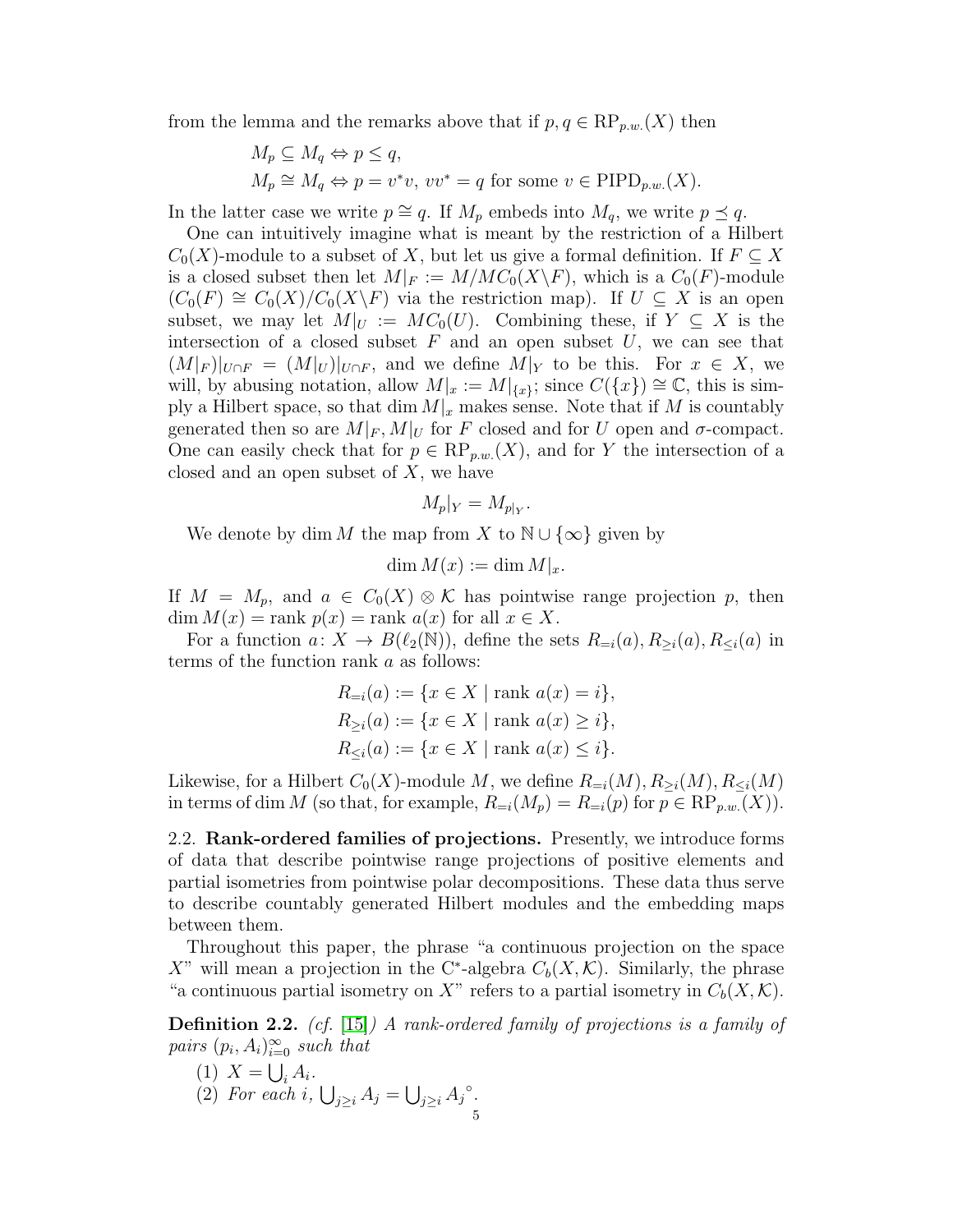- (3) For each  $i \geq 1$ ,  $\bigcup_{j \geq i} A_j$  is a  $\sigma$ -compact subset of X.
- (4) For each i,  $p_i$  is a continuous projection on  $A_i$  with constant rank i.
- <span id="page-5-2"></span>(5) For  $i \leq j$ ,  $p_i \leq p_j$  on  $A_i \cap A_j$ .

A rank-ordered family of partial isometries is a family of pairs  $(v_i, A_i)_{i=0}^{\infty}$  such that the sets  $(A_i)_{i=0}^{\infty}$  satisfy the conditions  $(1)-(3)$  above, and also

- (4) For each i,  $v_i$  is a continuous partial isometry with constant rank i.
- <span id="page-5-1"></span>(5) For  $i \leq j$ ,  $v_j^* v_i = v_i^* v_i$  on  $A_i \cap A_j$ .

In [\[15\]](#page-32-4), the name "rank-ordered family of projections" is introduced to describe a similar object to what appears above; however, we caution that the objects are not exactly the same. What appears in [\[15\]](#page-32-4) is a finite family of pairs  $(p_i, A_i)_{i=0}^n$  for which the sets  $A_i$  are required to be open. By using an infinite family, we allow the rank-ordered family of projections to describe range projections with possibly unbounded or even infinite rank. Also, we will often make use of rank-ordered families where the sets  $A_i$  are not open, but rather, are relatively closed in  $\bigcup_{j\geq i} A_j$ .

<span id="page-5-0"></span>**Proposition 2.3.** (cf. [\[17,](#page-32-5) Lemma 3.1]) Let X be a locally compact Hausdorff space.

(i) Given a rank-ordered family of projections  $(p_i, A_i)_{i=0}^{\infty}$ , a projection in  $\text{RP}_{p.w.}(X)$  (denoted  $\bigvee p_i$ ) is defined by the formula

$$
(\bigvee p_i)(x) := \bigvee_{i \mid x \in A_i} p_i(x).
$$

(If x is only in finitely many sets  $A_i$  then  $(\bigvee p_i)(x) = p_i(x)$  for the greatest i for which  $x \in A_i$ .)

Conversely, if  $p \in \text{RP}_{p,w}(X)$  then there exists a rank-ordered family of projections  $(p_i, A_i)_{i=0}^{\infty}$  for which  $p = \bigvee p_i$ .

(ii) Given a rank-ordered family of partial isometries  $(v_i, A_i)_{i=0}^{\infty}$ , a partial isometry in  $\text{PIPD}_{p.w.}(X)$  (denoted  $\bigvee v_i$ ) is defined by

$$
(\bigvee v_i)(x) = \lim_{\{i|x \in A_i\}} v_i(x),
$$

where the limit is taken in the strong operator topology. (If x is only in finitely many sets  $A_i$  then  $(\bigvee v_i)(x) = v_i(x)$  for the greatest i for which  $x \in A_i$ .

Conversely, if  $v \in \text{PIPD}_{p.w.}(X)$ , and  $(p_i, A_i)_{i=0}^{\infty}$  is a rank-ordered family of projections such that  $v^*v = \bigvee p_i$ , then there exists a rank-ordered family of partial isometries  $(v_i, A_i)_{i=0}^{\infty}$  for which  $v = \bigvee v_i$  and  $p_i = v_i^* v_i$  for all i.

Proof.

(i) Let  $(p_i, A_i)_{i=0}^{\infty}$  be a rank-ordered family of projections. To see that  $\bigvee p_i$  is a projection in  $\mathbb{RP}_{p,w}(X)$ , we shall construct a positive element by the formula

$$
\sum \lambda_i p_i,
$$

where  $\lambda_i: X \to [0, 2^{-i}]$  is a continuous function which is zero outside of  $A_i$  and non-zero on  $A_i \backslash \bigcup_{j>i} A_j$ . Such a sum converges in  $C_0(X, \mathcal{K})$  to an element whose pointwise range projection is exactly  $\bigvee p_i$ .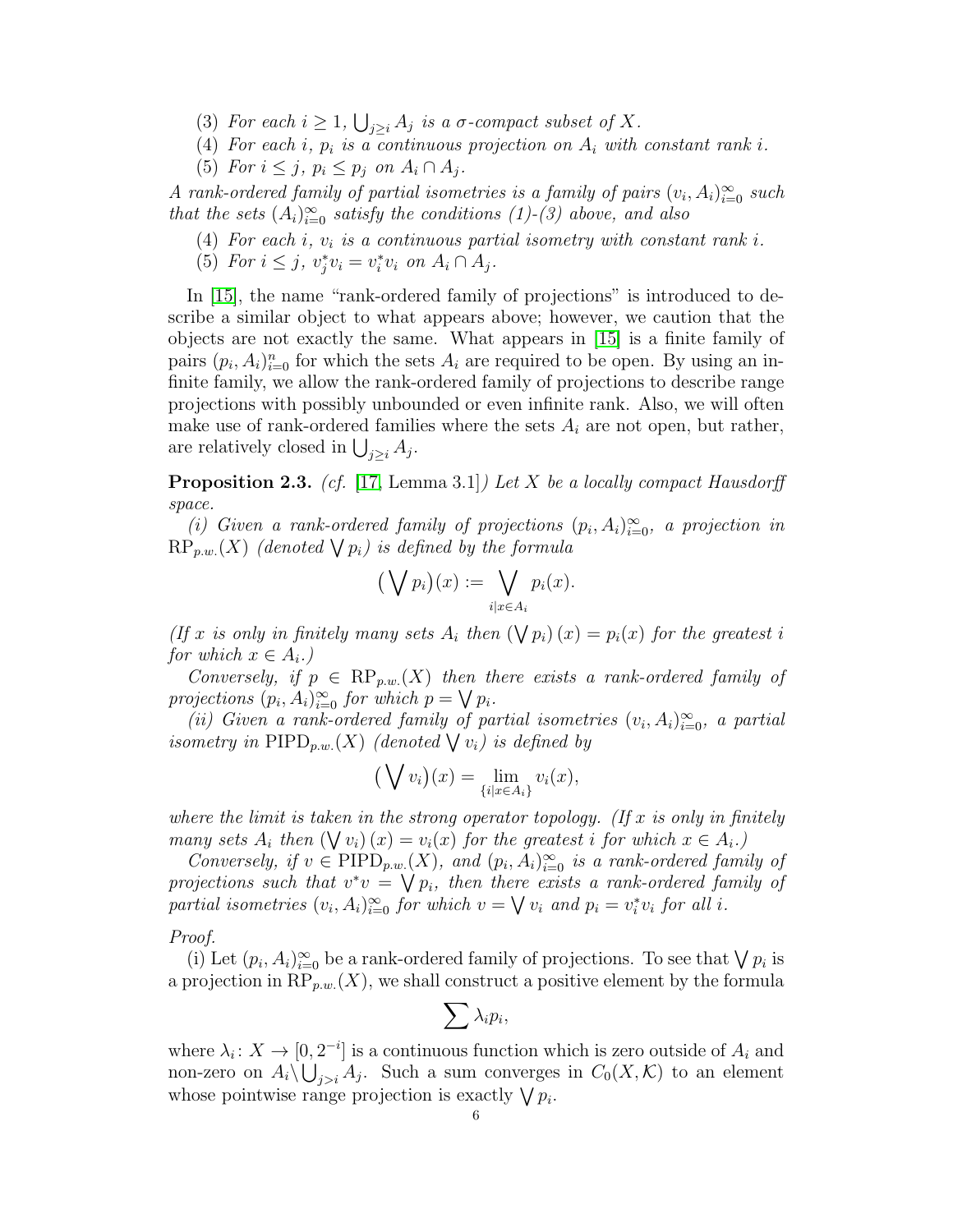To see that the function  $\lambda_i$  exists, we need to exhibit a  $\sigma$ -compact open set U satisfying

$$
A_i \setminus \bigcup_{j>i} A_j \subseteq U \subseteq A_i,
$$

for then  $\lambda_i$  is given by a strictly positive element of  $C_0(U)$ . The set  $A_i \backslash \bigcup_{j>i} A_j$ is relatively closed within the  $\sigma$ -compact set  $\bigcup_{j\geq i} A_j$ . By Urysohn's lemma, there exists a function  $f: \bigcup_{j\geq i} A_j \to \mathbb{R}$  such that  $f(A_i \setminus \bigcup_{j>i} A_j) = 1$  and  $f(\bigcup_{j\geq i}A_j\backslash A_i)=0$ . We may set  $U=f^{-1}(\left(\frac{1}{2},\infty\right))$ . The set U is open since it is relatively open within the open set  $\bigcup_{j\geq i} A_i$ . It is  $\sigma$ -compact since it is a relatively  $G_{\delta}$  subset of the  $\sigma$ -compact set  $\bigcup_{j\geq i} A_j$ .

Conversely, suppose  $a \in C_0(X,\mathcal{K})^+$  and  $p(x) = \chi_{(0,\infty)}(a(x))$  for all x. At each point  $x \in X$ , let  $\sigma_1(a)(x), \sigma_2(a)(x), \ldots$  be the list of eigenvalues of  $a(x)$ in non-increasing order (so that  $\sigma_i(a) \in C_0(X)$ ). Then let  $A_0 = X$  and

$$
A_i = \{ x \in X \mid \sigma_i(a)(x) > \sigma_{i+1}(a)(x) \}
$$

for  $i \geq 1$ . Since each function  $\sigma_i$  is continuous and vanishing at  $\infty$ , the sets  $A_i$ are open and  $\sigma$ -compact. By the choice of  $A_i$ , we may define  $p_i(x)$  to be the spectral projection of  $a(x)$  onto the i greatest eigenvalues. It is clear that this definition makes  $p_i$  continuous. Moreover, since for each  $x \in X$ ,  $\sigma_i(x) \searrow 0$ , we see that

$$
R_{\geq i}(a) = \{x \mid \sigma_i(x) > 0\} = \bigcup_{j \geq i} A_j,
$$

and from this it is easy to see that  $p = \bigvee p_i$ .

(ii) We can show that  $\bigvee v_i$  is a partial isometry from a pointwise polar decomposition by the same argument used to show that  $\bigvee p_i$  is in  $\mathbb{RP}_{p,w}(X)$ .

Conversely, for v a partial isometry arising in the polar decomposition  $s(x) =$  $v(x)|s(x)|$  of some  $s \in C_0(X,\mathcal{K})$ , and  $(p_i,A_i)_{i=0}^{\infty}$  a rank-ordered family for the pointwise range projection of  $s^*s$ , we can define  $v_i(x) = v(x)p_i(x)$ , for  $x \in A_i$ . The resulting family  $(v_i, A_i)_{i=0}^{\infty}$  is a rank-ordered family of partial isometries and it is easily verified that  $v(x) = \lim_{\{i \mid x \in A_i\}} v_i(x)$  for all  $x \in X$ .

If  $p \in \text{RP}_{p,w}(X)$  and  $(p_i, A_i)_{i=0}^{\infty}$  is a rank-ordered family of projections such that  $p = \bigvee p_i$ , we say that  $(p_i, A_i)_{i=0}^{\infty}$  is a rank-ordered family for p. Similarly, if  $v \in \text{PIPD}_{p.w.}(X)$  and  $(v_i, A_i)_{i=0}^{\infty}$  is such that  $v = \bigvee v_i$  we say that  $(v_i, A_i)_{i=0}^{\infty}$ is a rank-ordered family for  $v$ . From the definition of rank-ordered families, if  $(p_i, A_i)_{i=0}^{\infty}$  is a rank-ordered family for p, then so is  $(p_i, A_i^{\circ})_{i=0}^{\infty}$ , and similarly for the rank-ordered families of partial isometries.

<span id="page-6-0"></span>Remark 2.4. The proof of Proposition [2.3](#page-5-0) (i) is constructive: given a rankordered family  $(p_i, A_i)_{i=0}^{\infty}$ , it produces a positive element  $a \in C_0(X, \mathcal{K})^+$ , and given a positive element  $a \in C_0(X,\mathcal{K})^+$ , it produces a rank-ordered family  $(p_i, A_i)_{i=0}^{\infty}$ . Moreover, a close look at the constructions involved reveals that if we begin with a rank-ordered family  $(p_i, A_i)_{i=0}^{\infty}$ , obtain a positive element a, and then obtain a new rank-ordered family  $(q_i, B_i)_{i=0}^{\infty}$ , then the new rankordered family will almost coincide with the given one:  $B_i \subseteq A_i$  and

$$
q_i = p_i|_{B_i}.
$$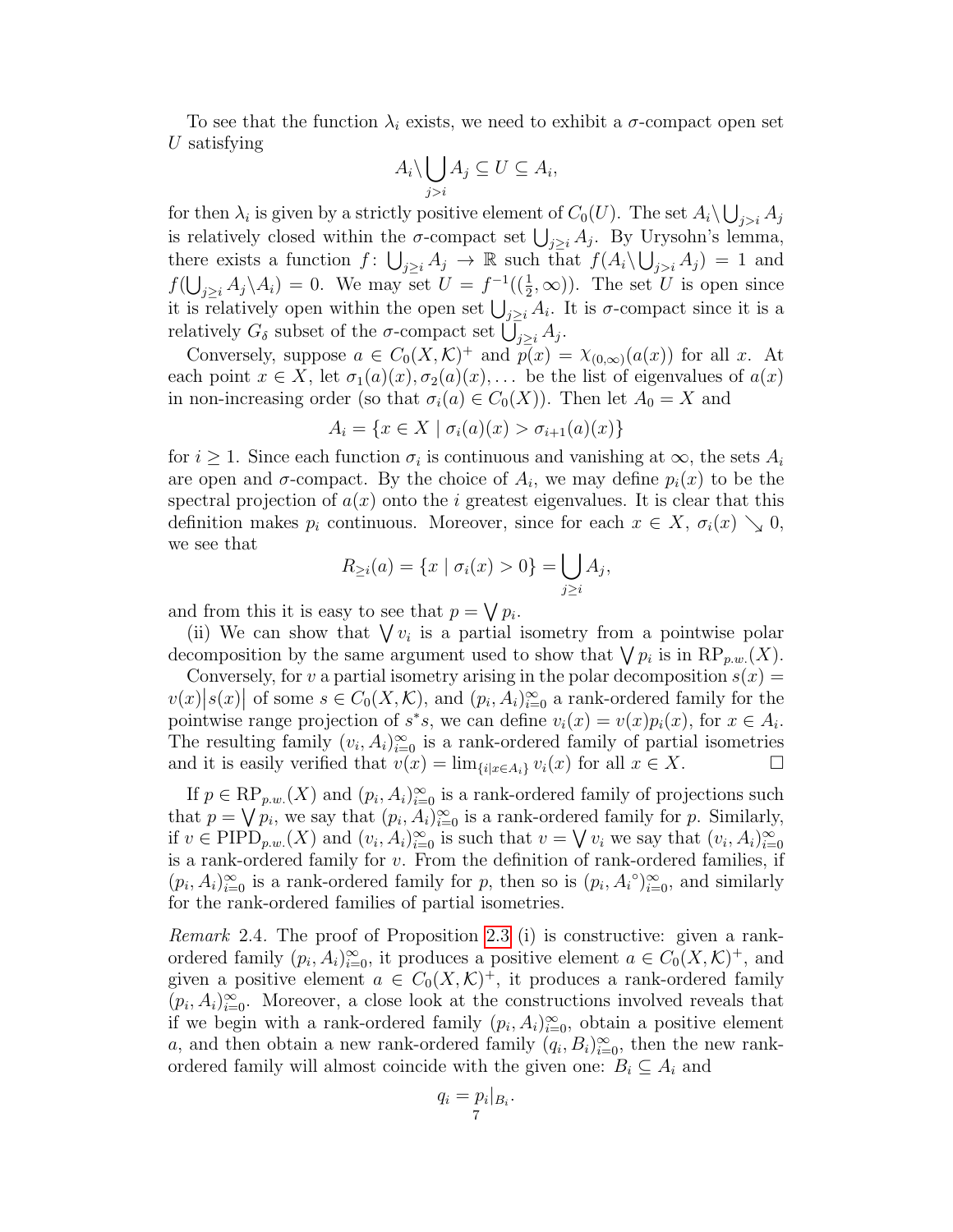In addition, in the situation that  $A_i$  is  $\sigma$ -compact and open, we may arrange that  $B_i = A_i$ .

2.3. A few technical lemmas. If a is either a projection in  $\mathbb{RP}_{p,w}(X)$  given by a rank-ordered family  $(p_i, A_i)_{i=0}^{\infty}$ , or a partial isometry in PIPD<sub>p.w.</sub>(X) given by a rank-ordered family  $(v_i, A_i)_{i=0}^{\infty}$ , then we have

<span id="page-7-0"></span>
$$
R_{\geq i}(a) = \bigcup_{j \geq i} A_i.
$$

Notice that if the sets  $A_i$  are replaced by smaller sets  $A'_i \subseteq A_i$  such that

(2.3) 
$$
R_{\geq i}(a) = \bigcup_{j\geq i} A_i'^{\circ} \text{ for all } i,
$$

then the resulting rank-ordered family  $(p_i|_{A'_i}, A'_i)_{i=0}^{\infty}$  (or  $(v_i|_{A'_i}, A'_i)_{i=0}^{\infty})$  is still a rank-ordered family for a. The condition [\(2.3\)](#page-7-0) is equivalent to the following two conditions:  $A_i'$  is a neighbourhood of  $R_{=i}(a)$  for all i, and

$$
R_{=\infty}(a) = \limsup_{i} A_i^{\circ} := \bigcap_{i=1}^{\infty} \bigcup_{j \ge i} A_j^{\circ}.
$$

The observation that we may get a new rank-ordered family by slightly shrinking the sets  $A_i$ , combined with the following lemma, allows us to find for the elements of  $\text{RP}_{p,w}(X)$  and  $\text{PIPD}_{p,w}(X)$  rank-ordered families whose sets  $A_i$  are relatively closed in  $R_{\geq i}(a)$ .

<span id="page-7-2"></span>**Lemma 2.5.** Let  $(U_i)_{i=1}^{\infty}$  be an open cover of X, such that for each i,  $R_{\geq i}$  :=  $\bigcup_{j\geq i}U_i$  is  $\sigma$ -compact. Then there exists a cover  $(A_i)_{i=1}^{\infty}$  of X such that for each i, we have:

- <span id="page-7-1"></span>(1)  $\bigcup_{j\geq i} A_j = \bigcup_{j\geq i} A_j^{\circ} = R_{\geq i}$ , and
- (2)  $A_i$  is relatively closed in  $\bigcup_{j\geq i} A_j$ .

Proof. Using notation that reflects the intended use of this lemma, we shall set  $R_{=i} = R_{\geq i} \setminus R_{\geq i+1}$ . We shall find open sets  $B_i$  for which the relative closure  $A_i := \overline{B_i} \cap R_{\geq i}$  is contained in  $U_i$ , and satisfying

$$
\bigcup_{j\geq i}B_j=R_{\geq i}.
$$

**Claim.**  $U_j$  can be covered by open sets  $V_\alpha^{(j)}$  which satisfy

$$
R_{=j}\subseteq V_{\alpha}^{(j)}\subseteq \overline{V_{\alpha}^{(j)}}\cap R_{\geq j}\subseteq U_j.
$$

*Proof of claim.* Let  $x \in U_i$  be given. Since  $R_{\geq i+1}$  is open,  $R_{=i}$  is relatively closed in  $R_{\geq i}$ . Since  $R_{\geq i}$  is  $\sigma$ -compact, we may use Urysohn's lemma to obtain a continuous function  $f: R_{\geq i} \to \mathbb{R}$  such that  $f(R_{=i}) = f(x) = 1$  and  $f(R_{\geq i}\backslash U_i) = 0.$  Set  $V = f^{-1}(\frac{1}{2})$  $(\frac{1}{2}, \infty)$ . It is easy to verify the required inclu- $\sum_{i=1}^{n}$  sions.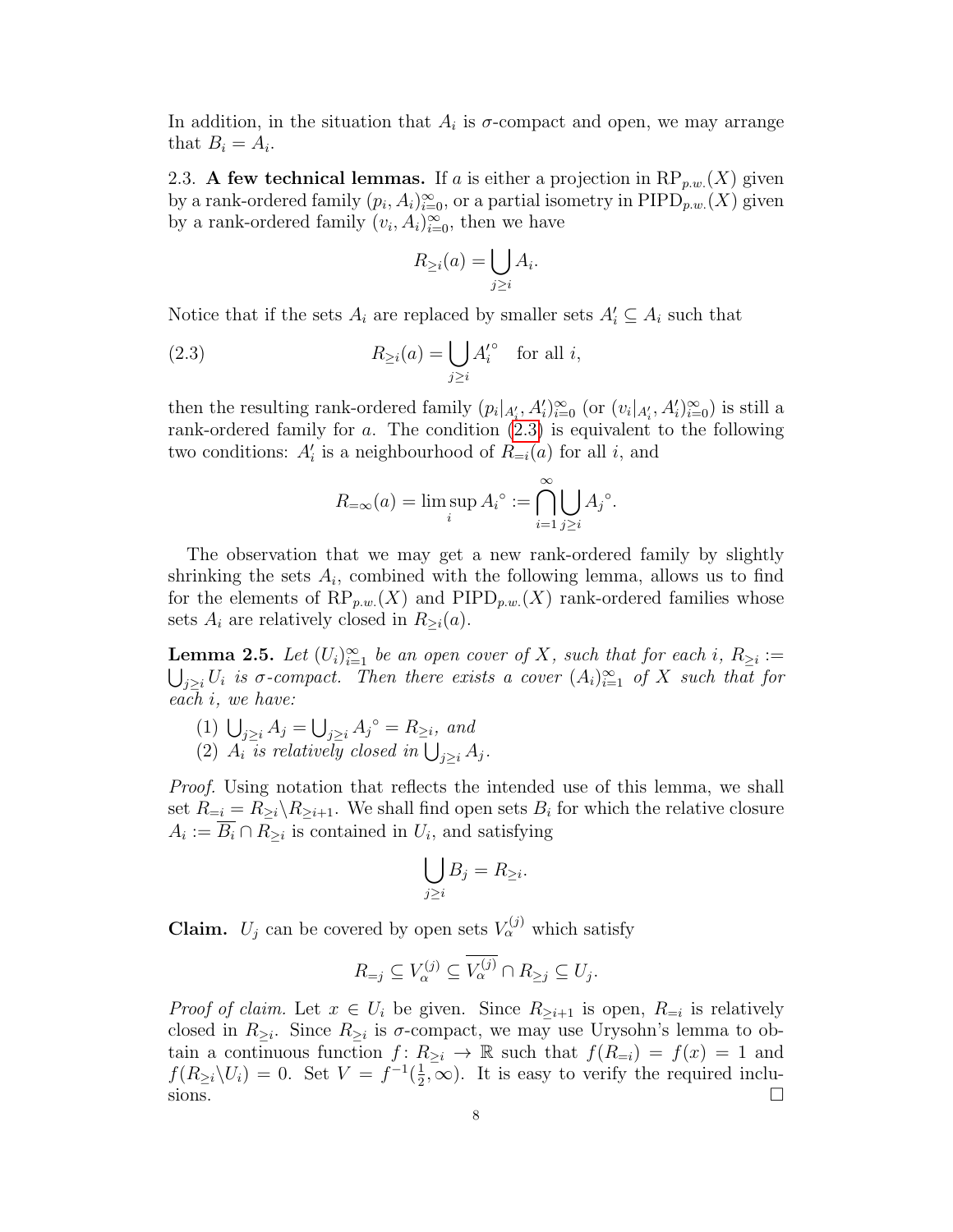We will create our sets  $B_i$  as the finite unions of sets  $V_\alpha^{(i)}$  from the claim. Let us see first that we can find such sets  $B_i$  that satisfy the condition [\(1\)](#page-7-1) for  $i=1$ .

Since  $R_{\geq 1}$  is  $\sigma$ -compact, let  $(K_t)_{t=1}^{\infty}$  be a countable cover consisting of compact subsets.  $K_1$  is compact, so it may be covered by finitely many sets of the form  $V_{\alpha}^{(i)}$ . This gives us some  $n_1 \geq 1$  and sets  $B_i$  which are finite unions of  $V_{\alpha}^{(i)}$ 's, for  $i = 1, \ldots, n_1$ , such that  $K_1 \subseteq B_1 \cup \cdots \cup B_{n_1}$ . By requiring  $B_i$  to be a nonempty union, we have  $R_{=i} \subseteq B_i$  for each *i*.

Now,  $K_2 \setminus (B_1 \cup \cdots \cup B_{n_1})$  is compact and contained in  $R_{\geq n_1+1}$ . Thus, it is covered by finitely many sets of the form  $V_{\alpha}^{(i)}$ , with  $i \geq n_1 + 1$ . Again, this allows us to obtain  $n_2 \geq n_1$  and sets  $B_i$  for  $i = n_1 + 1, \ldots n_2$  as above. Continuing on, we will eventually cover all the sets  $K_j$ , and thus all of  $R_{\geq 1}$ .

Let us now label the sets  $(B_i^{(1)})$  $\binom{1}{i}\}_{i=1}^{\infty}$ , where the superscript (1) denotes the fact that their union covers  $R_{\geq 1}$ . We may likewise find a sequence of sets  $(B_i^{(k)}$  $\sum_{i=1}^{(k)}$  and that each  $B_i^{(k)}$  $\mathbf{u}_i^{(k)}$  is a finite union of sets  $V_\alpha^{(i)}$ , and the sets cover  $R_{\geq k}$ . If we now let  $B_i = \bigcup_{k=1}^i B_i^{(k)}$  $i^{(k)}$ , then since the union is finite, the relative closure in  $R_{\geq i}$  is still a subset of  $U_i$ , and now

$$
R_{\geq k} = \bigcup_{i \geq k} B_i
$$

for each  $k$ .

<span id="page-8-1"></span>Remark 2.6. Let  $p \in \text{RP}_{p,w}(X)$  and let  $(p_i, U_i)_{i=0}^{\infty}$  be a rank-ordered family for p. Restricting to the interiors of sets  $U_i$  if necessary, we may assume that the sets  $U_i$  are open. Then by Lemma [2.5,](#page-7-2) we may find sets  $A_i \subseteq U_i$ , relatively closed in  $R_{\geq i}(p)$ , and such that  $(p_i|_{A_i}, A_i)_{i=0}^{\infty}$  is a rank-ordered family for p. Likewise, for every partial isometry  $v \in \text{PIPD}_{p,w}(X)$  there exists a rankordered family of partial isometries  $(v_i, A_i)_{i=0}^{\infty}$  for v such that  $A_i$  is relatively closed in  $R_{\geq i}(v)$  for all *i*.

In certain situations, it is desirable to obtain rank-ordered families which are compatible with certain given data. The following two lemmas provide instances where this is possible.

<span id="page-8-0"></span>**Lemma 2.7.** Let X be a  $\sigma$ -compact locally compact Hausdorff space and Y  $\subseteq$ X a closed subset. Let p be a projection in  $\mathbb{RP}_{p,w}(X)$ . Let  $(p_i, B_i)_{i=0}^{\infty}$  be a rank-ordered family of projections for  $p|Y$ . Then there exists a rank-ordered family  $(\tilde{p}_i, A_i)_{i=0}^{\infty}$  for p such that  $A_i \cap Y \subseteq B_i$  and  $\tilde{p}_i|_{A_i \cap Y} = p_i|_{A_i \cap Y}$  for each i.

*Proof.* Let  $b \in C_0(Y,\mathcal{K})^+$  be obtained from the rank-ordered family  $(q_i, B_i)_{i=0}^{\infty}$ as in the proof of Proposition [2.3](#page-5-0) (i), so that the pointwise range projection of b is  $p|_Y$ . Then b is strictly positive in the hereditary subalgebra  $\{c \in C_0(Y, \mathcal{K})\}$  $c = p|_{Y}cp|_{Y}$  of  $C_0(Y,\mathcal{K})$ , and this hereditary subalgebra is the image under the quotient map  $C_0(X,\mathcal{K}) \to C_0(Y,\mathcal{K})$  of the singly generated hereditary subalgebra  $\{c \in C_0(X,\mathcal{K}) \mid c = pcp\}$ . Thus, b lifts to a strictly positive element a of  $\{c \in C_0(X, K) \mid c = pcp\}$ , ie.  $a|_Y = b$ .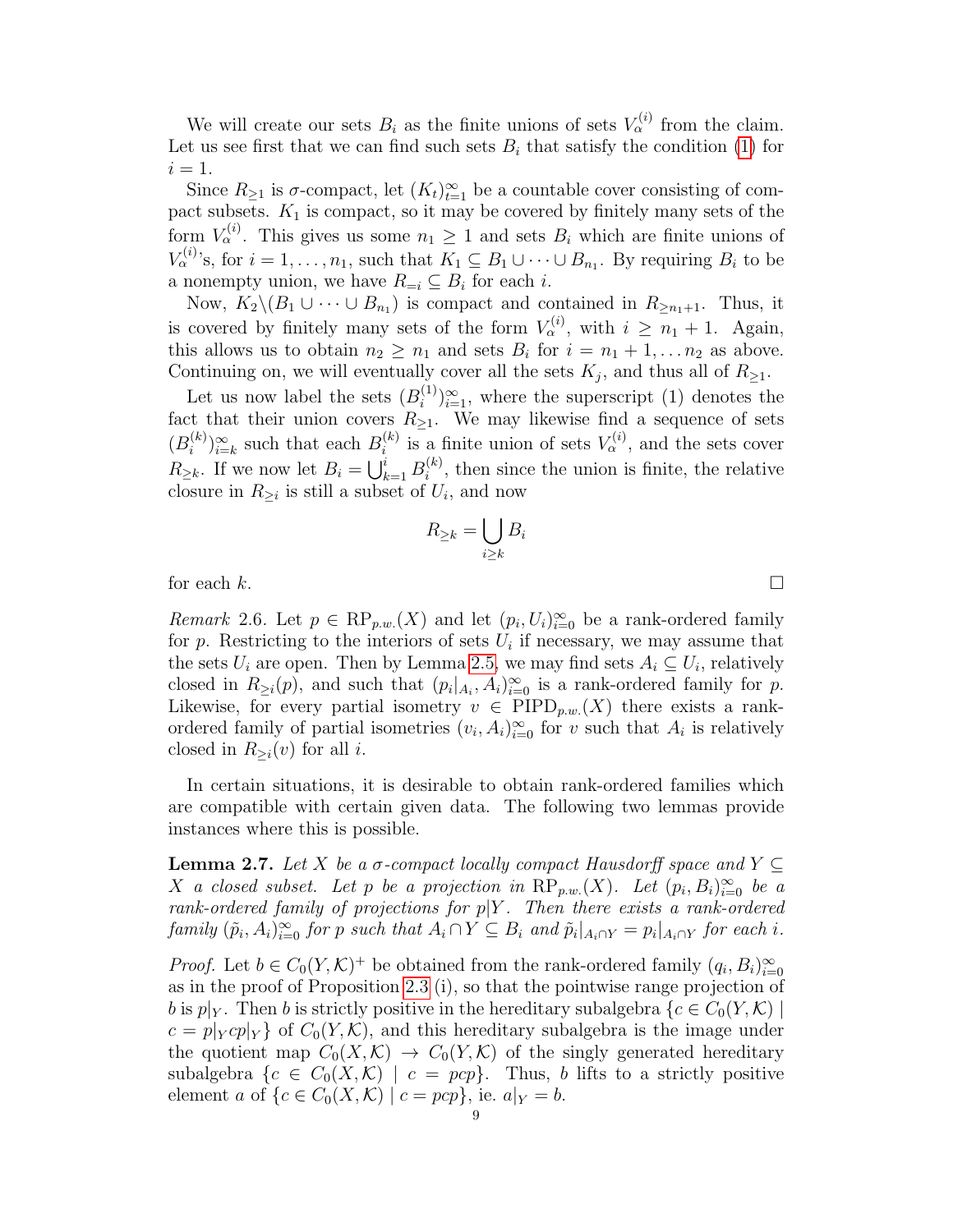Let  $(\tilde{p}_i, A_i)_{i=0}^{\infty}$  be the rank-ordered family given from a by Proposition [2.3](#page-5-0) (i). It is clear that the construction in Proposition [2.3](#page-5-0) (i) is natural, so that  $(\tilde{p}_i|_{A_i \cap Y}, A_i \cap Y)_{i=0}^{\infty}$  is the rank-ordered family that would be given from  $a|_Y$ . So, by Remark [2.4,](#page-6-0) we see that  $A_i \cap Y \subseteq B_i$  and

$$
\tilde{p}_i|_{A_i \cap Y} = p_i|_{A_i \cap Y}.
$$

<span id="page-9-1"></span>**Lemma 2.8.** Let X be a  $\sigma$ -compact locally compact Hausdorff space. Let  $(Y_i)_{i=1}^n$  be a family of closed subsets of X. Suppose that for every i we are given a continuous projection  $p_i: Y_i \to \mathcal{K}$  such that

 $p_i|_{Y_i \cap Y_j} \leq p_j|_{Y_i \cap Y_j}$ 

for all i and j. Let q be a projection in  $\text{RP}_{p.w.}(X)$  such that  $p_i \leq q|_{Y_i}$  for all i. Then there is a rank-ordered family  $(q_i, A_i)_{i=1}^{\infty}$  for q, such that  $p_i|_{A_i \cap U_j} \leq$  $q_j|_{A_i \cap U_j}$  for all i and j.

*Proof.* Let  $\lambda \in C_0(X)^+$  be strictly positive. Let us show that there is  $b \in$  $C_0(X,\mathcal{K})^+$  with pointwise range projection equal to q and such that for every  $i = 1, 2, \ldots, m$  we have  $b = \lambda p_i + b_i$ , with  $b_i \in C_0(Y_i, K)^+$  such that  $b_i$  has pointwise range projection  $q - p_i$  and  $||b_i(x)|| \leq \lambda(x)$  for all  $x \in C_i$ .

Let  $\tilde{b} \in C_0(X,\mathcal{K})^+$  have pointwise range projection q and norm at most 1. Let us define b on  $Y_n$  by  $b = \lambda p_n + b_n$ , where  $b_n = (1 - p_n)\lambda \tilde{b}(1 - p_n)$ . Notice that on the set  $Y_n \cap Y_{n-1}$  the element b admits the decomposition  $\lambda p_{n-1} + b_{n-1}$ , where  $b_{n-1} = \lambda(p_n - p_{n-1}) + b_n$  has pointwise range projection equal to  $q-p_{n-1}$ and satisfies that  $||b_{n-1}(x)|| \leq \lambda(x)$  for all  $x \in Y_n \cap Y_{n-1}$ . We proceed to define b on the set  $Y_n \cup Y_{n-1}$  in the following way: extend  $b_{n-1}$  from  $Y_n \cap Y_{n-1}$  to  $Y_{n-1}$ in such a way that its pointwise range projection is  $q - p_{n-1}$  and such that  $||b_{n-1}(x)|| \leq \lambda(x)$  for all  $x \in Y_{n-1}$ ; set  $b = \lambda p_{n-1} + b_{n-1}$  on  $Y_{n-1}$ . Now notice that on the set  $(Y_n \cup Y_{n-1}) \cap Y_{n-2}$  the element b admits the decomposition  $b = \lambda p_{n-2} + b_{n-2}$ , where  $b_{n-2} \in C_0((Y_n \cup Y_{n-1}) \cap Y_{n-2}, \mathcal{K})^+$  has pointwise range projection  $q - p_{n-2}$  and  $||b_{n-2}(x)|| \leq \lambda(x)$  for all  $x \in (Y_n \cup Y_{n-1}) \cap Y_{n-2}$ . As before, we extend  $b_{n-2}$  to  $Y_{n-2}$  such that these properties are preserved and set  $b = \lambda p_{n-2} + b_{n-2}$  on  $Y_{n-2}$ . This process is continued until b is defined on the set  $\bigcup_{i=1}^n Y_i$ . We then extend b to an element in  $C_0(X,\mathcal{K})$  with pointwise range projection q.

It is not hard to check that the rank-ordered family arising from b (by the construction in the proof of Proposition [2.3](#page-5-0) (i)) has the properties stated in this lemma.  $\square$ 

<span id="page-9-0"></span>**Proposition 2.9.** (cf. [\[16,](#page-32-6) Lemma 2.2]) Let p be a continuous projection and q a pointwise range projection, such that  $p \leq q$ . Then  $q - p$  is a pointwise range projection.

*Proof.* Let  $a \in C_0(X,\mathcal{K})^+$  such that  $q(x) = \chi_{(0,\infty)}(a(x))$  for all  $x \in X$ . Denoting by 1 the function  $X \to \mathcal{B}(\ell_2(N))$  which is constantly the unit, consider the element  $b = pap + (1 - p)a(1 - p) \in C(X, \mathcal{K})^+$ . One easily verifies that  $q b q = b$ , whence  $\chi_{(0,\infty)}(b) \leq q$ . On the other hand,

$$
a \le a + (2p - 1)a(2p - 1) = 2(pap + (1 - p)a(1 - p)) = 2b,
$$
  
<sub>10</sub>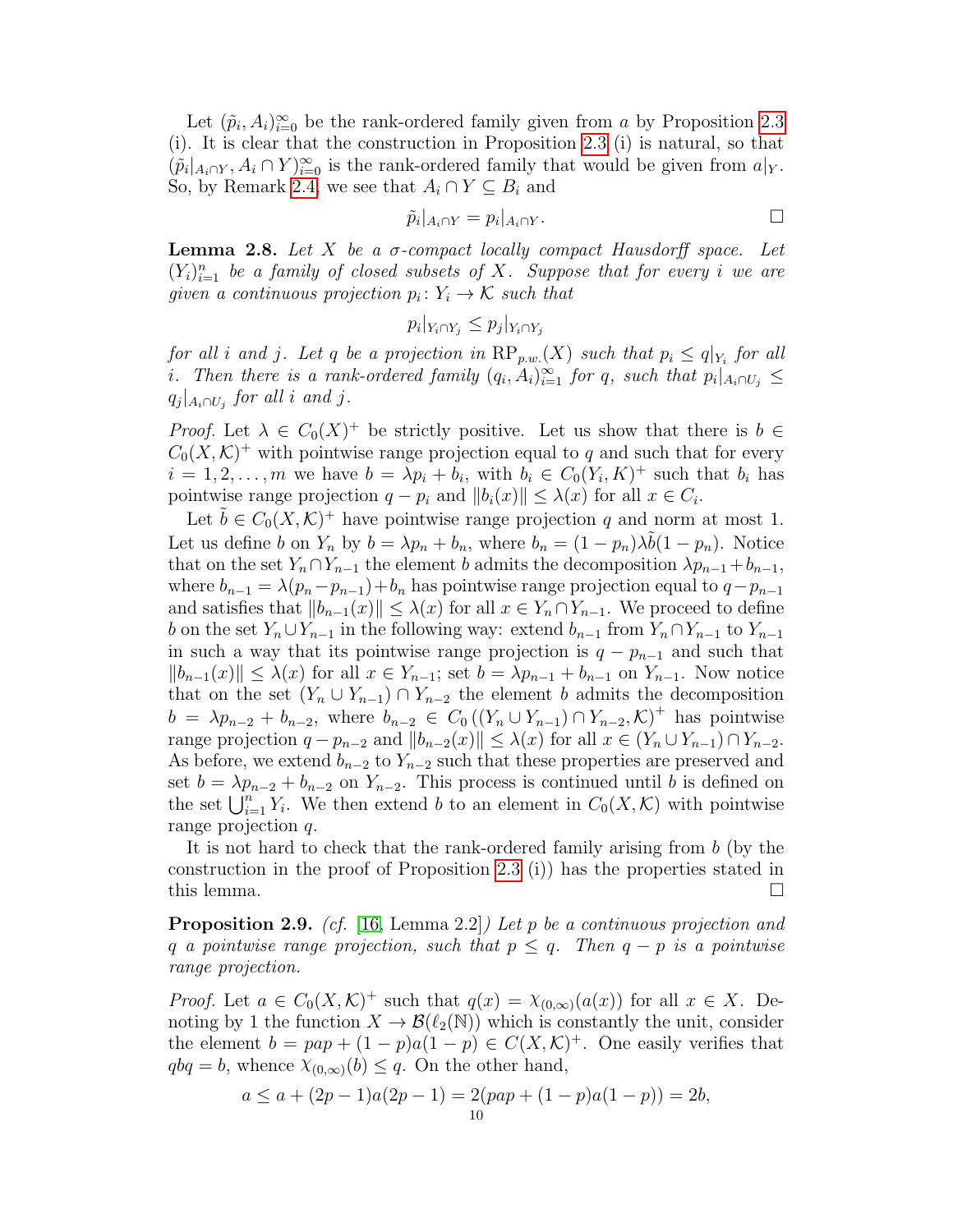and so  $q = \chi_{(0,\infty)}(a) \leq \chi_{(0,\infty)}(b)$ . Hence,

$$
q = \chi_{(0,\infty)}(b) = \chi_{(0,\infty)}(pap + (1-p)a(1-p))
$$
  
=  $\chi_{(0,\infty)}(pap) + \chi_{(0,\infty)}((1-p)a(1-p)),$ 

because the elements pap and  $(1 - p)a(1 - p)$  are orthogonal. Since  $p \leq q$ , it is clear that  $\chi_{(0,\infty)}(pap) = p$ . It follows that

$$
q - p = \chi_{(0,\infty)}((1-p)a(1-p)),
$$

as required.  $\Box$ 

# <span id="page-10-0"></span>3. The embedding of a Hilbert module into one of sufficiently larger dimension

In this section we extend to countably generated Hilbert  $C_0(X)$ -modules the well-known fact that a vector bundle always embeds into another one with dimension at least  $(\dim X - 1)/2$  larger than that of the first one. A partial generalization can be found in [\[9,](#page-31-6) Proposition 7].

Our proof rests on a repeated application of the result for vector bundles. It is essential, however, that the result for vector bundles be stated in a relativized form, as in [\[9,](#page-31-6) Proposition 1] or in [\[18,](#page-32-7) Proposition 4.2 (1)], in the sense that when given an embedding of the bundles restricted to a closed subset of X, it provides an extension of the embedding. The result that we obtain for Hilbert C<sup>\*</sup>-modules—Theorem [3.2—](#page-11-0)is again relativized in the same sense. This allows us to extend the result even further, to Hilbert A-modules where A is a recursive subhomogeneous algebra. In doing this, we follow the line of reasoning used by Phillips in [\[18,](#page-32-7) Theorem 4.5], and by Toms in [\[22,](#page-32-2) Theorem 4.6], where analogous results are obtained for projections in the case of Phillips, and for Cuntz comparison of Hilbert modules in Toms's case (Toms uses the language of positive elements rather than Hilbert modules).

We shall now restate the embedding result for vector bundles, in the language of projections.

<span id="page-10-1"></span>**Lemma 3.1.** Let X be a finite dimensional  $\sigma$ -compact Hausdorff space and let  $Y \subseteq X$  be a closed subset. Let  $p, q \colon X \to \mathcal{K}$  be continuous projections such that for all  $x \in X$ ,

(3.1) 
$$
\operatorname{rank} q(x) \ge \operatorname{rank} p(x) + \frac{\dim X - 1}{2}.
$$

Let  $v: Y \to \mathcal{K}$  be a continuous partial isometry such that  $v^*v = p|_Y$  and  $vv^* \leq q|_Y$ . Then there exists a continuous partial isometry  $\tilde{v}: X \to \mathcal{K}$  such that  $\tilde{v}|_Y = v$ ,  $\tilde{v}^* \tilde{v} = p$ , and  $\tilde{v} \tilde{v}^* \leq q$ .

*Proof.* In [\[18,](#page-32-7) Proposition 4.2 (1)], this lemma appears under the hypotheses that X is compact and the projections  $p$  and  $q$  belong to a matrix algebra over  $C(X)$ . Let us explain how to reduce the current version of the lemma to [\[18,](#page-32-7) Proposition 4.2 (1)].

Suppose first that X is compact. Using that any projection in  $C(X,\mathcal{K})$  is Murray-von Neumann equivalent to a projection in  $C(X, M_n)$  for some n, the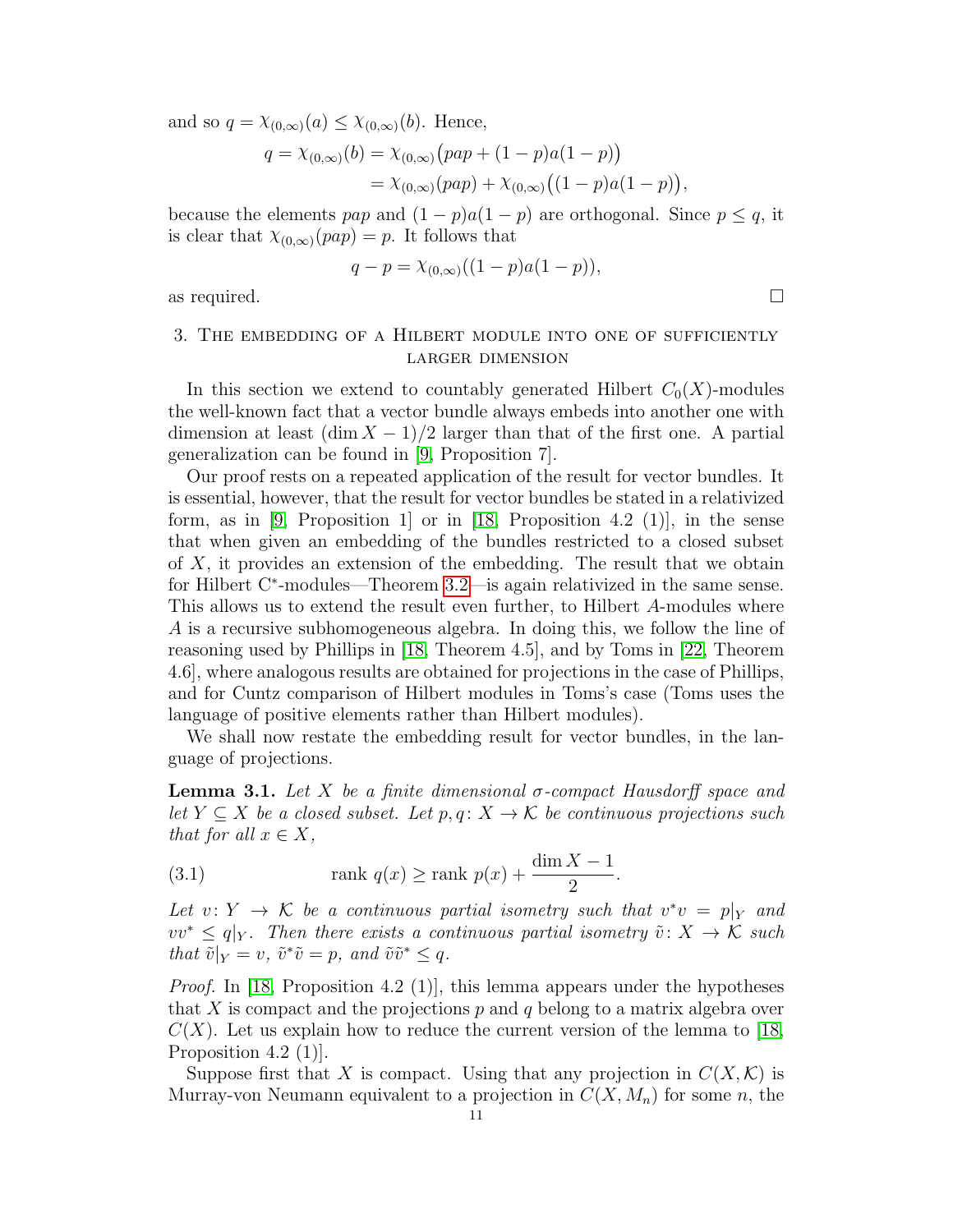lemma is easily reduced to the case when  $p, q \in C(X, M_n)$  for some n. This is then  $[18,$  Proposition 4.2  $(1)$ ].

Let us consider now the case when X is  $\sigma$ -compact. Let  $(X_n)_{n=1}^{\infty}$  be an increasing sequence of compact subsets of X, such that  $X = \bigcup X_n$ . For simplicity, allow  $X_1 \subseteq Y$ . We will define  $\tilde{v}$  on successively larger domains  $Y \cup X_1, Y \cup X_2, \ldots$  In this manner,  $\tilde{v}(x)$  is eventually defined for each  $x \in X$ .

On  $Y \cup X_1 = Y$ , we must set  $\tilde{v} = v$ . Having defined  $\tilde{v}$  on  $Y \cup X_i$ , we apply the case of the lemma established previously—where the total space  $X$  was compact—to extend  $\tilde{v}|_{(X_i \cup Y) \cap X_{i+1}}$  to a continuous partial isometry on  $X_{i+1}$ . We have thus defined  $\tilde{v}$  on  $X_{i+1} \cup Y$ . Since both  $X_{i+1}$  and Y are closed, and  $\tilde{v}$  is continuous when restricted to either of them, we see that  $\tilde{v}$  is continuous on their union, so that the induction is complete.  $\Box$ 

<span id="page-11-0"></span>**Theorem 3.2.** Let  $X$  be a finite dimensional locally compact Hausdorff space and let  $Y \subseteq X$  be a closed subset. Let M, N be countably generated Hilbert  $C_0(X)$ -modules such that, for all  $x \in X \backslash Y$ ,

$$
\dim N|_{x} \ge \dim M|_{x} + \frac{\dim X - 1}{2},
$$

where  $\infty \geq \infty$  is allowed. Let  $\phi \colon M|_Y \to N|_Y$  be an embedding of Hilbert  $C_0(Y)$ -modules. Then there exists  $\tilde{\phi}$ :  $M \to N$ , an embedding of Hilbert modules, such that  $\phi|_Y = \phi$ .

*Proof.* We may assume that  $M = M_p$  and  $N = M_q$  for some projections  $p, q \in \text{RP}_{p.w.}(X)$ . Then  $\phi = \phi_v$ , for some  $v \in \text{PIPD}_{p.w.}(Y)$ . In terms of p, q, and v, we must show that if rank  $p + (\dim X - 1)/2 \le$  rank q, and  $p|_Y = v^*v, vv^* \leq q$ , then there is  $\tilde{v} \in \text{PIPD}_{p.w.}(X)$  such that  $\tilde{v}|_Y = v, p = \tilde{v}^*\tilde{v}$ and  $\tilde{v}\tilde{v}^* \leq q$ . We will first prove this under the additional assumption that the projections  $p$  and  $q$  have finite, constant rank; then we will drop these assumptions, first on  $q$  and then on  $p$ .

<span id="page-11-1"></span>Case 1. Let us assume that p and q each have finite, constant rank. The result is trivial unless the rank of q is at least 1 (of course, unless dim  $X \leq 1$ , this is forced by the rank comparison condition). In this case  $X$  must be  $\sigma$ -compact, and so this case follows from Lemma [3.1.](#page-10-1)

<span id="page-11-2"></span>Case 2. Next, let us prove the result under the assumption that  $p$  has finite, constant rank, but allowing  $q$  to be an arbitrary pointwise range projection. Since  $vv^* \leq q|_Y$ , Proposition [2.9](#page-9-0) says that  $q|_Y - vv^*$  is a pointwise range projection and thus has a rank-ordered family  $(r_i, B_i)_{i=0}^{\infty}$ . By adding these projections to  $vv^*$ , we obtain a rank-ordered family of projections  $(q_i, B_i)_{i=0}^{\infty}$ for  $q|_Y$ , such that  $q_i \geq vv^*$  for each i. Moreover, by applying Lemma [2.7,](#page-8-0) we may extend the  $q_i$ 's; the result is a rank-ordered family of projections  $(q_i, A_i)_{i=0}^{\infty}$ for  $q$ , with the property that

$$
vv^*|_{A_i \cap Y} \le q_i|_{A_i \cap Y}
$$

for each i. Moreover, by Lemma [2.5,](#page-7-2) we may assume (by possibly shrinking the sets  $A_i$ ) that  $A_i$  is relatively closed in  $R_{\geq i}(q)$ , for each *i*.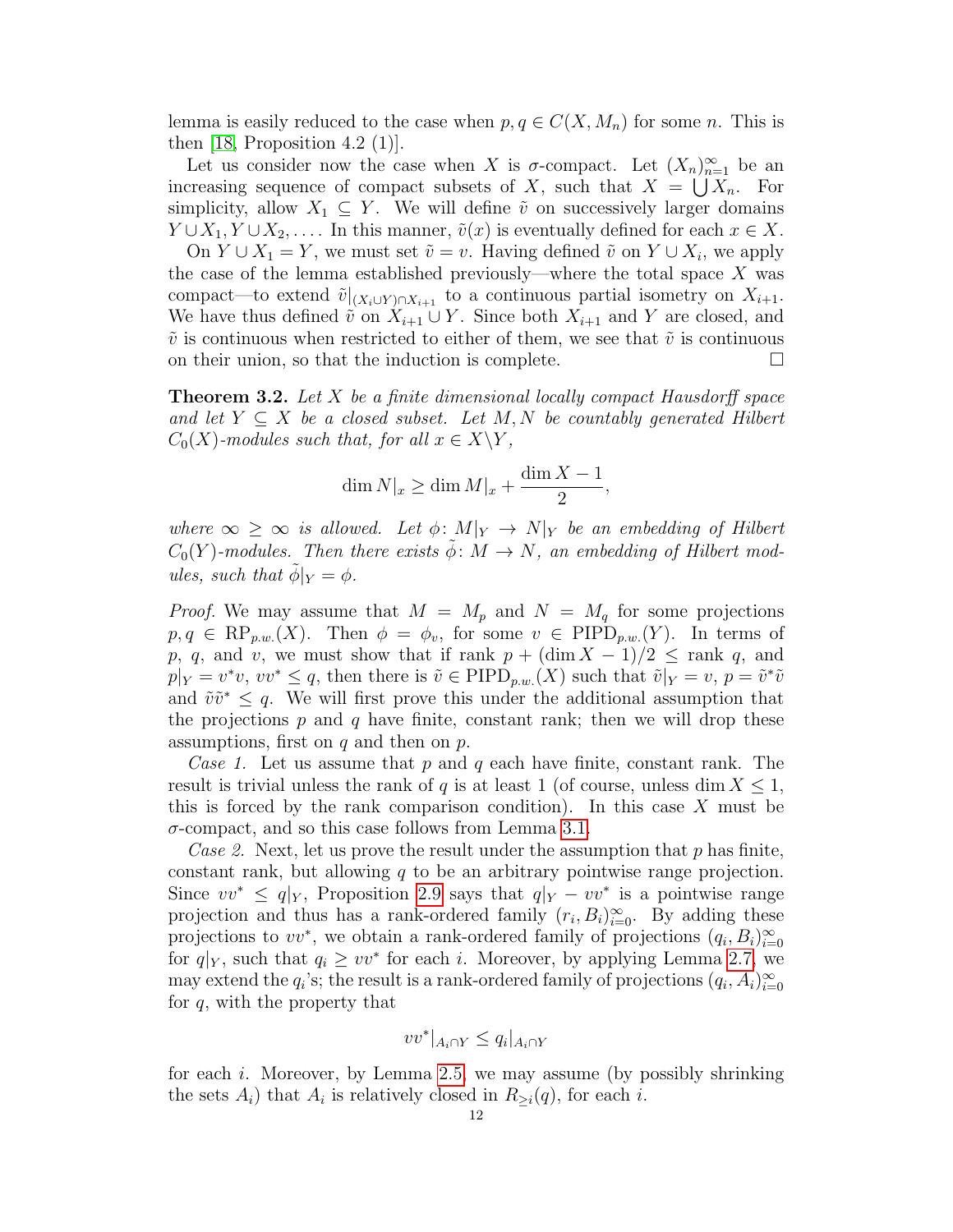We will define  $\tilde{v}$  on successively larger domains, beginning with Y (where  $\tilde{v}$  is equal to v), and adding on sets  $A_i$  with i in increasing order. We will require that  $\tilde{v}^*\tilde{v} = p$ , and on the set  $A_i$ ,  $\tilde{v}\tilde{v}^* \le q_i$ . We will only need to use  $i \geq \text{rank } p + \lceil \frac{\dim X - 1}{2} \rceil$  $\lfloor \frac{X-1}{2} \rfloor =: i_0$ , since  $X \backslash Y$  is covered by the sets  $A_i$  with such i.

Having defined  $\tilde{v}$  on  $Y' = Y \cup A_{i_0} \cup \cdots \cup A_{i-1}$ , let us extend the definition to include the set  $A_i$ . Note that  $Y' \cap A_i$  is relatively closed in  $A_i$ . Let us check that  $\tilde{v}\tilde{v}^*|_{Y' \cap A_i} \leq q_i$ . On  $Y \cap A_i$ , we have  $\tilde{v} = v$ , so that  $\tilde{v}\tilde{v}^* \leq q_i$ . On  $A_j \cap A_i$  $(j = i_0, \ldots, i-1)$ , we have  $\tilde{v}\tilde{v}^* \le q_j \le q_i$ . So, by applying the result we proved in Case [1,](#page-11-1) we may continuously extend  $\tilde{v}$  to  $A_i$ , such that  $\tilde{v}\tilde{v}^*|_{A_i} \leq p|_{A_i}$  and  $\tilde{v}\tilde{v}^*|_{A_i} \leq q_i.$ 

By completing the induction, we obtain  $\tilde{v}$  defined on all of X and satisfying the conclusion.

Case 3. Finally, let us also remove the assumption that the rank of  $p$  is constant, and prove the lemma in full generality. Let us take a rank-ordered family of projections  $(p_i, A_i)_{i=0}^{\infty}$  for p, such that each set  $A_i$  is relatively closed in  $R_{\geq i}(p)$ . For simplicity, let us assume that  $A_0 = X$ . By Proposition [2.3](#page-5-0) (ii), we have a rank-ordered family  $(v_i, A_i \cap Y)_{i=0}^{\infty}$  for v, such that  $v_i^* v_i = p_i |_{A_i \cap Y}$ for each i.

To obtain  $v$  satisfying the conclusion, we will obtain a rank-ordered family  $(\tilde{v}_i, A_i)_{i=0}^{\infty}$  which satisfy the following:

- (i)  $\tilde{v}_i|_{A_i \cap Y} = v_i,$
- (ii)  $\tilde{v}_i^* \tilde{v}_i = p_i$ , and
- (iii)  $\tilde{v}_i \tilde{v}_i^* \leq q|_{A_i}$ .

Also, implicit in the requirement that  $(\tilde{v}_i, A_i)_{i=0}^n$  is a rank-ordered family is the condition that  $\tilde{v}_j|_{A_i \cap A_j}$  is compatible with  $\tilde{v}_i|_{A_i \cap A_j}$  for  $i \leq j$  (as in Definition [2.2](#page-4-0) [5.](#page-5-1) We will obtain the  $\tilde{v}_i$ 's in increasing order of *i*.

Set  $\tilde{v}_0 = 0$ . Having defined  $\tilde{v}_0, \ldots, \tilde{v}_{i-1}$ , we will proceed to define  $\tilde{v}_i$ . Our method will once again be to define  $\tilde{v}_i$  on successively larger domains, beginning with  $A_i \cap Y$  (where  $\tilde{v}_i$  is equal to  $v_i$ ), then adding sets  $A_i \cap A_j$  as j decreases. When we have added all such sets, we will have defined  $\tilde{v}_i$  on all of  $A_i$  (since  $A_0 = X$ ).

Having defined  $\tilde{v}_i$  on  $Y' = A_i \cap (Y \cup A_{i-1} \cup \cdots \cup A_{j+1}),$  let us now define it on  $A_i \cap A_j$ . Notice that Y' is relatively closed in  $A_i$ , so that  $Y' \cap (A_i \cap A_j)$  is relatively closed in  $A_i \cap A_j$ . We can easily see that  $\tilde{v}_i$  is compatible with  $\tilde{v}_j$  on  $Y' \cap (A_i \cap A_j)$ , so that  $\tilde{v}_i - \tilde{v}_j$  is a partial isometry defined on  $Y' \cap (A_i \cap A_j)$ , taking the constant-rank projection  $(p_i - p_j)|_{Y' \cap (A_i \cap A_j)}$  to a subprojection of  $(q-\tilde{v}_j\tilde{v}_j^*)|_{Y'\cap (A_i\cap A_j)}$ . Since Y' contains  $A_i\cap Y$ , we have for all  $x\in (A_i\cap A_j)\backslash Y'$ that

$$
rank (q - \tilde{v}_j \tilde{v}_j^*)(x) \ge rank (p_i - p_j) + \frac{\dim X - 1}{2}.
$$

Hence, we may apply the result proven in Case [2](#page-11-2) to obtain a continuous partial isometry w defined on  $A_i \cap A_j$  which takes  $p_i - p_j$  to a subprojection of  $q - \tilde{v}_j \tilde{v}_j^*$ , and which agrees on  $Y' \cap (A_i \cap A_j)$  with  $\tilde{v}_i - \tilde{v}_j$ . Thus, if we let  $\tilde{v}_i|_{A_i \cap A_j} = \tilde{v}_j + w$ , then this definition agrees on  $Y' \cap (A_i \cap A_j)$  with the previous one and satisfies the requirements stated above.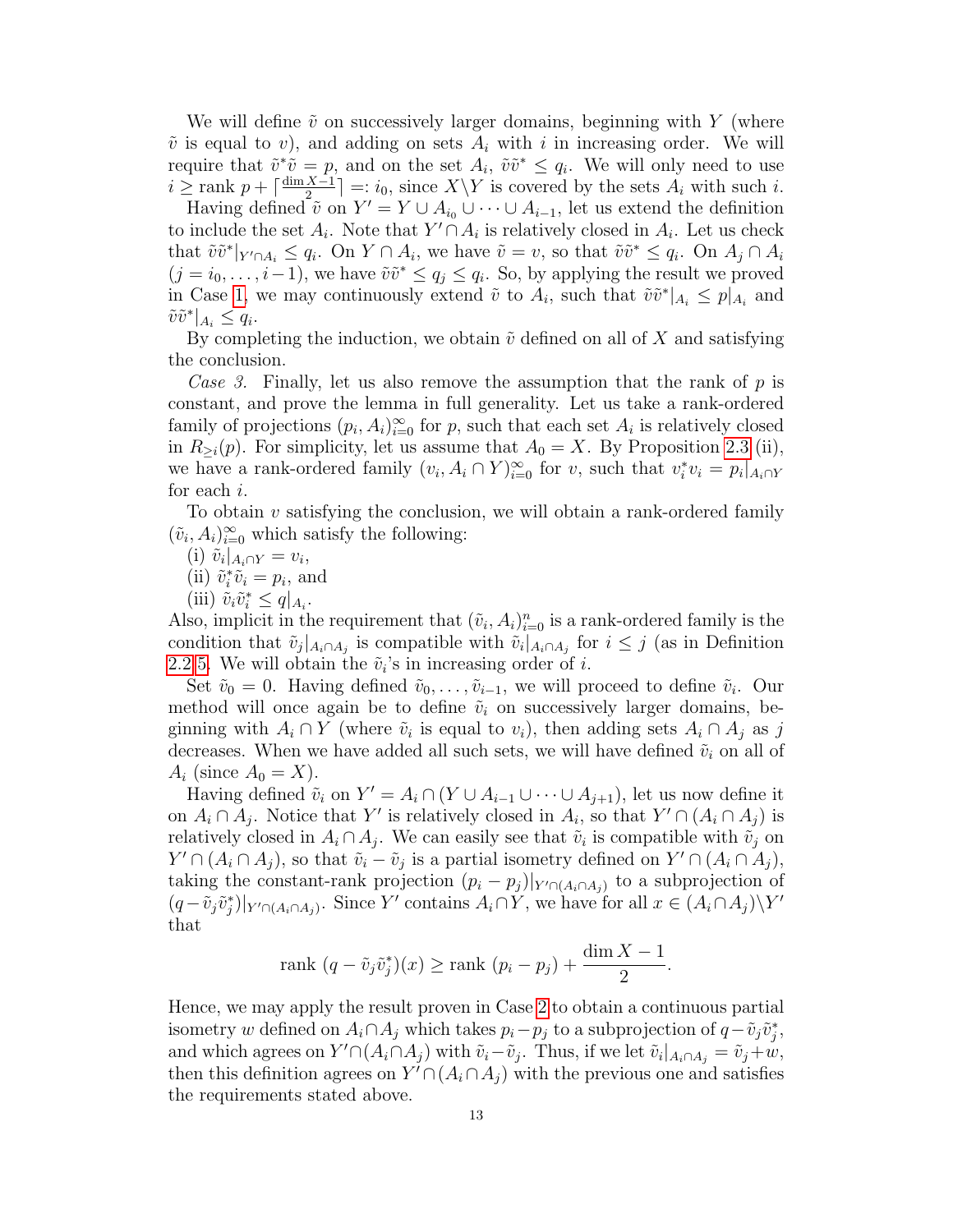Therefore,  $\tilde{v}_i$  may be defined on all of  $A_i$  in a manner compatible with  $\tilde{v}_j$ for  $j \leq i$  (i.e. so that Definition [2.2](#page-4-0) [\(5\)](#page-5-1) holds). Upon defining  $\tilde{v}_i$  for all i, we obtain the partial isometry  $\tilde{v}$  by Proposition [2.3](#page-5-0) (i), as required.

<span id="page-13-2"></span>**Corollary 3.3.** Let  $X$  be a finite dimensional locally compact Hausdorff space and let  $Y \subseteq X$  be a closed subset. Let  $a, b \in C_0(X, \mathcal{K})^+$  such that for all  $x \in X \backslash Y$ ,

$$
rank b(x) \ge rank a(x) + \frac{\dim X - 1}{2},
$$

where  $\infty \geq \infty$  is allowed. Let  $s \in C_0(Y, \mathcal{K})$  such that  $s^*s = a|_Y$  and  $ss^* \in$ Her  $(b|_Y)$ . Then there exists  $\tilde{s} \in C_0(X,\mathcal{K})$  such that  $\tilde{s}|_Y = s$ ,  $\tilde{s}^* \tilde{s} = a$  and  $\tilde{s}\tilde{s}^* \in \text{Her}(b).$ 

*Proof.* Let  $p = \chi_{(0,\infty)}(a), q = \chi_{(0,\infty)}(b)$ , and let  $s = v|s|$  be the polar decom-position of s. Applying Theorem [3.2](#page-11-0) to these, we obtain  $\tilde{v}$  such that  $\tilde{v}|_Y = v$ ,  $\tilde{v}^*\tilde{v} = p$ , and  $\tilde{v}\tilde{v}^* \leq q$ . Then the conclusion holds by setting  $\tilde{s} = v a^{\frac{1}{2}}$ .

The direct application of Theorem [3.2](#page-11-0) to Hilbert modules over commutative  $C^*$ -algebras is using the situation that Y is empty—giving an automatic embedding of a Hilbert modules if there is sufficient difference in their dimensions. The full force of Theorem [3.2](#page-11-0) is used, however, to show the generalization of this result to C<sup>∗</sup> -algebras with a recursive subhomogeneous decomposition by spaces of finite topological dimension. By [\[18,](#page-32-7) Theorem 2.16], in the separable case, these are the C<sup>∗</sup> -algebras for which there is a finite upper bound on the dimensions of irreducible representations and for which, for each  $n$ , the space of irreducible representations of dimension  $n$  is finite dimensional.

Let  $M$  be a countably generated Hilbert module over a C<sup>\*</sup>-algebra  $R$ . Let  $\pi: R \to M_n$  be a finite dimensional irreducible representation of R. We may consider the push forward  $\pi^*(M) := M \otimes_{\pi} M_n$  of M by  $\pi$ . This is a countably generated Hilbert module over  $M_n$ . As such, it is isomorphic to a module of the form

 $a\ell^2(M_n),$ 

for some  $a \in (\mathcal{K} \otimes M_n)^+ \cong \mathcal{K}^+$ . As a vector space over  $\mathbb{C}$ , such a module has dimension  $n \cdot (rank a)$ .

For  $n \in \mathbb{N}$ , let us denote by  $\text{Prim}_{n}(R)$  the space of primitive ideals of R corresponding to irreducible representations of dimension n. By  $\text{Prim}(R)$ , we denote the space of all primitive ideals of R.

<span id="page-13-0"></span>Corollary 3.4. Let R be a separable unital  $C^*$ -algebra. Suppose that there is  $n_0 \in \mathbb{N}$  such that all irreducible representations of R have dimension at most  $n_0$  and that  $\text{Prim}(R)$  is finite dimensional. Let M and N be countably generated Hilbert R-modules. Suppose that for every n and every irreducible representation  $\pi$  of R of dimension n, we have

<span id="page-13-1"></span>(3.2) 
$$
\frac{\dim_{\mathbb{C}} \pi^*(N)}{n} \ge \frac{\dim_{\mathbb{C}} \pi^*(M)}{n} + \frac{\dim \text{Prim}_n(R) - 1}{2},
$$

where  $\infty \geq \infty$  is allowed. Then M embeds into N.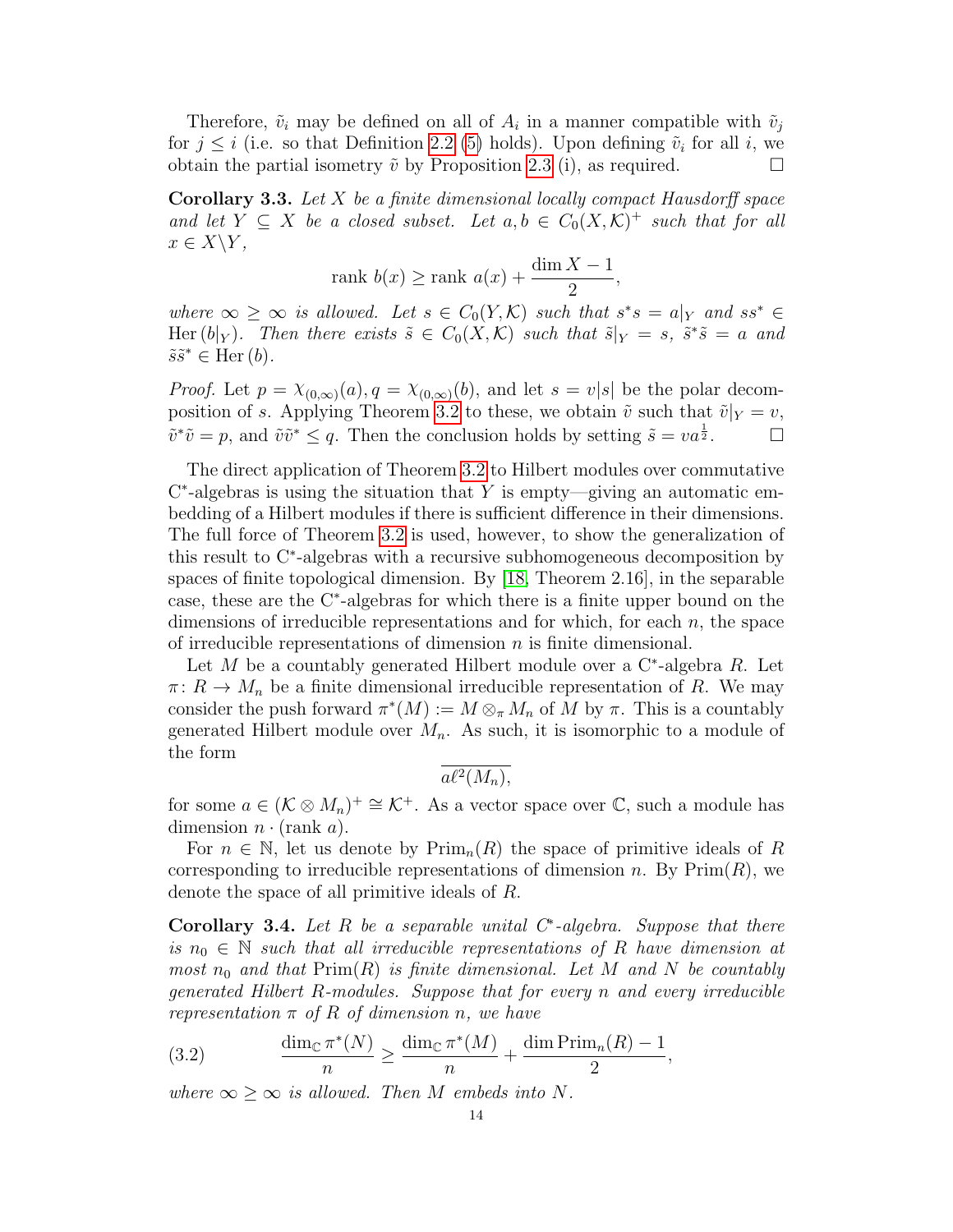*Proof.* By [\[18,](#page-32-7) Theorem 2.16], R has a recursive subhomogeneous decomposition by spaces of finite dimension. We defer the definition of recursive subhomogeneous decomposition to [\[18,](#page-32-7) Definition 1.1], and we use the notation given in Definition 1.2 there.

Taking  $M \cong M_a$  and  $N \cong M_b$  for  $a, b \in (\mathcal{K} \otimes R)^+$ , it must be shown that there exists  $s \in \mathcal{K} \otimes R$  such that

$$
a = s^*s
$$
 and  $ss^* \in \text{Her}(b)$ .

This can be done by induction on the length  $l$  of the decomposition of  $R$ . Note that the condition [\(3.2\)](#page-13-1) translates into

$$
rank \sigma(b)(x) \ge rank \sigma(a)(x) + \frac{\dim X_i - 1}{2}.
$$

If  $\ell = 0$  then  $R = M_n \otimes C(X)$  for some X, and so the result follows directly from Corollary [3.3](#page-13-2) with  $Y = \emptyset$ . For  $\ell \geq 1$ , R is given by the pullback diagram

$$
R \rightarrow C_{\ell} = M_{n(\ell)} \otimes C(X_{\ell})
$$
  
\n
$$
\downarrow \qquad \qquad \downarrow f \mapsto f \vert_{X_{\ell}^{(0)}}
$$
  
\n
$$
R^{(\ell-1)} \xrightarrow{\rho} C_{\ell}^{(0)} = M_{n(\ell)} \otimes C(X_{\ell}^{(0)}),
$$

for some unital clutching map  $\rho$ . Set  $a', b' \in \mathcal{K} \otimes R^{(\ell-1)}$  to be the images of a, b in the stabilization of the  $(\ell - 1)$ -stage algebra. By induction, there exists  $s' \in \mathcal{K} \otimes R^{(\ell-1)}$  such that

$$
a' = s'^*s'
$$
 and  $s's'^* \in \text{Her}(b')$ .

Now, set  $a'', b''$  to be the images of  $a, b$  in  $\mathcal{K} \otimes C_{\ell}$ . We have

$$
\rho(s')^*\rho(s') = \rho(a') = a''|_{X_{\ell}^{(0)}} \text{ and } \rho(s')\rho(s')^* \in \text{Her}(\rho(b')) = \text{Her}\left(b''|_{X_{\ell}^{(0)}}\right).
$$

By Corollary [3.3,](#page-13-2) we can extend  $\rho(s')$  to an element  $s'' \in \mathcal{K} \otimes C_{\ell}$ , such that

$$
s''^*s'' = a''
$$
 and  $s''s''^* \in Her(b'')$ .

Thus, we obtain  $s := (s', s'') \in R$  satisfying  $a = s^*s$  and  $ss^* \in \text{Her}(b)$ , as required.  $\Box$ 

A Hilbert A-module M is said to be finitely generated if there is a finite subset of M whose A-span is dense in M.

Corollary 3.5. Let R be a separable unital  $C^*$ -algebra. Suppose that there is  $n_0 \in \mathbb{N}$  such that all irreducible representations of R have dimension at most  $n_0$  and that  $\text{Prim}(R)$  is finite dimensional. For a countably generated Hilbert R-module M, the following are equivalent:

 $(i)$  M is finitely generated,

(ii) there is a uniform finite bound on  $\dim_{\mathbb{C}} \pi^*(M)$  over all  $\pi \in \text{Prim}_n(R)$ , over all  $n \leq n_0$ .

(iii) M is isomorphic to a Hilbert submodule of  $R<sup>n</sup>$  for some  $n \in \mathbb{N}$ .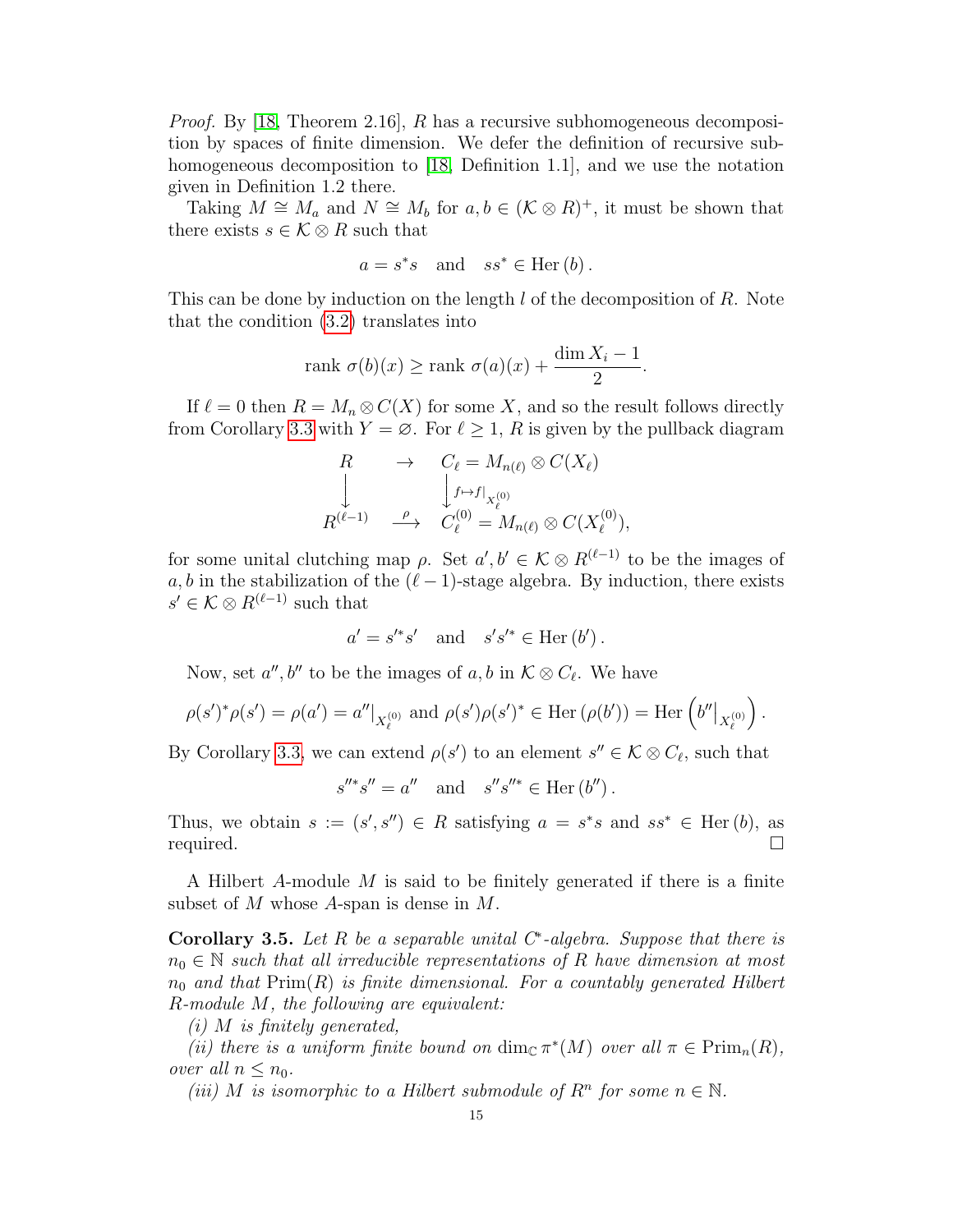### Proof.

(i)  $\Rightarrow$  (ii): If M is finitely generated then  $\pi^*(M)$  is finitely generated (with the same number of generators) over  $M_n$ . Thus,  $\dim_{\mathbb{C}} \pi^*(M)$  is uniformly bounded over all  $\pi$ .

(ii)  $\Rightarrow$  (iii): Let k be an upper bound on dim<sub>C</sub>  $\pi^*(M)$  over all  $\pi \in \text{Prim}_n(R)$ , over all  $n \leq n_0$ . Let d be an upper bound on  $n \cdot (\dim \text{Prim}_n(R) - 1)/2$  over all n. Then  $\overline{M}$  emebds into  $R^{k+\overline{d}}$  by Corollary [3.4.](#page-13-0)

(iii)  $\Rightarrow$  (i): This is known to hold for the countably generated Hilbert Amodules over any  $C^*$ -algebra A; let us review the argument. If M is countably generated then  $K(M)$  is  $\sigma$ -unital, so that it has a strictly positive element, T. Since  $M \subseteq R^n$ , we have that  $K(M) \subseteq M_n \otimes R$ . M is generated by the columns of  $T$ .

### 4. LARGE GAPS AND  $\dim X \leq 3$

<span id="page-15-0"></span>The results of this section apply to two classes of Hilbert modules: modules with large gaps in their dimension function and modules over a space of dimension at most 3, where large gaps means gaps of at least  $\dim X/2$ , as defined below.

Let  $\text{Lsc}_{\sigma}(X, \mathbb{N} \cup \{\infty\})$  denote the functions  $f: X \to \mathbb{N} \cup \{\infty\}$  such that  $f^{-1}((n,\infty))$  is open and  $\sigma$ -compact for all  $n \geq 0$ . Notice that if M is a countably generated Hilbert module then  $M \cong M_a$  for some  $a \in C_0(X, \mathcal{K})^+$ , and so dim  $M = \text{rank } a \in \text{Lsc}_{\sigma}(X, \mathbb{N} \cup \{\infty\}).$ 

**Definition 4.1.** Let  $c \in \mathbb{R}$  and  $f \in \text{Lsc}(X, \mathbb{N} \cup \{\infty\})$ . Let us say that f has gaps of at least c if  $f(x) \neq f(y) \Rightarrow |f(x) - f(y)| \geq c$  for all  $x, y \in X$ .

Here is a restatement of Phillips's [\[18,](#page-32-7) Proposition 4.2 (2)]. As for our restatement of  $[18,$  Proposition 4.2  $(1)$  (Lemma [3.1\)](#page-10-1), we have made some modifications to the original statement: the space X is assumed to be  $\sigma$ compact instead of compact, and the projections are taken in  $C_b(X, \mathcal{K})$  instead of in  $M_n(C(X))$ .

<span id="page-15-1"></span>**Lemma 4.2.** ([\[18,](#page-32-7) Proposition 4.2 (2)]) Let X be a  $\sigma$ -compact, locally compact, Hausdorff space. Let Y be a closed subset of X. Let  $p_1, p_2, q_1, q_2$  be continuous projections on X and s and w be continuous partial isometries. Assume that rank  $p_i \geq \dim X/2$  and  $p_i \perp q_i$  for  $i = 1, 2$ , and that  $q_1 = s^*s$ ,  $q_2 = ss^*$ ,  $p_1 + q_1 = w^*w$ , and  $p_2 + q_2 = ww^*$ .

Further, let v be a continuous partial isometry defined on Y such that  $p_1 = v^*v$  and  $p_2 = vv^*$  on Y, and let  $t \mapsto w_t$  be a continuous path of partial isometries on Y such that  $w_t^* w_t = p_1 + q_1$ ,  $w_t w_t^* = p_2 + q_2$ ,  $w_0 = w$ and  $w_1 = v + s$ . Then there is a continuous partial isometry  $\tilde{v}$  on X such that  $\tilde{v}^*\tilde{v} = p_1$ ,  $\tilde{v}\tilde{v}^* = p_2$  and  $\tilde{v}|_Y = v$ , and a continuous path  $t \mapsto \tilde{w}_t$  of partial isometries on X such that  $\tilde{w}_t^* \tilde{w}_t = p_1 + q_1$ ,  $\tilde{w}_t \tilde{w}_t^* = p_2 + q_2$ ,  $\tilde{w}_0 = w$ ,  $\tilde{w}_1 = \tilde{v} + s$ , and  $\tilde{w}_t|_Y = w_t$ .

For spaces of dimension 3, in order for rank  $p_i \geq \dim X/2$  to hold, rank one projections are excluded. In the next lemma, we replace the homotopy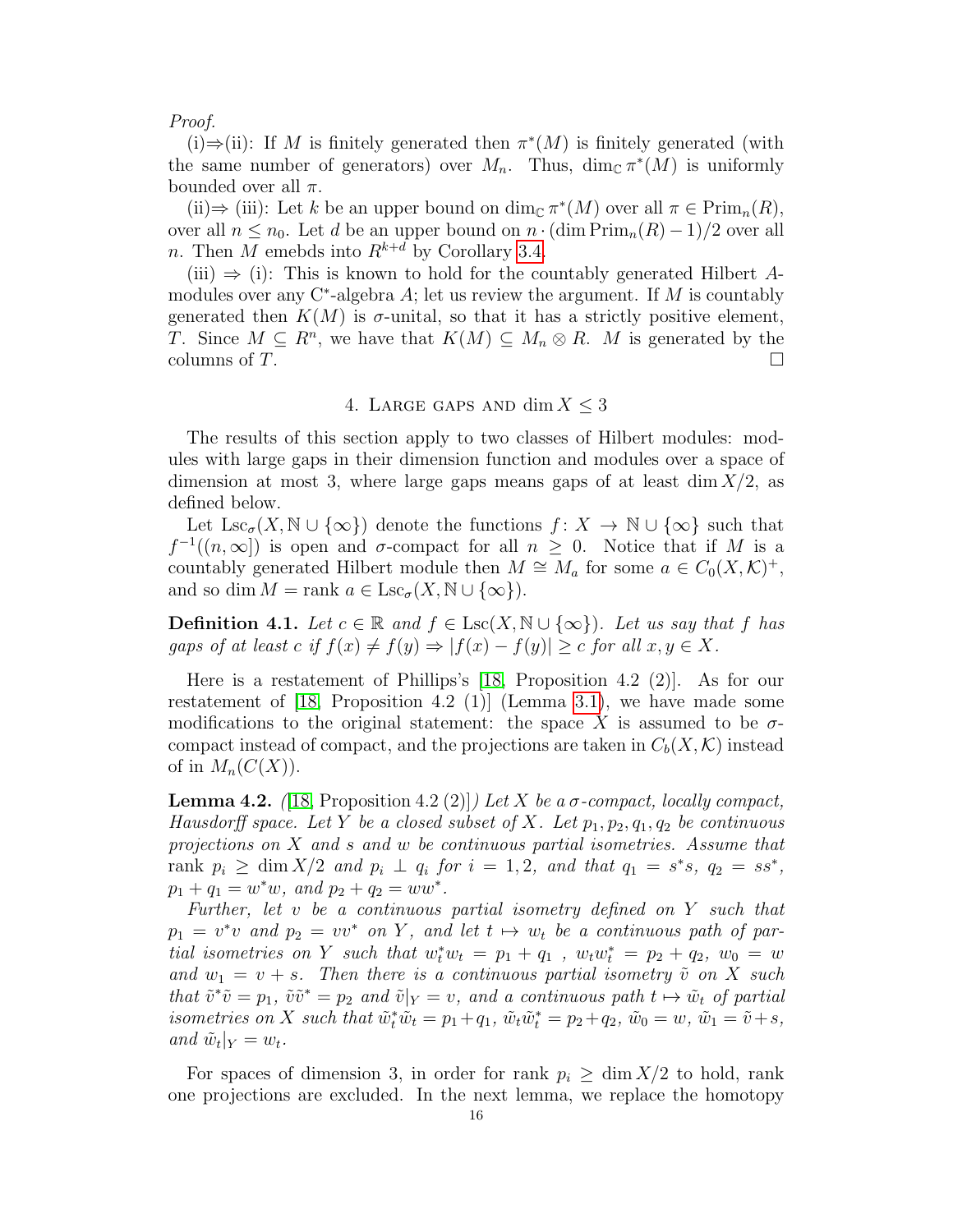condition in the previous lemma by a determinant-related condition, and by doing so, remove the restriction on the rank of the projection.

For a partial isometry  $u \in C_b(X, \mathcal{K})$  such that  $u^*u = uu^*$  (i.e. u is a unitary of the hereditary subalgebra generated by  $u^*u$ ) let us define  $\det(u): X \mapsto \mathbb{T}$ by  $\det(u)(x) := \det(u(x) + 1_{\mathcal{B}(\ell_2)} - (u^*u)(x))$ . Notice that the determinant on the right side is well defined since  $u(x) - (u^*u)(x)$  has finite rank for all  $x \in X$ .

<span id="page-16-1"></span>**Lemma 4.3.** Let X be a  $\sigma$ -compact, locally compact, Hausdorff space such that dim  $X \leq 3$ . Let Y be a closed subset of X. Let  $p_1, p_2, q_1, q_2$  be continuous projections on  $X$  and  $s$  and  $w$  continuous partial isometries. Assume that rank  $p_i \ge i$  and  $p_i \perp q_i$  for  $i = 1, 2$ , and that  $q_1 = s^*s$ ,  $q_2 = ss^*$ ,  $p_1 + q_1 = w^*w$ , and  $p_2 + q_2 = ww^*$ .

Further, let v be a continuous partial isometry on Y such that  $p_1 = v^*v$ ,  $p_2 = vv^*$  and  $\det(w^*(v+s)) = 1$  on Y. Then there is a continuous partial isometry  $\tilde{v}$  on X such that  $p_1 = \tilde{v}^*\tilde{v}$ ,  $p_2 = \tilde{v}\tilde{v}^*, \tilde{v}|_Y = v$ , and  $\det(w^*(\tilde{v}+s)) = 1$ on X.

*Proof.* We may assume without loss of generality that  $p_1 + q_1 = p_2 + q_2 = w$ . Notice then that  $v + s$  is a unitary of Her  $((p_1 + q_1)|_Y)$  and that  $\det(v + s) = 1$ on  $Y$ .

Let  $X_0$  denote the closed and open subset of X where rank  $p_1 = 1$ . Let  $r_1$ be a projection of constant rank 1 such that  $r_1 = p_1$  on  $X_0$  and on  $X\backslash X_0$ ,  $r_1$  is any rank 1 subprojection of  $p_1$  (the existence of which is guaranteed by Lemma [3.1\)](#page-10-1). Let us write  $p_1 = p'_1 + r_1$ .

Since rank  $(vp'_1)$  < rank  $p_2$  on Y, we have by Lemma [3.1](#page-10-1) that  $vp'_1$  extends to a partial isometry v' on X such that  $(v')^*v' = p'_1$  and  $v'(v')^* \leq p_2$ . By the cancellation of projections on a space of dimension at most 3, there is a partial isometry  $w_2$  on X such that  $r_1 = w_2^* w_2$  and  $w_2 w_2^* = p_2 - v'(v')^*$ . Notice then that  $v' + w_2 + s$  is a unitary of Her  $(p_1 + p_2)$  defined on X. By multiplying  $w_2$  by a scalar function, we may assume that  $\det(v' + w_2 + s)(x) = 1$  for all  $x \in X$ .

On the set Y the unitary  $(v+s)^*(v'+w_2+s)$  has the form  $(p_1+p_2-r_1)+u'$ , where u' is a unitary in Her  $(r_1)$  such that  $det(u') = 1$ . Since rank  $r_1 = 1$ , we have that  $u' = \det(u')r_1 = r_1$ . Hence,  $v + s = v' + w_2 + s$  on Y, and so  $v' + w_2 = v$  on Y. Setting  $\tilde{v} = v' + w_2$  we get the desired partial isometry on  $X.$ 

<span id="page-16-0"></span>**Theorem 4.4.** Let M and N be countably generated Hilbert modules over a finite dimensional space X. Suppose that  $\dim X \leq 3$  or that both  $\dim M$  and  $\dim N$  have gaps of at least  $\dim X/2$ .

(i) If dim  $M \leq \dim N$  and  $M|_{R=i(M) \cap R=j(N)} \hookrightarrow N|_{R=i(M) \cap R=j(N)}$  for all i, j then  $M \hookrightarrow N$ .

(ii) If dim  $M = \dim N$  and  $M|_{R=i(M)} \cong N|_{R=i(M)}$  for all i then  $M \cong N$ .

*Proof.* Let  $M = M_p$  and  $N = M_q$  for some projections  $p, q \in \text{RP}_{p,w}(X)$ . In terms of these projections, we need to prove in part (i) that  $p \preceq q$  and in part (ii) that  $p \cong q$ .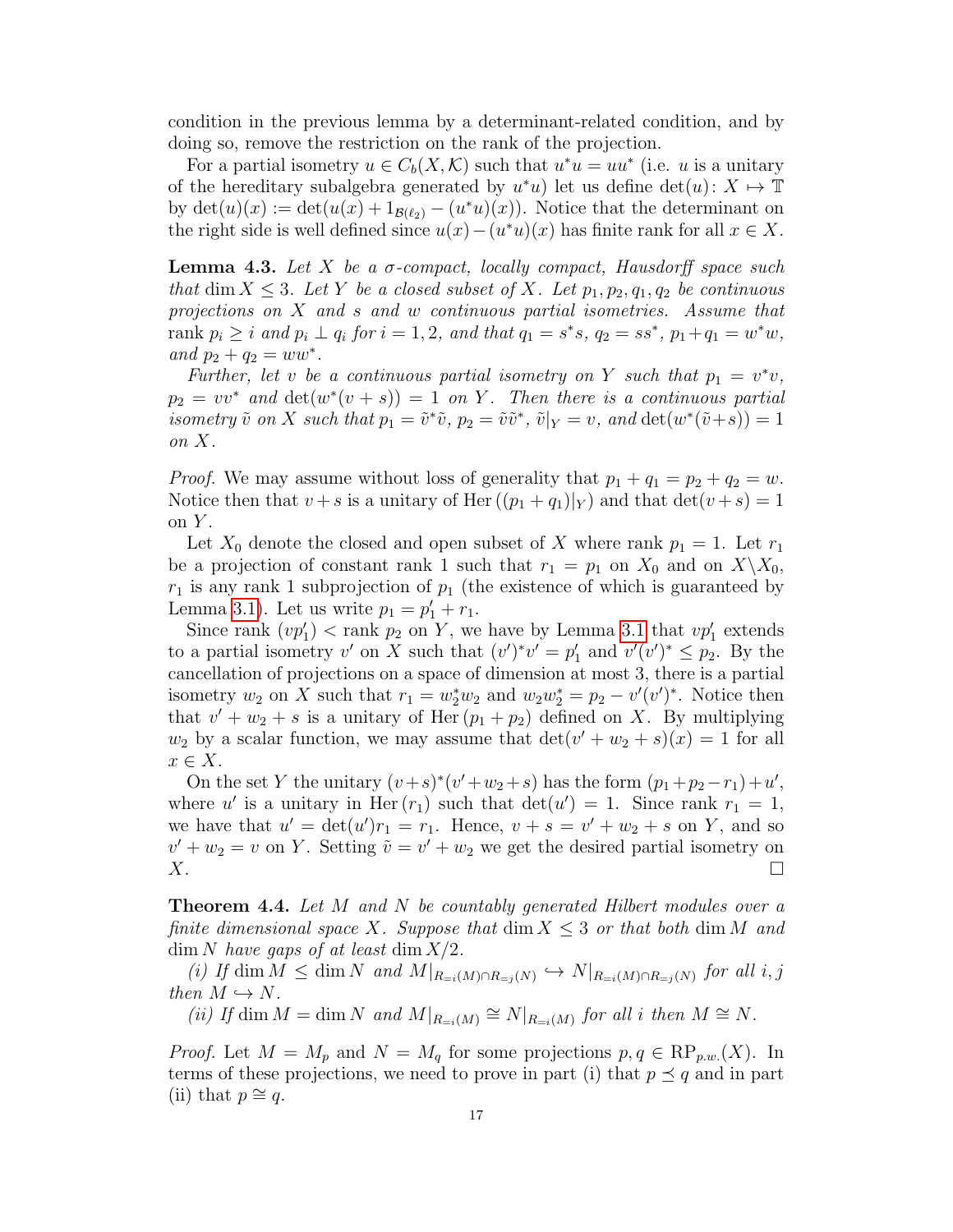(i) Let us first consider the case that rank p has gaps of at least dim  $X/2$ . By Remark [2.6,](#page-8-1) let  $(p_i, A_i)_{i=0}^{\infty}$  be a rank-ordered family for p, where  $A_i$  is relatively closed in  $R_{\geq i}(p)$  for all i. Once again, we assume that  $A_0 = X$ .

**Claim.** We may shrink the sets  $A_i$  such that  $(p_i, A_i)_{i=0}^{\infty}$  is still a rank-ordered family for p with  $A_i$  relatively closed inside  $R_{\geq i}$ , and in addition, for  $i < j <$  $i + \dim X/2$ ,

$$
A_i \cap R_{=j} = \varnothing.
$$

*Proof of claim.* We will use  $B_i$  to denote the subset of  $A_i$  that will replace  $A_i$ . The indices i may be divided into two groups: the ones for which  $R_{=i} \neq \emptyset$ , in which case  $R_{=j} = \emptyset$  for  $i < j < i + \dim X/2$ , and the ones for which  $R_{=i} = \emptyset$ , in which case the purpose of  $A_i$  is to satisfy

$$
\limsup A_i = R_{=\infty}.
$$

For i in the former group, we will allow  $B_i = A_i$ , while for i in the latter group, we will need to arrange that  $B_i$  is contained in  $R_{\geq i+\dim X/2}$ . This will be achieved by using the same idea as the proof of Lemma [2.5.](#page-7-2)

For *i* with  $R_{=i} = \emptyset$ , we can find a family  $(C_{\alpha}^{(i)})$  of closed (in fact compact) subsets of  $R_{\geq i+\dim X/2} \cap A_i$  whose interiors cover  $R_{\geq i+\dim X/2} \cap A_i^{\circ}$ . This family forms the eligible sets for  $B_i$ , which is to say that it suffices if we obtain  $B_i$  as a finite union of  $C_{\alpha}^{(i)}$ 's. For i with  $R_{=i} \neq \emptyset$ , since we want  $B_i = A_i$ , we set the family  $(C_{\alpha}^{(i)})$  of eligible sets to contain  $A_i$  only.

We have chosen the families  $(C_{\alpha}^{(i)})$  such that for each i,

$$
R_{\geq i} = \bigcup_{j \geq i} \bigcup_{\alpha} C_{\alpha}^{(j)^{\circ}}.
$$

As in the proof of Lemma [2.5,](#page-7-2) we may find sets  $B_i$  which are finite unions of  $C_{\alpha}^{(i)}$ 's, such that  $R_{\geq i} = \bigcup_{j\geq i} B_i^{\circ}$ , as required.

We will construct by induction a rank-ordered family of partial isometries  $(v_i, A_i)_{i=0}^{\infty}$  such that  $p_i = v_i^* v_i$  and  $v_i v_i^* \leq q$  for all i.

We set  $v_0 = 0$ . Let us assume by induction that we have a rank-ordered family  $(v_i, A_i)_{i=0}^{k-1}$  with the desired properties. Let us set  $v_i v_i^* = p_i'$  for  $i =$  $0, 1, \ldots, k-1$ . We will construct  $v_k$  in two steps.

Step 1. Let us take m to be the least integer greater than or equal to  $k$ for which  $R_{=m} \neq \emptyset$ . We will first define  $v_k$  on the set  $R_{=k}(p) \cap R_{=m}(q)$ . On this set we have that  $p \preceq q$  by hypothesis. Let  $w_k$  be a continuous partial isometry on  $R_{=k}(p) \cap R_{=m}(q)$  such that  $p = w_k^* w_k$  and  $q \geq w_k w_k^*$ . Let  $\ell$  be the greatest integer less than k for which  $R_{=k}(p) \cap A_\ell \neq \emptyset$ . By the claim, we have  $\widetilde{k} - \ell \ge \dim X/2$ , so that  $p_{\ell} \cong p'_{\ell}$  and

$$
rank (p - p_{\ell}) \ge \frac{\dim X}{2}
$$

on the set  $R_{=k}(p) \cap R_{=m}(q) \cap A_{\ell}$ . Thus, by Lemma [4.2—](#page-15-1)applied with Y empty there is a partial isometry  $\tilde{v}_\ell$  taking  $p - p_\ell$  to  $w_k w_k^* - p'_\ell$  on  $R_{=k}(p) \cap R_{=m}(q) \cap A_\ell$ , and such that  $v_k := v_\ell + \tilde{v}_\ell$  is homotopic to  $w_k$  on  $R_{=k}(p) \cap R_{=m}(q) \cap A_\ell$ . We now proceed to extend  $v_k$  to  $R_{=k}(p) \cap R_{=m}(q) \cap A_{\ell-1}$  in such a way that it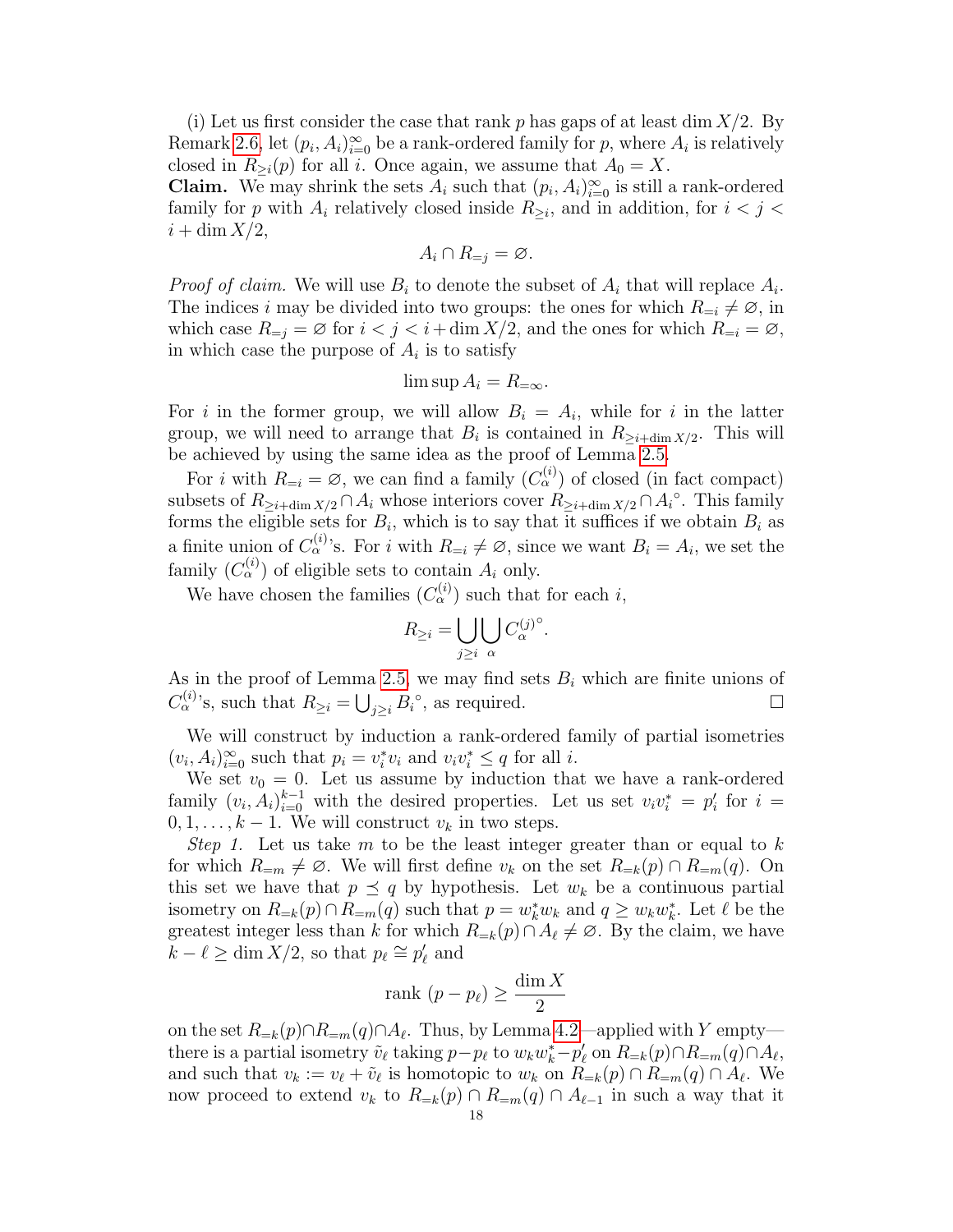is compatible with  $v_{\ell-1}$  and is homotopic to  $w_k$  on that set. Such extension is possible by Lemma [4.2.](#page-15-1) We continue in this way defining  $v_k$  on the sets  $R_{=k}(p) \cap R_{=m}(q) \cap (\bigcup_{j=i}^{\ell} A_j)$  for  $i = \ell, \ell - 1, \ldots, 0$ . Since  $R_{=k}(p) \cap R_{=m}(q) \subseteq$  $A_0 = X$ , this processs results in  $v_k$  being defined on  $R_{=k}(p) \cap R_{=m}(q)$  and such that it is compatible with the partial isometries  $(v_i)_{i=0}^{k-1}$  and is homotopic to  $w_k$ .

Step 2. We now look to extend  $v_k$  to all of  $A_k$ . Consider the set  $A_k \cap A_{k-1}$ . The partial isometry  $v_k - v_{k-1}$  is defined on  $A_{k-1} \cap A_k \cap R_{=k}(p) \cap R_{=m}(q)$  and implements the equivalence between  $p_k - p_{k-1}$  and  $q - p'_{k-1}$  on this set. On the other hand, let us check that

rank 
$$
(p_k - p_{k-1}) + (\dim X - 1)/2 \leq \text{rank } (q - p_{k-1})
$$

on  $(A_{k-1}\cap A_k)\backslash (R_{=k}(p)\cap R_{=m}(q))$ . Centainly, for  $x \notin R_{=k}(p)$  then rank  $q(x) \geq$ rank  $p(x) \geq k +$ 

 $dim X/2$ . On the other hand, if  $x \notin R_{=m}(q)$  then rank  $q(x) \geq m + \dim X/2$ .

Thus, by Theorem [3.2,](#page-11-0)  $v_k - v_{k-1}$  extends to a partial isometry w on  $A_{k-1} \cap A_k$ such that  $p_k - p_{k-1} = w^*w$  and  $ww^* \leq q - p_k$  on this set. We set  $v_k = v_{k-1} + w$ on  $A_{k-1}\cap A_k$ . We continue extending  $v_k$  to  $A_{k-2}\cap A_k$ , etc. Since  $A_0\cap A_k = A_k$ , by this process we obtain  $v_k$  defined on  $A_k$  and with the desired properties. This completes the induction step.

The proof of part (i) in the case that dim  $X \leq 3$  runs along similar lines as the above proof, but using Lemma [4.3](#page-16-1) in place of Lemma [4.2.](#page-15-1) Let us assume by induction that the rank-ordered family  $(v_i, A_i)_{i=0}^{k-1}$  has already been defined and seek to define  $v_k$ . Only Step 1 of the above proof requires some modifications.

Step 1 (case dim  $X \leq 3$ ). The partial isometry  $w_k$  is chosen, as before, implementing the equivalence between p and q on  $R_{=k}(p) \cap R_{=k}(q)$ . We have rank  $p - p_{k-1} \geq 1$  on  $R_{=k}(p) \cap R_{=k}(q) \cap A_{k-1}$ , which is sufficient for the application of Lemma [4.3.](#page-16-1) This ensures the existence of  $\tilde{v}_{k-1}$  implementing the equivalence of  $p - p_{k-1}$  with  $q - p'_{k-1}$ . We set  $v_k = v_{k-1} + \tilde{v}_{k-1}$ . Moreover, by multiplying  $\tilde{v}_{k-1}$  by a scalar function, we may assume that  $w_k^* v_k$  is a unitary (in the hereditary algebra generated by p restricted to the set  $R_{=k}(p) \cap R_{=k}(q) \cap$  $A_{k-1}$ ) of determinant 1. We continue extending  $v_k$  to the sets  $R_{=k}(p) \cap R_{=k}(q) \cap R_{=k}(q)$  $A_{k-2}, R_{=k}(p) \cap R_{=k}(q) \cap A_{k-3}$ , etc, in such a way that it is compatible with the partial isometries  $v_{k-2}$ ,  $v_{k-3}$ , etc, and such that  $\det(w_k^* v_k) = 1$ . That these extensions are possible is guaranteed by Lemma [4.3.](#page-16-1)

(ii) The proof of this part applies equally well to the two cases covered by the theorem: gaps of at least dim  $X/2$  in rank p and dim  $X \leq 3$ .

Let  $(p_i^{(1)}$  $\binom{(1)}{i}$ ,  $A_i^{(1)}$ ) $\approx_{0}^{\infty}$  be a rank-ordered family for p. By part (i), we have a rank-ordered family of partial isometries  $(v_i, A_i^{(1)})_{i=0}^{\infty}$  such that  $p_i^{(1)} = v_i^* v_i$  and  $v_i v_i^* \leq q$ . Set  $v_i v_i^* = \tilde{p}_i^{(1)}$ <sup>(1)</sup>. Choose  $n_1 \in \mathbb{N}$  sufficiently large (how large will be specified later). By Lemma [2.8,](#page-9-1) there is a rank-ordered family  $(q_i^{(1)})$  $B_i^{(1)}, B_i^{(1)}\big)_{i=n_1+1}^{\infty}$ for the restriction of q to  $R_{\geq n_1+1}(q)$ , such that  $(\tilde{p}_i^{(1)})$  $\{a_i^{(1)}, A_i^{(1)}\}_{i=0}^{n_1} \cup (q_i^{(1)})$ for the restriction of q to  $R_{\geq n_1+1}(q)$ , such that  $(\tilde{p}_i^{(1)}, A_i^{(1)})_{i=0}^n \cup (q_i^{(1)}, B_i^{(1)})_{i=n_1+1}^{\infty}$ <br>is a rank-ordered family for q. Choose  $n_2 > n_1$  large enough (how large will be specified later). By the proof of part (i), there are partial isometries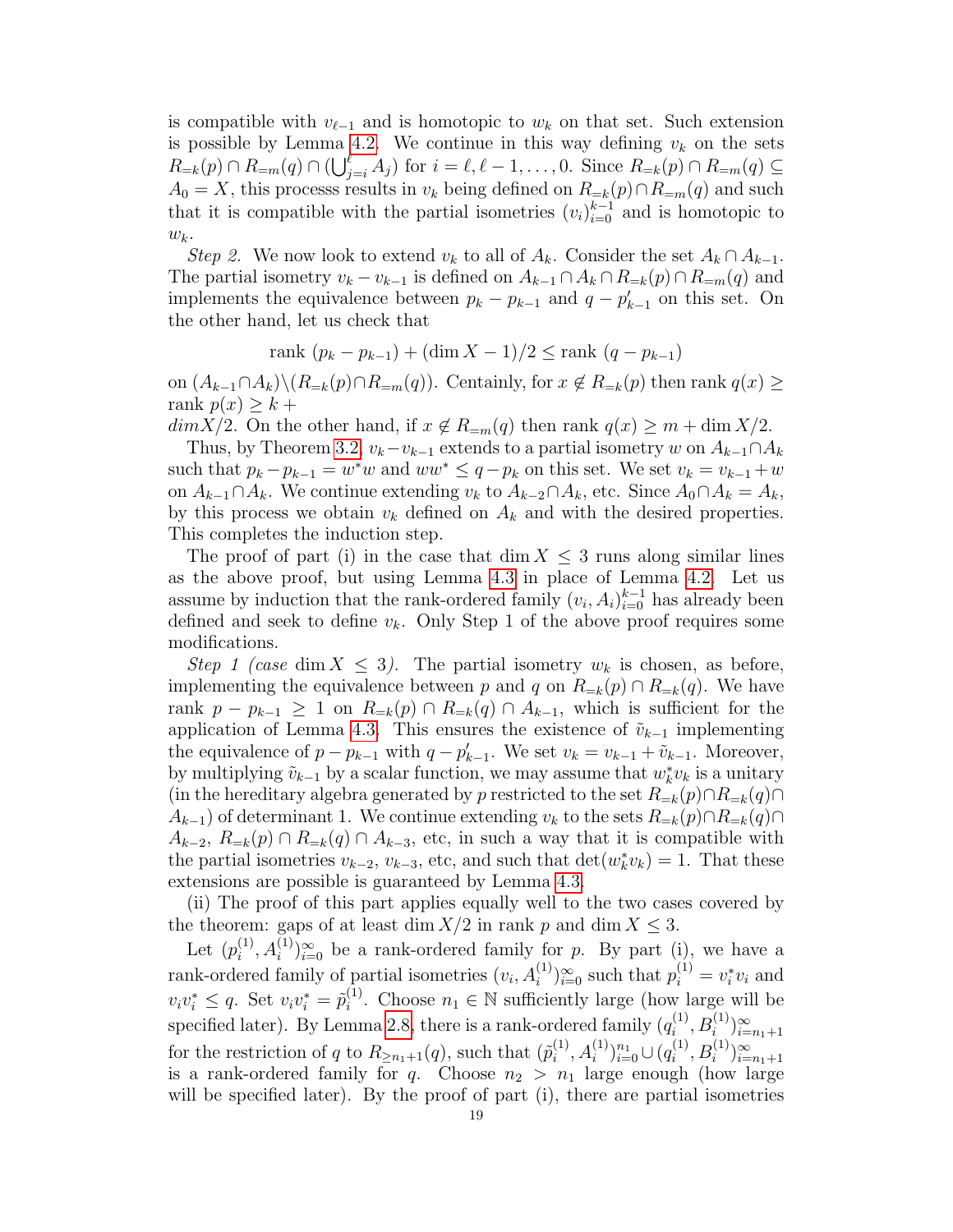$(w_i, B_i^{(1)})_{i=n_1+1}^{n_2}$  such that  $(v_i^*, A_i^{(1)})_{i=0}^{n_1} \cup (w_i, B_i^{(1)})_{i=n_1+1}^{n_2}$  is a compatible family of partial isometries from  $q$  to  $p$ . In this way, continue to build an intertwining between rank-ordered families of projections for p and q. On the side of p the rank-ordered family of projections has the form

$$
(p_i^{(1)}, A_i^{(1)})_{i=0}^{n_1} \cup (\tilde{q}_i^{(1)}, B_i^{(1)})_{i=n_1+1}^{n_2} \cup (p_i^{(2)}, A_i^{(2)})_{i=n_2+1}^{n_3} \dots
$$

and for  $q$  we have

$$
(\tilde{p}_i^{(1)}, A_i^{(1)})_{i=0}^{n_1} \cup (q_i^{(1)}, B_i^{(1)})_{i=n_1+1}^{n_2} \cup (\tilde{p}_i^{(2)}, A_i^{(2)})_{i=n_2+1}^{n_3} \dots
$$

Let  $r_i$ ,  $i = 1, 2, \ldots$ , denote the increasing sequence of pointwise range projections below p arising from the rank-ordered families

$$
(p_i^{(1)}, A_i^{(1)^\circ})_{i=0}^{n_1}, (p_i^{(1)}, A_i^{(1)^\circ})_{i=0}^{n_1} \cup (\tilde{q}_i^{(1)}, B_i^{(1)^\circ})_{i=n_1+1}^{n_2}, \text{ etc.}
$$

Similarly define pointwise range projections  $s_i$  below q. The rank-ordered families of partial isometries constructed above give rise to an intertwining diagram of the form

$$
M_{r_1} \subseteq M_{r_2} \subseteq M_{r_3} \subseteq \cdots \subseteq M_p
$$
  
\n
$$
\downarrow \qquad \uparrow \qquad \downarrow
$$
  
\n
$$
M_{s_1} \subseteq M_{s_2} \subseteq M_{s_3} \subseteq \cdots \subseteq M_q,
$$

where the arrows indicate Hilbert C<sup>\*</sup>-module embeddings. The indices  $n_1, n_2$ ,  $\ldots$  are chosen such that the union of the submodules  $M_{r_i}$ ,  $i = 1, 2, \ldots$ , is dense in  $M_p$ , and the union of the submodules  $M_{s_i}$ ,  $i = 1, 2, \ldots$ , is dense in  $M_q$ . To do this, when choosing  $n_i$ , we can arrange that  $R_{\geq k}(r_i)$  (or  $R_{\geq k}(s_i)$ ) covers a given compact subset of  $R_{\geq k}(p)$  for each  $k \leq i$  By  $\sigma$ -compactness of the sets  $R_{\geq k}$ , the compact sets being covered may be chosen such that  $\bigcup R_{\geq k}(r_i) = R_{\geq k}(p)$  for each k. In this way, the intertwining diagram above induces an isomorphism between the Hilbert modules  $M_p$  and  $M_q$ .

**Corollary 4.5.** Let M and N be countably generated Hilbert  $C_0(X)$ -modules such that dim  $M = \dim N$  and  $M|_{R=i(M)} \cong N|_{R=i(M)}$  for all i. Then

$$
M^{\oplus \lceil \frac{\dim X}{2} \rceil} \cong N^{\oplus \lceil \frac{\dim X}{2} \rceil} \cong M \oplus N^{\oplus \lceil \frac{\dim X}{2} \rceil - 1}.
$$

*Proof.* The modules  $M^{\oplus \lceil \frac{\dim X}{2} \rceil}$ ,  $N^{\oplus \lceil \frac{\dim X}{2} \rceil}$ , and  $M \oplus N^{\oplus \lceil \frac{\dim X}{2} \rceil - 1}$  all have dimension functions with gaps of at least  $\dim X/2$  and their restrictions to the sets of constant dimension are isomorphic. They are thus isomorphic by Theorem  $4.4 \text{ (ii)}$  $4.4 \text{ (ii)}$ .

For the Hilbert modules in the previous result, it was shown that the isomorphism class depends only on the data given as the isomorphism classes of the restrictions to the sets of constant rank. It is natural to ask what data of this form can be attained. We answer this question in Proposition [4.7.](#page-20-0) The following technical tool will be needed in the proof of that proposition.

<span id="page-19-0"></span>**Lemma 4.6.** Let X be a  $\sigma$ -compact locally compact Hausdorff space with finite covering dimension. Suppose that we are given, for each  $i = 0, \ldots, n$ , a continuous, rank i projection  $p_i$  on a closed set  $F_i$ , such that the sets  $F_i$  cover X and the projections  $p_i$  satisfy the compatibility condition  $p_i \leq p_j$  on  $F_i \cap F_j$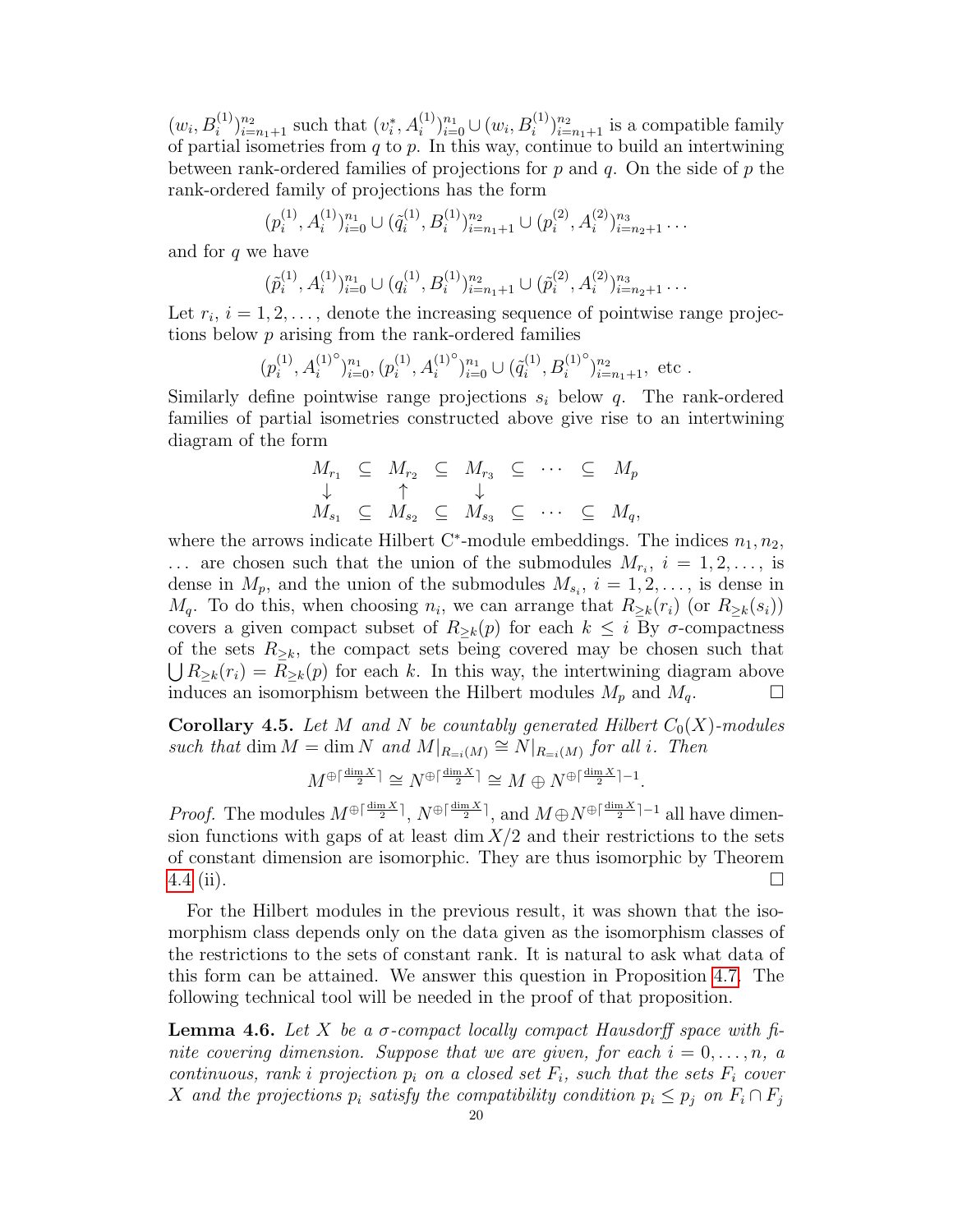(this is the compatibility condition [\(5\)](#page-5-2) required for a rank-ordered family of projections; the difference here is that the sets  $F_i$  are closed). Suppose we are also given a continuous, constant-rank projection q on X, such that

(4.1) 
$$
\operatorname{rank} q(x) \ge \operatorname{rank} \bigvee_{i|x \in F_i} p_i(x) + \frac{\dim X - 1}{2}.
$$

Let  $Y \subseteq X$  be a closed subset, and let v be a continuous partial isometry on Y such that  $v^*v = q|_Y, vv^* \geq (\bigvee_i p_i)|_Y$ . Then there exists a continuous partial isometry  $\tilde{v}$  on X such that  $\tilde{v}|_Y = v$ ,  $\tilde{v}^* \tilde{v} = q$  and  $\tilde{v} \tilde{v}^* \geq \bigvee_i p_i$ .

*Proof.* We define  $\tilde{v}$  on successively larger domains, by beginning with Y (where it must coincide with v), and adding on sets  $F_n, \ldots, F_0$ . Extending the definition of  $\tilde{v}$  to add the set  $F_i$  can be done by applying the special case of the lemma where  $F_n = X$ ; so, let us simply prove this case.

We are given v such that  $v^*v = q|_Y$  and  $vv^* \geq p_n|_Y$ . That is,  $v^*p_nv = p_n|_Y$ and  $p_n v v^* p_n \leq q |_{Y}$ . So, by applying Lemma [3.1,](#page-10-1) we may extend  $p_n v$  to a continuous partial isometry  $w_1$  on X such that  $w_1^*w_1 = p_n$  and  $w_1w_1^* \leq q$ .

We then have  $v^*(1 - p_n)v = (q - w_1w_1^*)|_Y$  and  $(1 - p_n)v v^*(1 - p_n) \perp p_n|_Y$ . So by applying Lemma [3.1](#page-10-1) again, we may extend  $(1 - p_n)v$  to a continuous partial isometry  $w_2$  on X such that  $w_2^* w_2 = q - w_1 w_1^*$  and  $w_2 w_2^* \perp p_n$ . Finally, set  $\tilde{v} = w_1 + w_2$ .

<span id="page-20-0"></span>**Proposition 4.7.** Suppose we are given a lower semicontinuous function  $r \in$  $\text{Lsc}_{\sigma}(X, \mathbb{N}\cup\{\infty\}),$  and for each  $i < \infty$  a Hilbert module  $M_i$  on  $R_{=i} := r^{-1}(\{i\}),$ of constant dimension i. Assume that r has gaps of at least  $(\dim X - 1)/2$  (this automatically holds if  $\dim X \leq 3$ . Then there exists a countably generated Hilbert module M on X such that dim  $M = r$  and  $M|_{R_{=i}} \cong M_i$  for each i.

*Proof.* Let us only work with  $n_i$  such that  $R_{n_i} \neq \emptyset$ , so that

$$
n_{i+1} \ge n_i + \frac{\dim X - 1}{2}.
$$

For every such  $n_i$ , there is an open set  $U_{n_i}$  such that  $R_{=n_i} \subseteq U_{n_i}$  and  $M_{n_i}$ extends to  $U_{n_i}$ . Let us first prove the theorem assuming that the sets  $(U_{n_i})$ satisfy that

<span id="page-20-1"></span>(4.2) lim sup U<sup>n</sup><sup>i</sup> = R=<sup>∞</sup>.

We will then indicate how the sets  $(U_{n_i})$  may be chosen so that the preceding condition holds.

Given the sets  $(U_{n_i})$  as indicated above, let us use Lemma [2.5](#page-7-2) to obtain sets  $A_{n_i}$  which are relatively closed in  $R_{\geq n_i}$ , such that

$$
R_{\geq n_i} = \bigcup_{j \geq i} A_{n_j}^{\circ},
$$

and  $M_{n_i}$  extends to  $A_{n_i}$ . Let us set  $A_0 = X$ .

We let  $q_{n_i}$  be a continuous, rank  $n_i$  projection defined on  $A_{n_i}$  such that, by restricting to  $R_{=n_i}$ , it gives a Hilbert module isomorphic to  $M_{n_i}$ . Let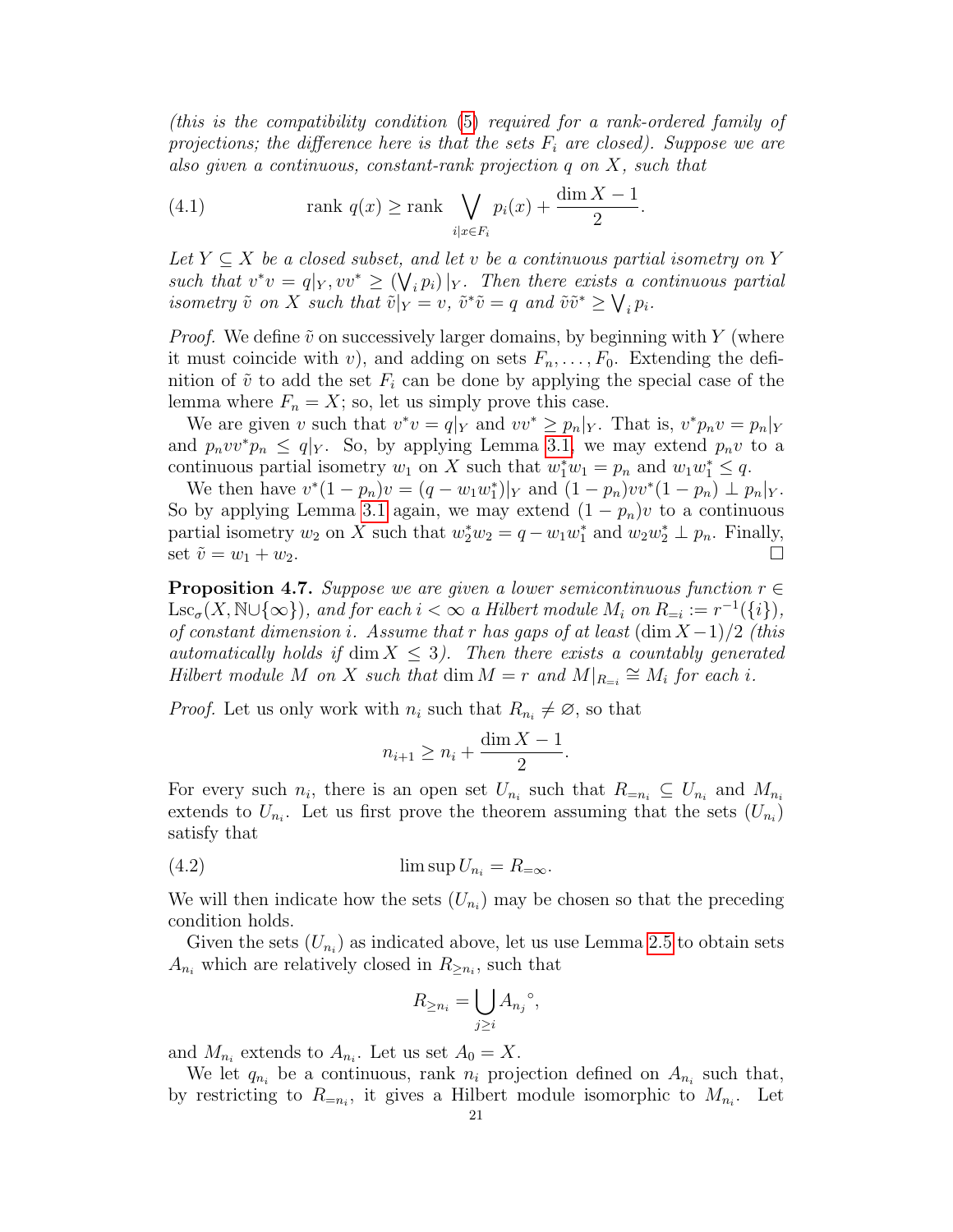us produce a rank-ordered family  $(p_{n_i}, A_{n_i})_{i=0}^{\infty}$ , such that  $p_{n_i}$  is Murray-von Neumann equivalent to  $q_{n_i}$  for each i. This will prove the proposition.

We will obtain the  $p_{n_i}$ 's inductively, with i beginning at 0 and increasing. Let us set  $p_0 = 0$ . Given  $p_0, \ldots, p_{n_{i-1}}$ , let us now construct  $p_{n_i}$ . The sets  $A_{n_i} \cap A_{n_j}$  are relatively closed in  $A_{n_i}$  for  $j < i$ . Thus, by Lemma [4.6,](#page-19-0) we may find  $p_{n_i}$  which is Murray-von Neumann equivalent to  $q_{n_i}$ , and satisfies for each  $x \in A_{n_i}$ 

$$
p_{n_i}(x) \ge \bigvee_{j|x \in A_{n_i} \cap A_{n_j}} p_{n_j}(x).
$$

This is exactly the compatibility requirement [\(5\)](#page-5-2) for a rank-ordered family of projections.

It remains to show that the modules  $M_{n_i}$  may be extended to open sets  $U_{n_i}$ satisfying [\(4.2\)](#page-20-1). For every i, let  $W_{n_i}$  be an open set such that  $R_{=n_i} \subseteq W_{n_i} \subseteq$  $R_{\geq n_i}$  and  $M_i$  extends to  $W_{n_i}$ . Let  $\lambda_{n_i}: R_{\geq n_i} \to [0,1]$  be a continuous function such that  $\lambda_{n_i}|_{R=n_i} = 1$  and  $\lambda_{n_i}|_{(W_{n_i})^c} = 0$ .

Consider the vector of functions

$$
(\lambda_{n_1}|_{R_{\geq n_{d+1}}}, \lambda_{n_2}|_{R_{\geq n_{d+1}}}, \ldots, \lambda_{n_{d+1}}),
$$

where  $d = \dim X < \infty$ . This vector defines a continuous map from  $R_{\geq n_{d+1}}$  to  $[0,1]^{d+1}$ . Let  $\epsilon \in C_0(R_{\ge n_{d+1}})^+$  be such that  $0 < \epsilon(x) < 1/2$  for all  $x \in R_{\ge n_{d+1}}$ . Since dim  $R_{\ge n_{d+1}} \le d$ , by [\[13,](#page-31-7) Lemma 3.1] there are perturbations  $\tilde{\lambda}_{n_k}$  of the functions  $\lambda_{n_k}|_{R_{\geq n_{d+1}}}$ , for  $k = 1, \ldots, d+1$ , such that

$$
\left|\tilde{\lambda}_{n_k}-\lambda_{n_k}|_{R_{\geq n_{d+1}}}\right|<\epsilon,\ \text{for}\ k=1,\ldots,d+1,
$$

and such that there is no  $x \in R_{\geq n_{d+1}}$  for which  $\tilde{\lambda}_{n_k}(x) = 1/2$  for all  $k =$  $1, \ldots, d+1$ . Notice that since the function  $\epsilon$  vanishes outside  $R_{\geq n_{d+1}}$ , the functions  $\tilde{\lambda}_{n_k}$  extend continuously to  $R_{\geq n_k}$ , and agree with  $\lambda_{n_k}$  on  $R_{\geq n_k} \backslash R_{\geq n_{d+1}}$ , for  $k = 1, \ldots, d + 1$ . We have

$$
R_{=n_k} \subseteq \tilde{\lambda}_{n_k}^{-1}((\frac{1}{2}, 1]) \subseteq W_{n_k}
$$

for  $k = 1, ..., d + 1$ . Thus, the module  $M_{n_k}$  extends to  $\tilde{\lambda}_{n_k}^{-1}((1/2, 1])$ . For  $k = 1, \ldots, d + 1$ , let us set

$$
U_{n_k} = \tilde{\lambda}_{n_k}^{-1}([0, \frac{1}{2})) \cup \tilde{\lambda}_{n_k}^{-1}((\frac{1}{2}, 1]),
$$

and extend  $M_{n_k}$  to  $U_{n_k}$  by setting it equal to an arbitrary module of constant dimension  $n_k$  on the set  $\tilde{\lambda}_{n_k}^{-1}([0,1/2))$ . The open sets  $U_{n_k}$  obtained in this way satisfy that

 $R_{\geq n_{d+1}} \subseteq U_{n_1} \cup U_{n_2} \cup \ldots U_{n_{d+1}}.$ 

We continue finding the sets  $U_{n_k}$ , for  $k = d + 2, \ldots, 2(d+1) + 1$ , in the same way, and so on. The resulting sequence of open sets satisfies  $(4.2)$ .

Theorem [4.4](#page-16-0) (ii) and Proposition [4.7](#page-20-0) together form a computation of the isomorphism classes of countably generated Hilbert modules with a prescribed dimension function, when dim  $X \leq 3$  or the dimension function has large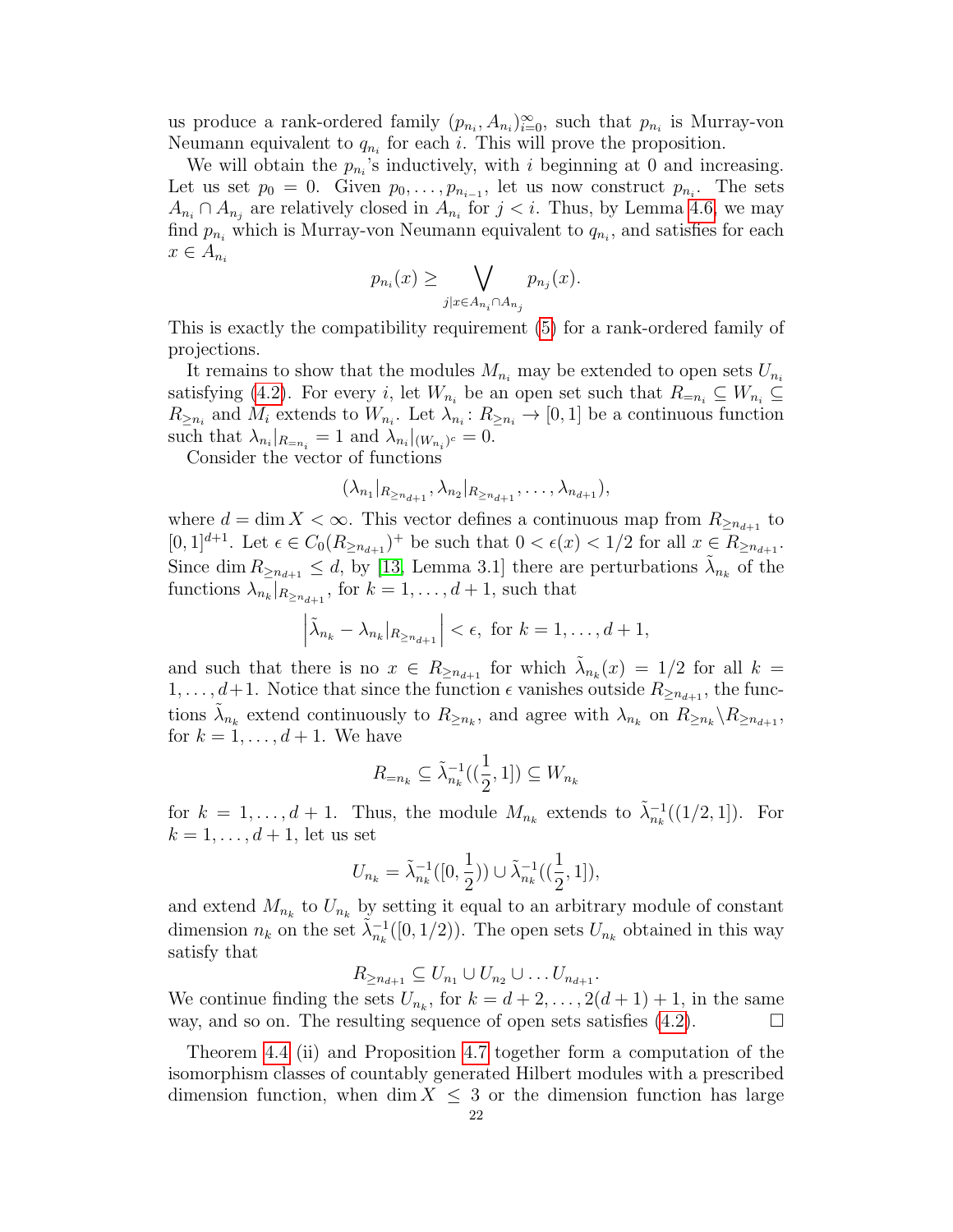gaps. In  $[9,$  Proposition 10, Dupré found this computation for the large gaps situation, under the condition that the dimension function is bounded. Our result improves Dupré's most notably in that we also describe the conditions for embedding (in Theorem [4.4](#page-16-0) (i)).

## 5. Cuntz comparison of Hilbert modules

<span id="page-22-0"></span>In [\[4\]](#page-31-0) Coward, Elliott and Ivanescu introduced a preorder relation among Hilbert C<sup>∗</sup> -modules in order to describe the Cuntz semigroup of a C<sup>∗</sup> -algebra using Hilbert C<sup>∗</sup> -modules. Let us recall this relation here.

For a submodule F of a Hilbert module H, let us write  $F \subset\subset H$  if there is  $T \in K(H)^+$  such that  $Tx = x$  for all  $x \in F$  (in [\[4\]](#page-31-0), this relation is denoted  $F \subset H$ ). The Cuntz comparison of Hilbert modules is defined as follows.

**Definition 5.1.** Let M and N be Hilbert modules over a  $C^*$ -algebra A. Then  $M \preceq_{Cu} N$  if for every  $F \subseteq\subseteq M$  there is  $F' \subseteq\subseteq N$  such that  $F \cong F'$ . We write  $M \sim_{Cu} N$  if  $M \preceq_{Cu} N$  and  $N \preceq_{Cu} M$ .

Embedding and isomorphism are stronger relations than Cuntz comparison and equivalence (see Example [5.6](#page-23-0) below). This weakening allows for more flexibility in the resulting comparison theory.

Let us now consider modules over a commutative C<sup>∗</sup> -algebra. By the correspondence between countably generated Hilbert modules and pointwise range projections, we can apply the relations  $\preceq_{Cu}$  and  $\sim_{Cu}$  to pointwise range projections. For a pointwise range projection  $p$  lying below another pointwise range projection q we write  $p \subseteq q$  if  $M_p \subseteq M_q$ . Directly expressed in terms of the projections p and q, we have  $p \subseteq q$  if there is  $a \in C_0(X, \mathcal{K})^+$  such that  $ap = p$  and  $qa = a$ . We have that  $p \preceq_{Cu} q$  if for every  $p' \subseteq p$  there is q' such that  $p' \cong q' \subseteq q$ .

<span id="page-22-2"></span>**Lemma 5.2.** If p and q are pointwise range projections such that  $p \subseteq q$  then  $R_{\geq i}(p) \subseteq R_{\geq i}(q)$  for each  $i \geq 1$ .

*Proof.* Let  $a \in C_0(X,\mathcal{K})^+$  be such that  $ap = p$  and  $aq = a$ . We have  $0 \neq$  $p(x) \le a(x)$  for  $x \in R_{\ge 1}(p)$ . Thus,  $||a(x)|| \ge 1$  on  $R_{\ge 1}(p)$  and so  $R_{\ge 1}(p)$  is compact.

Let us show that  $R_{\geq i}(p) \subseteq R_{\geq i}(q)$  for all  $i \geq 1$  (since  $R_{\geq 1}(p)$  is compact, this suffices to complete the proof). Let  $x \in \overline{R_{\geq i}(p)}$ . Choose  $y \in R_{\geq i}(p)$  such that  $||a(x) - a(y)|| < 1$ . Then  $||a(x)p(y) - p(y)|| < 1$ . Hence

$$
i = \text{rank } p(y) \leq \text{rank } (a(x)p(y)) \leq \text{rank } a(x) \leq \text{rank } q(x).
$$

Thus,  $x \in R_{\geq i}(q)$ .

<span id="page-22-1"></span>**Lemma 5.3.** If p and q are continuous projections then  $p \preceq_{Cu} q$  if and only if for any compact subset K of X we have  $p|_K \preceq q|_K$ .

*Proof.* If  $p \leq_{Cu} q$  then this relation is passed on to the restrictions of p and q to any closed subset of X. We thus have  $p|_K \preceq_{Cu} q|_K$  for any compact K. Since  $p|_K \subseteq p|_K$  (choose  $a = p|_K$ ) we get that  $p|_K \preceq q|_K$ .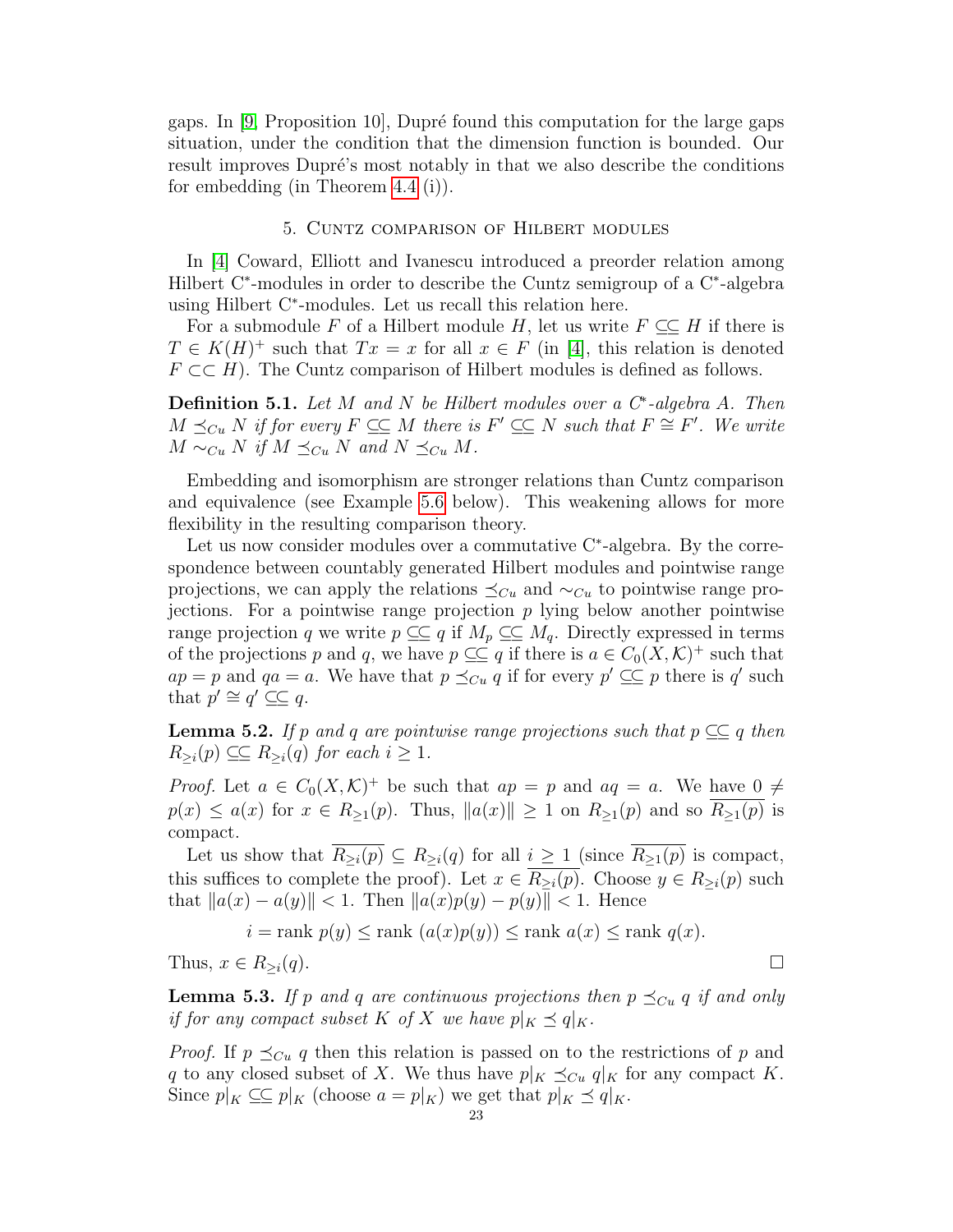Suppose on the other hand that  $p|_K \preceq q|_K$  for any compact K. Let  $p'$  be a pointwise range projection with  $p' \subseteq p$ . Then  $R_{\geq 1}(p') \subseteq X$ , and so

$$
p'|_{R_{\geq 1}(p')} \leq p|_{R_{\geq 1}(p')} \preceq q|_{R_{\geq 1}(p')}.
$$

Thus,  $p' \preceq q' \subseteq \subseteq q$ , where q' is the pointwise range projection equal to q on  $R_{\geq 1}(p')$  and 0 on the complement of this set.

The results of the Section [4](#page-15-0) have the following consequences for the Cuntz semigroup.

<span id="page-23-2"></span>Corollary 5.4. Let M and N be countably generated Hilbert modules over  $C_0(X)$ . Suppose that either dim M has gaps of at least dim  $X/2$  or dim  $X \leq 3$ . Then  $M \preceq_{Cu} N$  if and only if dim  $M \leq \dim N$  and

<span id="page-23-1"></span>(5.1) 
$$
M|_{R_{=i}(M)\cap R_{=j}(N)} \preceq_{Cu} N|_{R_{=i}(M)\cap R_{=j}(N)}
$$

for all  $i, j = 0, 1, 2...$ 

Remark 5.5. In view of Lemma [5.3,](#page-22-1) the condition [\(5.1\)](#page-23-1) may be restated as  $M|_K \preceq_{Cu} N|_K$  for any compact  $K \subseteq R_{=i}(M) \cap R_{=i}(N)$ .

*Proof.* It is clear that if  $M \preceq_{Cu} N$  then  $M|_Y \preceq_{Cu} N|_Y$  for any Y that is the intersection of a closed and open set.

For the converse, we may assume that  $M = M_p$  and  $N = M_q$  for some pointwise range projections p and q. If  $p' \subseteq \subseteq p$  then by Lemma [5.2,](#page-22-2) we must have  $R_{\geq i}(p') \subseteq R_{\geq i}(p)$  for each i, and so  $R_{=i}(p') \cap R_{=j}(q)$  is pre-compact in  $R_{=i}(p) \cap R_{=j}(q)$ . From this and Lemma [5.3,](#page-22-1) we can verify that p' and q satisfy the hypotheses of Theorem [4.4](#page-16-0) (i), whence  $p' \preceq q$ . Since  $p' \subseteq \subseteq p$  was arbitrary, this shows that  $p \preceq_{Cu} q$ .

 $\Box$ 

The following example shows that Cuntz equivalence and isomorphism differ even for continuous projections.

<span id="page-23-0"></span>Example 5.6. Let X be the disjoint union  $\bigsqcup_{i=1}^{\infty} \mathbb{T} \times [i, i+1]$  module the identification of the point  $(z, i+1) \in \mathbb{T} \times [i, i+1]$  with  $(z^2, i+1) \in \mathbb{T} \times [i+1, i+2]$ , for  $i \in \mathbb{N}$  and  $z \in \mathbb{T}$ . Let  $K_n$  be the image in this quotient of the set  $\bigsqcup_{i=1}^{n-1} \mathbb{T} \times [i, i+1] \sqcup (\mathbb{T} \times [n, n+1])$ . It is shown in [\[11,](#page-31-8) Example 3F9] that while  $H^2(K_n) = 0$  for all n,  $H^2(X)$  is uncountable. By the correspondence between line bundles and elements of  $H^2(X)$  (via the first Chern class, see [\[12,](#page-31-9) Theorem 3.4.16), there are uncountably many non-isomorphic line bundles on X. These give rise to uncountably many Murray-von Neumann classes of continuous rank 1 projections on  $X$ . Let us show that they are all Cuntz equivalent. Let p and q be rank 1 continuous projections on X. Since  $H^2(U_n) = 0$ , we have  $p \cong q$  on  $U_n$  for all n. Thus,  $p \sim_{Cu} q$ . Notice that if p and q are continuous rank 1 projections and  $p \not\cong q$  then we do not have  $p \preceq q$  nor  $q \preceq p$ . Thus, in this case, the modules  $M_p$  and  $M_q$  do not embed in each other. This answers a question raised in [\[4,](#page-31-0) Page 162].

In [\[1,](#page-31-10) Section 4], two Hilbert modules (over a stably finite C<sup>∗</sup> -algebra) are found which are Cuntz equivalent but not isomorphic, also showing how Cuntz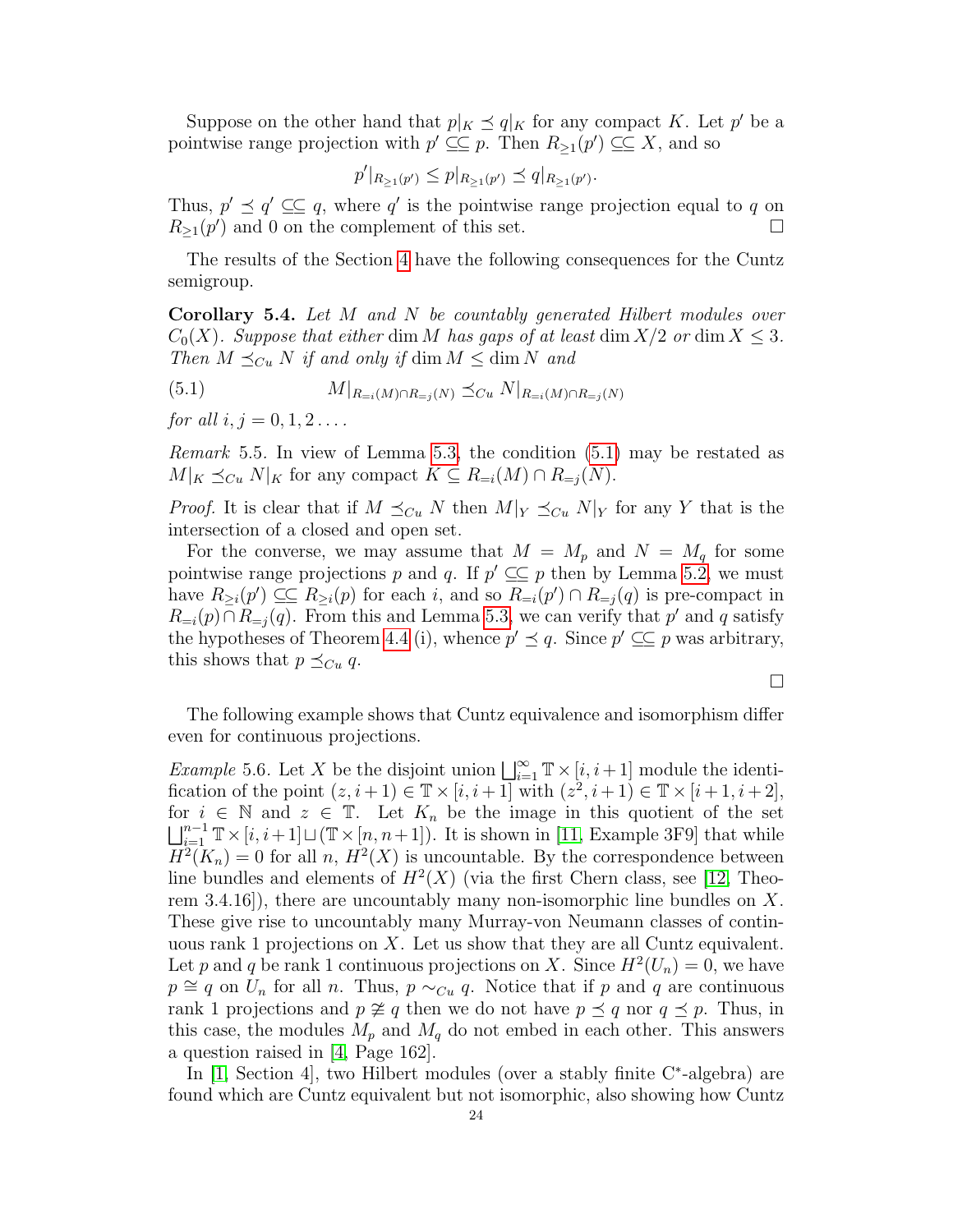equivalence differs from isomorphism. However, unlike the present example the modules in [\[1\]](#page-31-10) do embed into each other.

5.1. A Description of  $Cu(C_0(X))$  for dim  $X \leq 3$ . Let us review the description of the Cuntz semigroup,  $\mathcal{C}u(A)$ , in terms of Hilbert A-modules, as given in [\[4\]](#page-31-0). Taking the equivalence classes of countably generated Hilbert Amodules under the relation  $\sim_{Cu}$  gives a set upon which  $\preceq_{Cu}$  induces an order. An addition operation may be defined by

$$
[M] + [N] := [M \oplus N].
$$

The resulting ordered semigroup is called the Cuntz semigroup, and is denoted by  $\mathcal{C}u(A)$ .

Here, we will obtain a description of the Cuntz semigroup of  $C_0(X)$  where X has dimension at most three. We will define an ordered semigroup  $\mathcal{C}u(X)$ and show that it can be identified with  $Cu(C_0(X))$ .

Let us define an equivalence relation on continuous projections on  $X$  given by p is equivalent to q if  $p|_K \cong q|_K$  for all  $K \subseteq X$  compact. Let  $V_c^n(X)$  denote the set of equivalence classes of projections which have constant rank  $n$ . Then by Lemma [5.3,](#page-22-1) when X is  $\sigma$ -compact or  $n = 0$ ,  $V_c^n(X)$  can be identified with the elements of  $Cu(C_0(X))$  which have constant rank n.

Let  $\mathcal{C}u(X)$  consist of pairs  $(r,(\rho_i)_{i=0}^{\infty})$ , where  $r \in \text{Lsc}_{\sigma}(X)$  and  $\rho_i \in V_c^i(r^{-1}{i})$ for each i.

To make  $\mathcal{C}u(X)$  a semigroup, we shall define an order relation and an addition operation as follows. Let  $(r, (\rho_i)_{i=0}^{\infty}), (r', (\rho_i')_{i=0}^{\infty}) \in \mathcal{C}u(X)$ .

*Ordering.*  $(r, (\rho_i)_{i=0}^{\infty}) \le (r', (\rho_i')_{i=0}^{\infty})$  if  $r \le r'$  and for each *i*,

$$
\rho_i|_{r^{-1}\{i\}\cap r'^{-1}\{i\}} = \rho'_i|_{r^{-1}\{i\}\cap r'^{-1}\{i\}}.
$$

Addition.  $(r,(\rho_i)_{i=0}^{\infty}) + (r',(\rho_i')_{i=0}^{\infty}) := (r + r',(\sigma_i)_{i=0}^{\infty}); \sigma_i$  will be defined shortly. Note that  $(r + r')^{-1}\{i\}$  decomposes into components as

$$
(r+r')^{-1}{i} = (r^{-1}{0} \cap r'^{-1}{i}) \amalg \cdots \amalg (r^{-1}{i} \cap r'^{-1}{0}),
$$

so that  $\sigma_i$  is determined by its restriction to each set  $r^{-1}{j} \cap r'^{-1}{i - j}$ . On  $r^{-1}{j} \cap r'^{-1}{i-j}, \sigma_i = \rho_j + \rho'_{i-j}.$ 

**Proposition 5.7.** Let  $X$  be a locally compact Hausdorff space of dimension at most three. Then  $Cu(C_0(X))$  is isomorphic, as an ordered semigroup, to  $\widehat{Cu}(X)$ , via the map  $\Phi: Cu(C_0(X)) \to \widehat{Cu}(X)$  given by

$$
\Phi(\alpha) = (\text{rank } \alpha, (\alpha|_{R_{=i}(\alpha)})_{i=0}^{\infty}).
$$

*Proof.* For  $\alpha, \beta \in Cu(C_0(X))$ , if  $\alpha \leq \beta$  then rank  $\alpha \leq \text{rank } \beta$  and

$$
\alpha|_{R_{=i}(\alpha) \cap R_{=i}(\beta)} \leq \beta|_{R_{=i}(\alpha) \cap R_{=i}(\beta)}.
$$

That is, representing  $\alpha|_{R=i(\alpha)\cap R=i(\beta)}$  by the constant rank projection p and  $\beta|_{R_{i}(\alpha)\cap R_{=i}(\beta)}$  by p', we have by Lemma [5.3](#page-22-1) that  $p|_K \preceq p'|_K$  for each  $K \subseteq X$ compact. But since p, p' both have constant rank i, this implies that  $p|_K \cong p'|_K$ for each such  $K$ , and thus

$$
\alpha|_{R_{=i}(\alpha)} \cap R_{=i}(\beta) = \beta|_{R_{=i}(\alpha)} \cap R_{=i}(\beta).
$$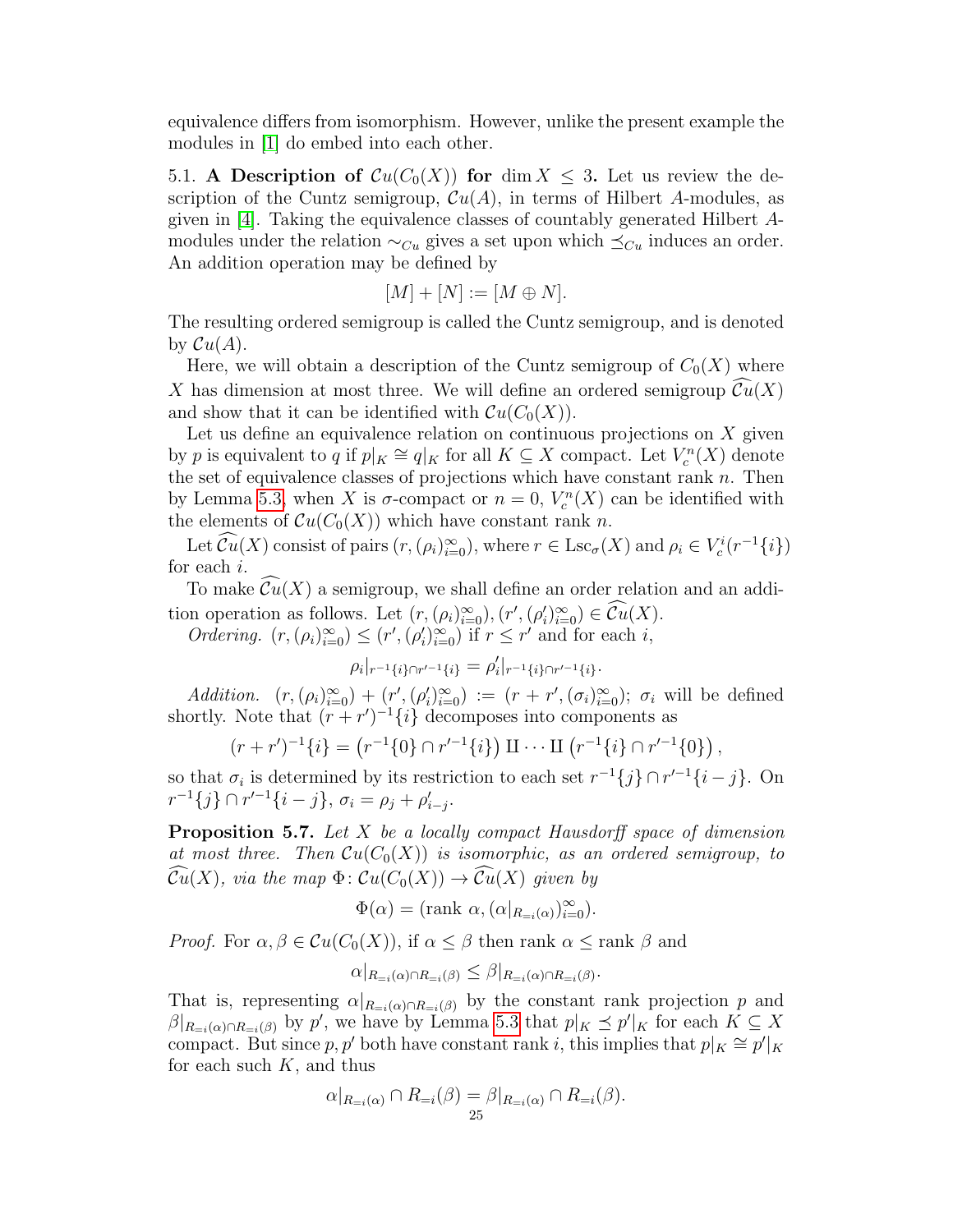Hence,  $\Phi(\alpha) \leq \Phi(\beta)$ .

Conversely, if  $\Phi(\alpha) \leq \Phi(\beta)$  then by Corollary [5.4,](#page-23-2) we have  $\alpha \leq \beta$ .

To see  $\Phi$  is onto, let  $(r,(\rho_i)_{i=0}^{\infty}) \in \widetilde{Cu}(X)$ . Then for each i, there exists a Hilbert  $C_0(r^{-1}{i})$ -module  $M_i$  such that  $[M_i] = \rho_i$ . By Proposition [4.7,](#page-20-0) there exists a Hilbert module M such that  $\dim M = r$  and  $M|_{r^{-1}{\{i\}}}\cong M_i$  In particular, if  $\alpha$  is the Cuntz element defined by this rank-ordered family, then  $\Phi(\alpha) = (r, (\rho_i)_{i=0}^{\infty})$ . Hence,  $\Phi$  is an order isomorphism.

Finally, it is clear by the definition of  $\Phi$  that it preserves addition.  $\Box$ 

We have obtained a description of  $\mathcal{C}u(C_0(X))$  in terms of the sets  $V_c^n(Y)$ for the  $\sigma$ -compact subsets of X which arise as the intersection of a closed set with an open set. Note that, in turn,  $V_c^n(Y)$  can be described with Čech cohomology of compact subsets. For a continuous projections  $p$  of constant rank  $n$ , by Lemma [3.1](#page-10-1) we may decompose

$$
p=\theta_p\oplus p',
$$

where  $\theta_p$  is trivial with rank  $n-1$  and  $p'$  has rank 1. For  $K \subseteq Y$  compact, the isomorphism class of  $p'|_K$  is determined by the Chern class  $c_1(p'|_K)$  =  $c_1(p|_K) \in \check{H}^2(K)$  (using Cech cohomology) [\[12,](#page-31-9) Theorem 16.3.4]. Thus, we see that for  $[p], [q] \in V_c^n(Y)$ ,  $[p] = [q]$  if and only if  $c_1(p|_K) = c_1(q|_K)$  for all  $K \subseteq Y$  compact. Letting

$$
\overleftarrow{H}^{2}(Y) = \lim_{\substack{\longleftarrow \\ K \text{compact}, K \nearrow Y}} \check{H}^{2}(K),
$$

we apparently have an injective map  $\overleftarrow{c}_1: V_c^n(Y) \to$  $\overleftarrow{H}^2(Y)$  given by  $\overleftarrow{c}_1([p]) =$  $(c_1(p|_K))_K$ .

Moreover,  $\overleftarrow{c}_1$  is surjective, as we now show. Let  $(\gamma_K)_K \in \overleftrightarrow{H}^2(Y)$ . Since Y is  $\sigma$ -compact and locally compact, let  $(K_i)_{i=1}^{\infty}$  be an increasing sequence of compact subsets such that  $K_i \subseteq K_{i+1}$ <sup>o</sup> and  $Y = \bigcup_{i=1}^{\infty} K_i$ . Since we can find a  $\sigma$ compact open set V such that  $K_{i-1} \subseteq V \subseteq K_i$ , we may assume without loss of generality that  $K_i^{\circ}$  is  $\sigma$ -compact for all *i*. Since the Chern class  $c_1$  is surjective (by [\[12,](#page-31-9) Theorem 16.3.4]), for each i, let  $p_i$  be a continuous projection defined on  $K_i$  such that  $\gamma_{K_i} = c_1(p_i)$ . Let  $q_i \in \mathbb{RP}_{p,w}(Y)$  be given by  $q_i|_{K_i} = p_i|_{K_i}$ and  $q_i|_{Y \setminus K_i^{\circ}} = 0$ . We can easily see that  $q_i \preceq_{Cu} q_{i+1}$ , and so by [\[4,](#page-31-0) Theorem 1 (i)], we may define

$$
\alpha = \sup[q_i] \in Cu(C_0(Y)).
$$

Then for each *i*, by taking the tail  $([q_j])_{j>i}$ , we see that  $\alpha|_{K_i} = \sup[p_i] = [p_i]$ . Thus,  $\alpha$  has constant rank i and, since  $(K_i)$  is cofinal,  $\overleftarrow{c}_1(\alpha) = (\gamma_K)_K$ .

#### 6. Further remarks

<span id="page-25-1"></span><span id="page-25-0"></span>6.1. The clutching construction. By Theorem [4.4](#page-16-0) and Corollary [5.4](#page-23-2) the isomorphism and Cuntz equivalence classes of a Hilbert module over a space of dimension at most 3 are determined by the restrictions of the module to the subsets where its dimension is constant. Here we give an example of Hilbert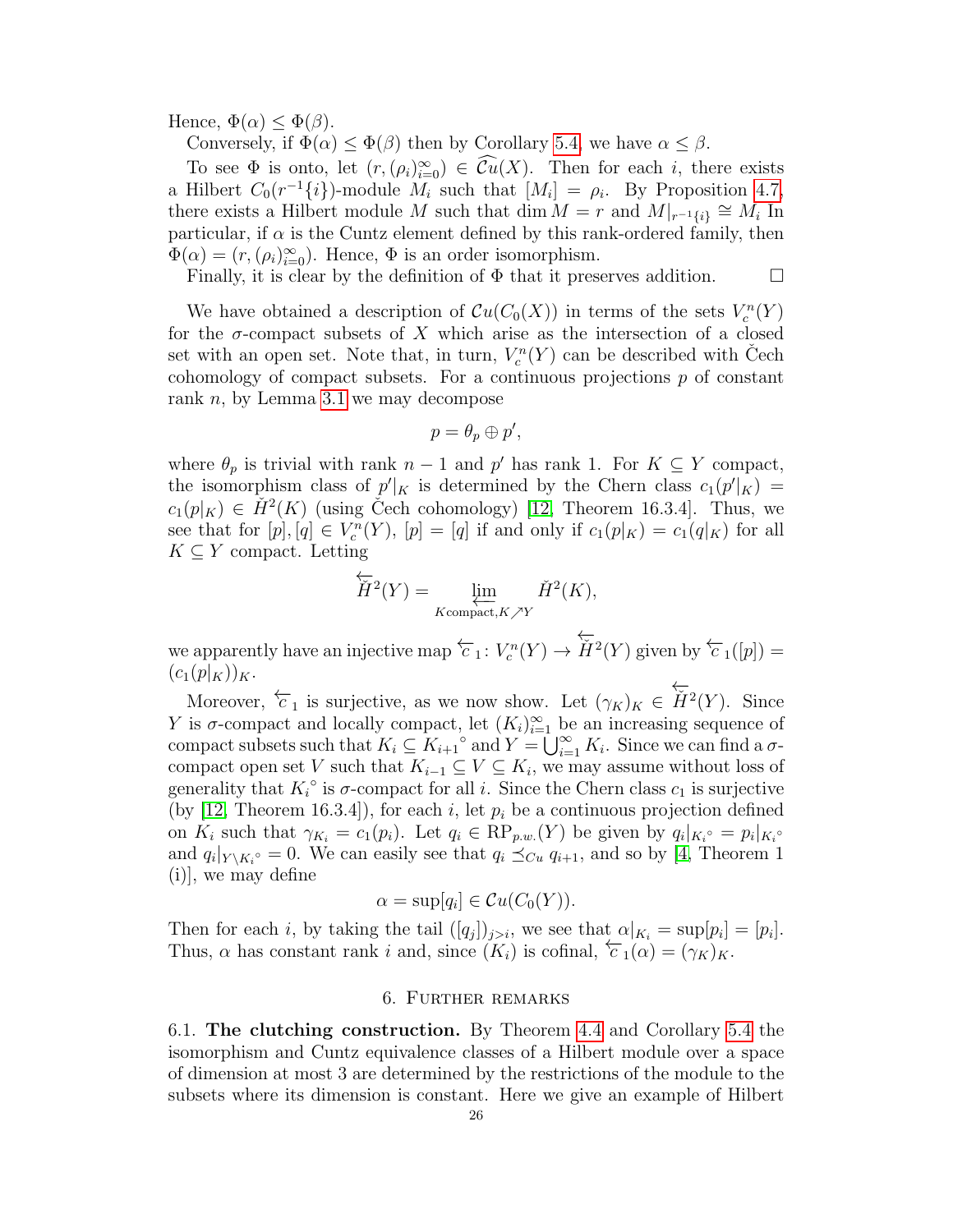modules over  $S<sup>4</sup>$  for which this fails. The example is based on the clutching construction given by Dupré in  $[9, \text{Page } 319]$  $[9, \text{Page } 319]$ .

Let X be a compact Hausdorff space. Let  $SX$  denote its suspension. We view SX as the quotient space of  $X \times [-1, 1]$  obtained identifying all the points in  $X \times \{-1\}$  and the points in  $X \times \{1\}$  (see [\[12\]](#page-31-9)). When speaking of subsets of SX, we use the notation  $X \times \sim U$ , with  $U \subseteq [-1,1]$ , to refer to the image of  $X \times U$  in the quotient.

Consider a Hilbert  $C(SX)$ -module M with dimension n on  $X \times \sim [-1,0]$ and dimension m on  $X \times \sim (0, 1]$ . Let  $M \cong M_p$  for some range projection p, and let  $(p_1, A_1), (p_2, A_2)$  be a rank-ordered family of projections for p, so that  $p_1, p_2$  have ranks m and n respectively. Necessarily,  $A_2 = X \times \sim (0, 1]$ , and by a possible shrinking, we may assume  $A_1 = X \times_{\sim} [-1, \epsilon)$  for some  $\epsilon > 0$ .

Since the sets  $X \times \sim [-1, \epsilon)$  and  $X \times \sim (0, 1]$  are contractible,  $p_1$  and  $p_2$  are trivial on these sets. That is, there are partial isometries  $v_1$  and  $v_2$  such that  $p_1 = v_1^* v_1, v_1 v_1^* = 1_n, p_2 = v_2^* v_2$  and  $v_2 v_2^* = 1_m$ . Consider the continuous partial isometry  $c_{v_1,v_2,\epsilon_0} \in M_m(C(X))$  given by

$$
c_{v_1,v_2,\epsilon_0}(x) = v_2(x,\epsilon_0)v_1^*(x,\epsilon_0),
$$

where  $\epsilon_0 \in (0, \epsilon)$ . Notice that  $c^*_{v_1, v_2, \epsilon_0} c_{v_1, v_2, \epsilon_0} = 1_n$ . Let us denote by  $U_{n,m}(C(X))$ the set of partial isometries  $c \in M_m(C(X))$  such that  $c^*c = 1_n$ .

<span id="page-26-1"></span>**Proposition 6.1.** ([\[9,](#page-31-6) Section 4, Corollary 2]) The map  $[M_p] \mapsto [c_{v_1,v_2,\epsilon_0}]$  is a well-defined bijection from the isomorphism classes of Hilbert  $C(SX)$ -modules with dimension n on  $X \times \sim [-1,0]$ , and dimension m on  $X \times \sim (0,1]$ , to the path connected components of  $U_{n,m}(C(X))$ .

<span id="page-26-0"></span>*Example* 6.2. Say  $X = S^3$ . Then  $SX = S^4$ . Let  $S^4_+$  denote an open hemisphere of  $S<sup>4</sup>$  and  $S<sup>4</sup>$  its complement. By the previous proposition, the isomorphism classes of Hilbert modules on  $S^4$  that have constant rank 1 on  $S^4_-$  and constant rank 2 on  $S^4_+$  are in bijection with the homotopy classes of partial isometries  $c \in I_{1,2}(C(S^3))$ . For every  $x \in S^3$ , the elements  $c(x) \in M_2(\mathbb{C})$  such that  $c^*(x)c(x) = 1$  correspond to the points in the unit sphere of  $\mathbb{C}^2$ , i.e.,  $S^3$ . Thus, the partial isometry c may be viewed as a map from  $S<sup>3</sup>$  to  $S<sup>3</sup>$ . Such a map is classified, up to homotopy, by its degree. Thus, there is one isomorphism class for every integer. Notice, on the other hand, that the modules corresponding to these isomorphism classes all satisfy that their restrictions to  $S^4_-$  and  $S^4_+$  i.e., the sets where their dimension is constant—are pairwise isomorphic (since the hemispheres of the sphere are contractible).

In the next proposition we show that, for the Hilbert modules covered by Proposition [6.1,](#page-26-1) Cuntz equivalence agrees with isomorphism (and so, Exam-ple [6.2](#page-26-0) shows that the Cuntz class of a Hilbert  $C_0(X)$ -module may not by determined by its restrictions to the sets of constant dimension if dim  $X \geq 4$ .

**Proposition 6.3.** The homotopy class of  $c_{v_1,v_2,\epsilon_0}$  depends only on the Cuntz class of  $M_{p_1 \vee p_2}$ .

*Proof.* Suppose that  $p_1 \vee p_2 \sim_{Cu} q$  for some projection  $q \in \mathbb{RP}_{p,w}(SX)$ , and q has rank n on  $X \times \sim [-1,0]$  and rank m on  $X \times \sim (0,1]$ . Then for  $\epsilon' \in (0,\epsilon)$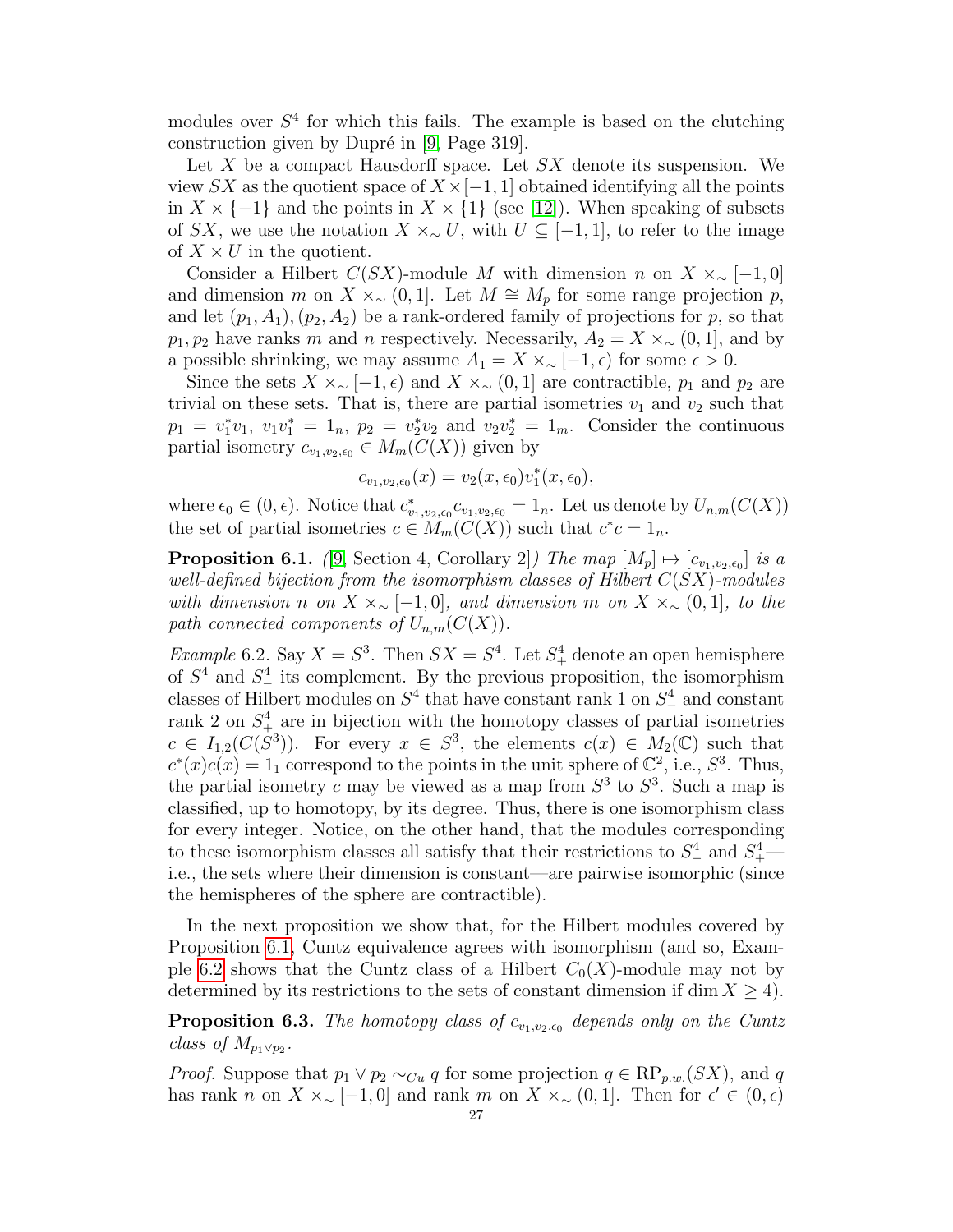there is a rank-ordered family of partial isometries

$$
(z_1, X\times_{\sim}[-1, \epsilon)), (z_2, X\times_{\sim}(\epsilon', 1])
$$

such that  $z_1^* z_1 = p_1$  and  $z_1 z_1^* \le q$  on  $X \times \_ [-1, \epsilon)$ , and  $z_2^* z_2 = p_2$  and  $z_2 z_2^* = q$ on  $X \times ∼ (ε', 1]$ ). Set  $z_1 z_1^* = q_1$  and  $q|_{X \times ∼ (0,1]} = q_2$ . Then

$$
(q_1, X \times_{\sim} [-1, \epsilon)), (q_2, X \times_{\sim} (0, 1])
$$

is a rank-ordered family for q. Let  $w_1$  and  $w_2$  trivializations for  $q_1$  and  $q_2$ . Choose  $\epsilon_0 \in (\epsilon', \epsilon)$ . Set  $z_1w_1 = v'_1$  and  $z_2w_2 = v'_2$ . We have

$$
c_{w_1,w_2,\epsilon_0}(x)=(w_2^*w_1)(x,\epsilon_0)=(v_2'(v_1')^*)(x,\epsilon_0)=c_{v_1',v_2',\epsilon_0}(x).
$$

The partial isometries  $v'_1$  and  $v'_2$  are trivializations for  $p_1$  and  $p_2$  on the sets  $X \times \sim [-1, \epsilon)$  and  $X \times \sim (\epsilon', 1]$  respectively. Suppose that  $v_1, v_2$  are any trivializations for  $p_1$  and  $p_2$ . The unitaries  $(v'_1v_1^*)(\cdot,\epsilon_0) \in M_n(C(X))$  and  $(v_2(v'_2)^*)(\cdot,\epsilon_0) \in$  $M_m(C(X))$  are connected to constant unitaries (on X) by the paths  $t \mapsto$  $(v'_1v_1^*)(\cdot,t), t \in [-1,\epsilon_0],$  and  $t \mapsto (v_2(v'_2)^*)(\cdot,t), t \in [\epsilon_0,1].$  These constant unitaries are in turn connected to  $1_n$  and  $1_m$  respectively. Thus,  $c_{v_1', v_2', \epsilon_0}$  is homotopic to  $c_{v_1,v_2,\epsilon_0}$ , as required.

<span id="page-27-0"></span>6.2. The group  $K_0^*(C_0(X))$ . It is in [\[5\]](#page-31-11) that Cuntz laid the groundwork for what would later be called the Cuntz semigroup. The invariant that interested Cuntz there (and which he denoted by  $K_0^*(A)$ ) is the enveloping group of the unstabilized Cuntz semigroup, generated by the unstabilized Cuntz semigroup in the same way that  $K_0(A)$  is generated by the Murray-von Neumann semigroup of A. (The unstabilized Cuntz semigroup is the subsemigroup of  $\mathcal{C}u(A)$ ) containing only those elements that can be represented by finitely generated submodules of  $A<sup>n</sup>$  for some n; it is denoted  $W(A)$ . The terminology "unstabilized" is justified by the fact that  $\mathcal{C}u(A) = W(\mathcal{K} \otimes A).$ 

Here, we find a description of  $K_0^*(C_0(X))$  for finite dimensional X. It turns out that introducing cancellation destroys both types of non-triviality that we've seen: that arising from non-trivial constant rank projections, and the more subtle nontriviality in how the constant rank pieces fit together, as seen in Example [6.2.](#page-26-0)

Following [\[7,](#page-31-4) Section 5], we call a Hilbert  $C_0(X)$ -module M elementary if it is isomorphic to one of the form

$$
\bigoplus_{i=1}^n C_0(U_i),
$$

for some ( $\sigma$ -compact) open sets  $U_i$ . If U and V are  $\sigma$ -compact open sets, then

$$
C_0(U) \oplus C_0(V) \cong C_0(U \cup V) \oplus C_0(U \cap V),
$$

by [\[19,](#page-32-8) Corollary 2]. For a general elementary Hilbert  $C_0(X)$ -module M, repeated application of this result shows that

$$
M \cong \bigoplus_{i=1}^{n} C_0(R_{\geq i}(M)).
$$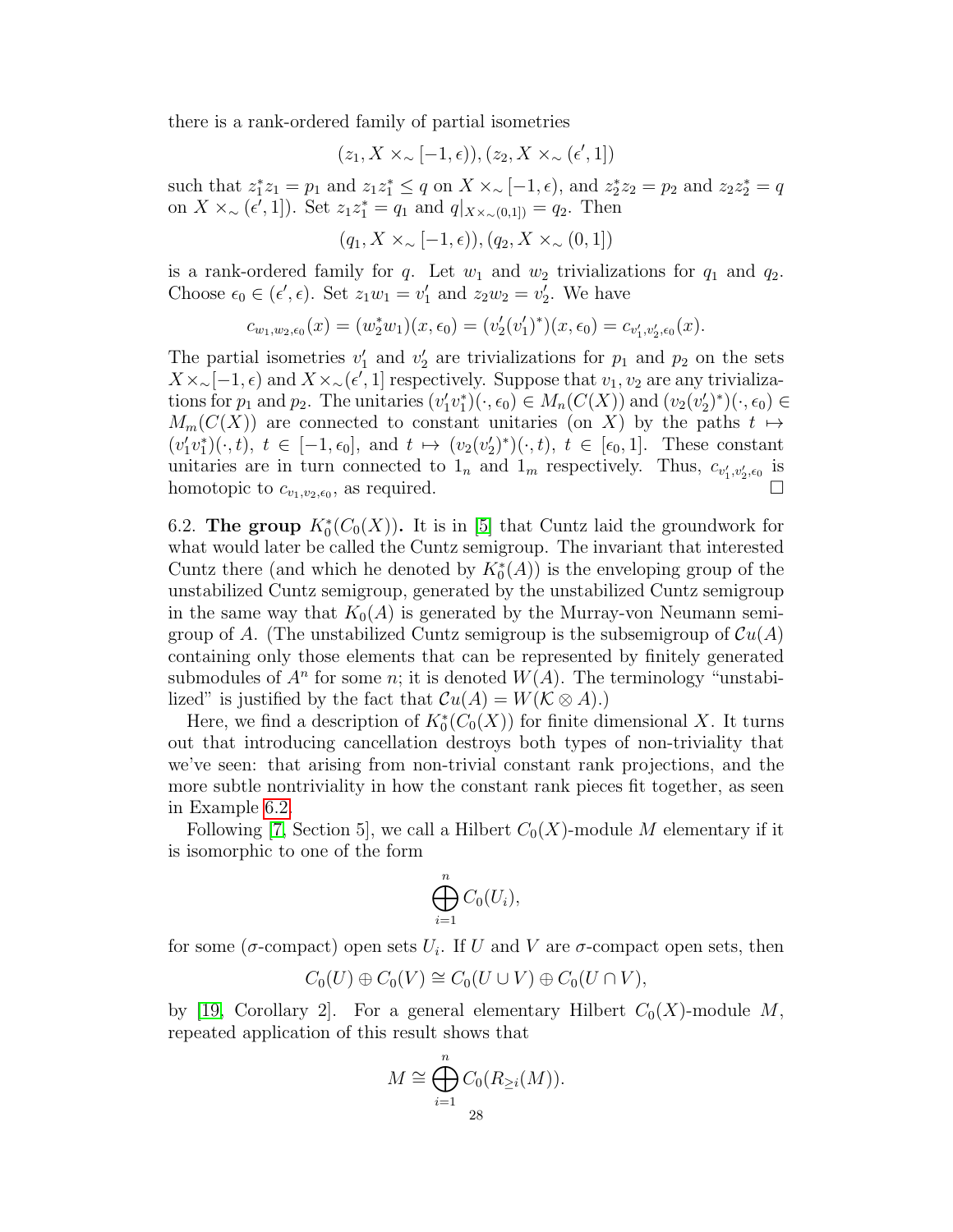Thus, the isomorphism class of an elementary Hilbert  $C_0(X)$ -module M depends only on the function dim M.

<span id="page-28-0"></span>**Lemma 6.4.** Let M be a Hilbert  $C_0(X)$ -module such that dim M is bounded. The following are equivalent.

(i) For all i,  $M|_{R=i(M)}$  has finite type (as a vector bundle).

(ii) There exists an elementary module N such that  $M \oplus N$  is also elementary.

*Proof.* (ii)  $\Rightarrow$  (i): If  $M \oplus N$  is elementary then in particular, it can be embedded into  $C_0(X)^{\oplus n}$  for some n. It follows that  $M|_{R=i(M)}$  embeds into a trivial bundle for each i. By [\[12,](#page-31-9) Proposition 3.5.8], this shows that  $M|_{R=i(M)}$  has finite type.

(i)  $\Rightarrow$  (ii): Since  $M_{R=i(M)}$  has finite type for all i, there are finitely many open sets covering  $R_{=i}(M)$  such the restriction to each of these sets is a trivial vector bundle. To begin, we shall construct  $N_0$  such that each constant rank set of  $N_0$  (and in fact, of  $M \oplus N_0$ ) is contained in a set where M is trivial.

To do this, let  $V_1, \ldots, V_{n_1}$  be open sets, contained in  $R_{\geq 1}$ , such that  $M|_{R_{=1} \cap V_i}$ is trivial for each  $i = 1, \ldots, n_1$ . Likewise, let  $V_{n_{k-1}+1}, \ldots, V_{n_k}$  be open sets contained in  $R_{\geq k}$  such that  $M|_{R_{=k} \cap V_i}$  is trivial for each  $i = n_{k-1} + 1, \ldots, n_k$ . Letting  $m$  to be the maximum dimension of the fibres of  $M$ , set

$$
N_0 = \bigoplus_{i=1}^{n_m} C_0(V_i).
$$

The constant rank sets of  $N_0 \oplus C$  are exactly the same as those of C, and each is contained in some set  $V_i \cap R_{=k}(M)$ , for some i between  $n_{k-1} + 1$  and  $n_k$ . Thus, on each constant rank set,  $M \oplus N_0$  corresponds to a trivial vector bundle. Since  $N_0$  is elementary, we have shown that we can reduce to the situation that the restriction of each constant rank set of M is trivial.

Assuming that the restriction of M to each constant rank set is trivial, let us show by induction on the maximum fibre dimension of  $M$  that there exists an elementary module N such that  $M \oplus N$  is also elementary. Of course, if M only has fibres of dimension 0 then  $M = 0$ .

For the inductive step, suppose that dim  $M$  is bounded by  $m$ . By induction, there exists an elementary  $C_0(R_{\leq m-1}(M))$ -module  $N_0$  such that  $M|_{R_{\leq m-1}(M)}\oplus$  $N_0$  is elementary. Let  $M'$  be the elementary Hilbert module whose dimension function is the same as that of  $M \oplus N_0$ . Since  $M'|_{R_{\leq m}(M)} \cong (M \oplus N_0)|_{R_{\leq m}(M)},$ [\[19,](#page-32-8) Proposition 1] shows that

$$
M' \oplus (M \oplus N_0)|_{R_{=m}(M)} \cong M \oplus N_0 \oplus M'|_{R_{=m}(M)}.
$$

The left-hand side is elementary, as is the right-hand summand  $N_0 \oplus M'|_{R_{\pm m}(M)}$ , which we may take as  $N$ .

*Remark* 6.5. When X is finite dimensional, all Hilbert  $C_0(X)$ -modules with bounded fibre dimension satisfy condition (i) of Lemma [6.4](#page-28-0) (this follows from  $[12,$  Proposition 3.5.8.

**Theorem 6.6.** Let X be a finite dimensional locally compact Hausdorff space, and let  $\hat{X}$  be its one-point compactification. Then  $K_0^*(C_0(X))$  may be identified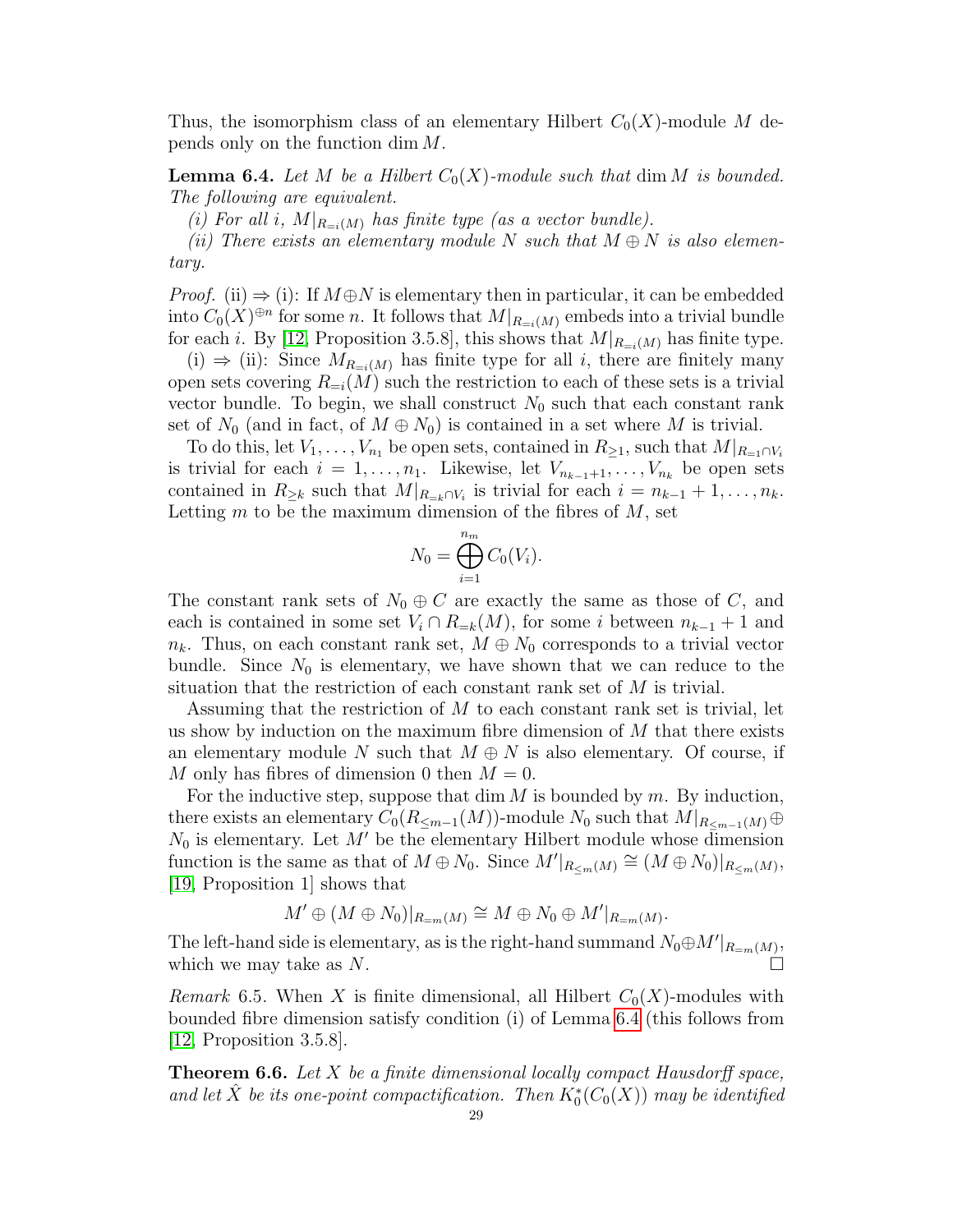with the group of bounded maps  $f: \hat{X} \to \mathbb{Z}$  satisfying  $f(\infty) = 0$  and for which  $f^{-1}(\{i\})$  is the difference of two  $\sigma$ -compact open sets, for all i. If X is  $\sigma$ compact, then  $K_0^*(C_0(X))$  may simply be identified with the group of bounded maps  $f: X \to \mathbb{Z}$  for which  $f^{-1}(\{i\})$  is the difference of two  $\sigma$ -compact open sets, for all i.

*Proof.* For finitely generated Hilbert modules M and  $M'$ , we have that  $[M] =$  $[M']$  in  $K_0^*(C_0(X))$  if and only if  $M \oplus N \sim_{Cu} M' \oplus N$  for some finitely generated Hilbert module N. Clearly, this can only happen if  $\dim M = \dim M'$ , and Lemma [6.4](#page-28-0) shows that dim  $M = \dim M'$  is sufficient. So,  $K_0^*(C_0(X))$  can be identified with the group generated by functions dim  $M$  where  $M$  is a finitely generated Hilbert  $C_0(X)$ -module. Such functions are exactly the bounded, lower semicontinuous maps  $f: X \to \mathbb{N}$  for which  $f^{-1}(\{i, i+1, \dots\})$  is open and  $\sigma$ -compact for all  $i > 1$ . In particular, such f satisfies the condition that  $f^{-1}(\{i\})$  is the difference of two  $\sigma$ -compact open sets for all  $i \geq 1$ . Moreover, if we view f as a function on  $\hat{X}$  by setting  $f(\infty) = 0$  then  $f^{-1}(\{0\})$  is also the difference of two  $\sigma$ -compact open sets. Thus, f is a function as in the statement above.

Let us now check that the set of functions described forms a group—that is, that it is closed under addition. Suppose that for  $t = 1, 2$ , we have  $f_t: \hat{X} \to \mathbb{Z}$ such that  $f_t^{-1}(\{i\})$  is the difference of two  $\sigma$ -compact open sets, and that both functions are bounded between  $-K$  and K. Then for each i,

$$
(f_1 + f_2)^{-1}(\{i\}) = \bigcup_{j=-K}^{K} f_1^{-1}(\{j\}) \cap f_2^{-1}(\{i-j\}).
$$

The family of  $\sigma$ -compact open sets is closed under finite intersections and unions, and thus so is the family of sets which are the difference of two  $\sigma$ compact open sets. Hence,  $(f_1 + f_2)^{-1}(\{i\})$  is the difference of two  $\sigma$ -compact open sets, so that  $f_1 + f_2$  does lie in the set described.

Finally, let us show that every function described does occur in  $K_0^*(C_0(X))$ . For this, it suffices to show that for every set Y which is the difference of two  $\sigma$ compact open sets,  $\chi_Y$  occurs as dim  $M$  – dim N for some countably generated Hilbert  $C_0(X)$ -modules M, N. This is clear, since if  $Y = U\setminus V$  where U, V are σ-compact and open, then  $M = C_0(U)$  and  $N = C_0(U \cap V)$  will work.  $\square$ 

#### <span id="page-29-0"></span>6.3. An absorption theorem. In this section, we shall prove the following.

<span id="page-29-1"></span>**Theorem 6.7.** Let U be a  $\sigma$ -compact open subset of X and let M be a countably generated Hilbert  $C_0(X)$ -module. Suppose that  $M|_U \cong \ell_2(U)$ . Then  $M \cong M \oplus \ell_2(U)$ .

Before proving the theorem we need two simple lemmas.

<span id="page-29-2"></span>**Lemma 6.8.** Let M be a countably generated Hilbert  $C_0(X)$ -module, and let U, V be  $\sigma$ -compact open sets with V compactly contained in U. If F be a submodule of  $MC_0(V)$  that is a direct summand of  $MC_0(V)$  then F is a direct summand of M.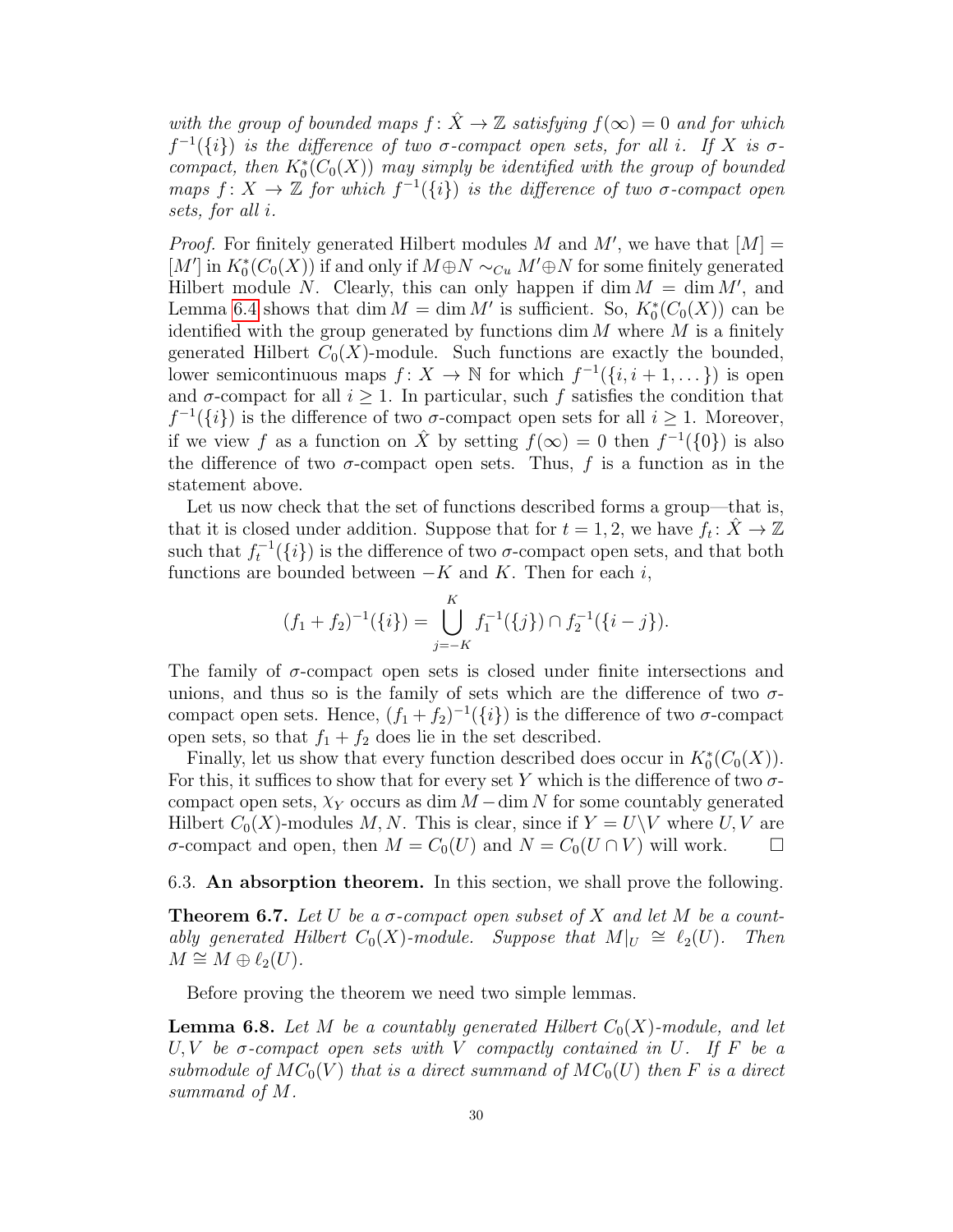*Proof.* Let us show that every  $m \in M$  decomposes into the sum of one element in F and one in  $F^{\perp}$ . Let  $\lambda \in C_0(U)$  be such that  $\lambda(x) = 1$  on V. Then  $m = m(1 - \lambda) + m\lambda$ . The first summand is orthogonal to  $HC_0(V)$ , whence belongs to  $F^{\perp}$ . The second summand belongs to  $HC_0(U)$ , and since F is complemented in  $HC_0(U)$ , decomposes into the sum of an element in F and one in  $F^{\perp}$ . <sup>⊥</sup>.

<span id="page-30-0"></span>**Lemma 6.9.** Let M be a countably generated Hilbert  $C_0(X)$ -module, let  $(M_i)_{i=1}^{\infty}$ be a sequence of pairwise orthogonal, countably generated, such that  $M_i + M_i^{\perp} =$ M for all i. Suppose that for a sequence of generators  $(\xi_i)_{i=1}^{\infty}$  of M we have that the series  $\sum_{k=1}^{\infty} \xi_i^k$  is convergent for all i, where  $\xi_i^k$  denotes the projection of  $\xi_i$  onto  $M_k$ . Then the submodule  $\overline{\sum_{k=1}^{\infty} M_k}$  is a direct summand of M.

*Proof.* It is easily verified that the vector  $\xi_i - \sum_{k=1}^{\infty} \xi_i^k$  is orthogonal to  $M_k$  for all k. Thus,  $\xi_i - \sum_{k=1}^{\infty} \xi_i^k$  is orthogonal to  $\overline{\sum_{k=1}^{\infty} M_k}$ . This shows that each of the vectors  $\xi_i$  can be decomposed in a sum of an element in  $\overline{\sum_{k=1}^{\infty} M_k}$  and one orthogonal to  $\overline{\sum_{k=1}^{\infty} M_k}$ . Taking linear combinations and passing to limits we get the same for all the vectors of  $M$ .

*Proof of Theorem [6.7.](#page-29-1)* It is enough to show that  $\ell_2(U)$  is isomorphic to a direct summand of M, for if  $M \cong M' \oplus \ell_2(U)$  then adding  $\ell_2(U)$  on both sides we get  $M \oplus \ell_2(U) \cong M' \oplus \ell_2(U) \oplus \ell_2(U) \cong M' \oplus \ell_2(U) \cong M$ .

Let  $(V_i)_{i=1}^{\infty}$  be an increasing sequence of open sets compactly contained in U and such that  $U = \bigcup_i V_i$ . Let  $(\xi_i)_{i=1}^{\infty}$  be a sequence of generators of M. We modify these generators as follows: define  $\tilde{\xi}_i = \xi_i(1 - \lambda_i)$ , where  $\lambda_i \in C_0(U)$  is equal to 1 on  $V_i$ . The new vectors  $\xi_i$  satisfy that  $\xi_j \perp MC_0(V_i)$  if  $i \leq j$ , and M is spanned by  $\{\xi_1, \xi_2, \dots\} \cup MC_0(U)$ .

Let us identify  $MC_0(U)$  with  $\ell_2(U)$ . We have that  $\ell_2(U) \cong \bigoplus_{i=1}^{\infty} \ell_2(V_i)$ . Notice that by Lemma [6.8](#page-29-2) each of the modules  $\ell_2(V_i)$  is complemented in M. Choose an open set  $V_i$ . Consider the orthogonal projections of the vectors  $(\xi_j)_{j=1}^{\infty}$  onto  $\ell_2(V_i)$ . Only a finite number of them are non-zero. By further decomposing  $\ell_2(V_i)$  into a countable sum of submodules, all isomorphic to  $\ell_2(V_i)$ , we can choose one of those summands such that the projections of all the vectors  $(\tilde{\xi}_j)_{j=1}^{\infty}$  onto that summand have norm at most  $\frac{1}{2^i}$  (and only finitely many are non-zero). Denote this submodule by  $M_i$ . Performing this construction for every *i* we obtain a sequence of sumbmodules  $(M_i)_{i=1}^{\infty}$  of  $MC_0(U)$ , such that  $M_i \cong \ell_2(V_i)$  and  $M_i$  is complemented in M for all i, and the series  $\sum_i \tilde{\xi}_j^i$ , of projections of the vectors  $\xi_j$  onto the  $M_i$ 's, is convergent for all j. This is also true for all the vectors in  $MC_0(U)$ , since by construction  $\overline{\sum_{i=1}^{\infty} M_i}$  is complemented in  $MC_0(U)$ . It follows by Lemma [6.9](#page-30-0) that  $\overline{\sum_{i=1}^{\infty} M_i}$  is complemented in M. Since  $M_i \cong \ell_2(V_i)$  for all i, we have  $\overline{\sum_{i=1}^{\infty} M_i} \cong \ell_2(U)$ . This completes the proof.  $\Box$ 

**Corollary 6.10.** Let M and N be  $C_0(X)$ -modules such that  $M|_U \cong N|_U \cong$  $\ell_2(U)$  and let  $\phi: M|_{X\setminus U} \to N|_{X\setminus U}$  be an isomorphism of Hilbert modules. Then there is  $\psi \colon M \to N$ , isomorphism of Hilbert modules, such that  $\psi|_{X\setminus U} = \phi$ .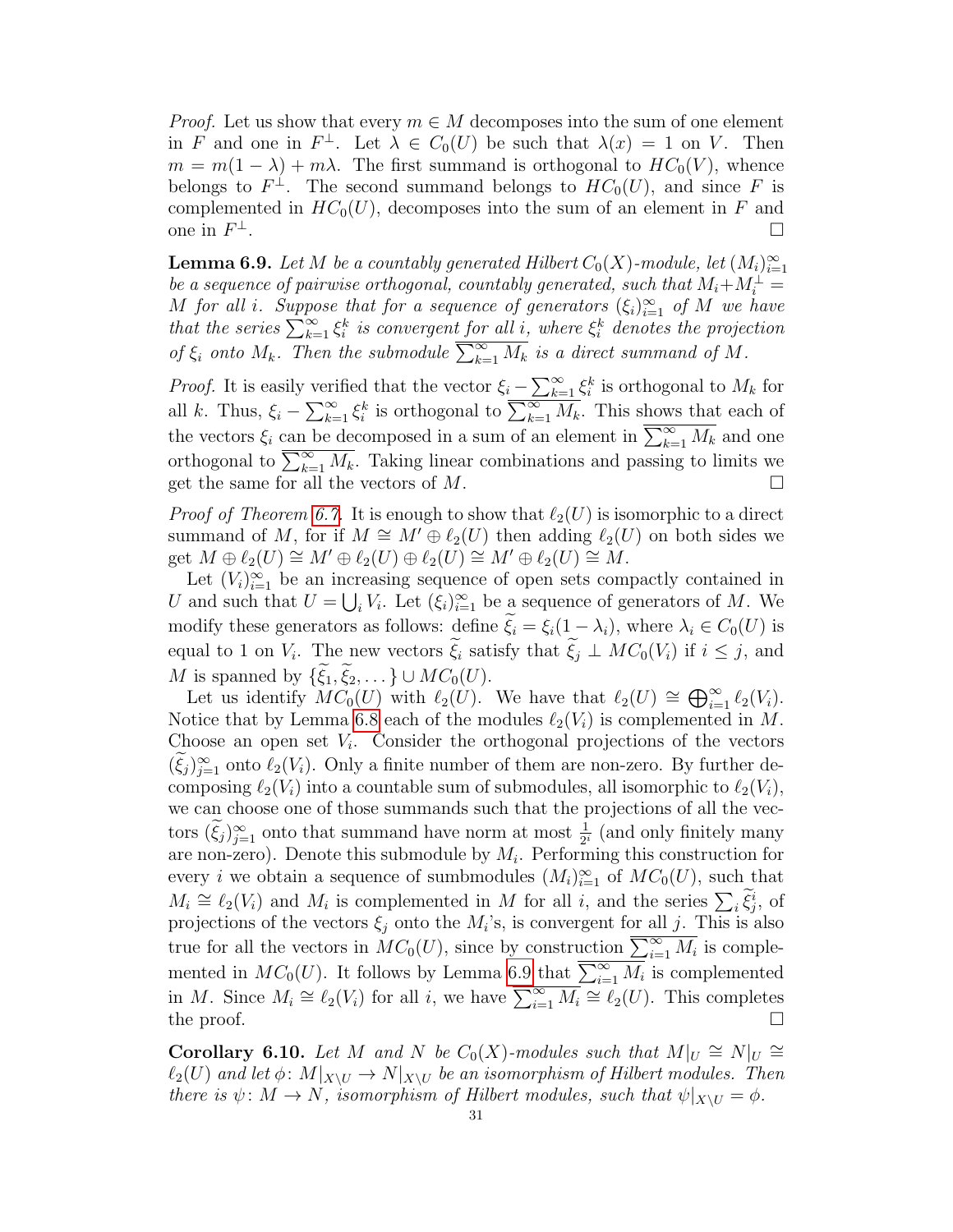*Proof.* By Theorem [6.7,](#page-29-1) we have  $M = M' \oplus L$  where  $L \cong \ell_2(U)$ . It follows that the isomorphism

$$
M = M' \oplus L \cong M' \oplus L \oplus \ell_2(U) = M \oplus \ell_2(U)
$$

fixes  $M|_{X\setminus U}$ .

By [\[3,](#page-31-12) Theorem 2], we have an isomorphism

$$
\psi'\colon M\oplus \ell_2(U)\to N\oplus \ell_2(U),
$$

such that  $\psi'|_{X\setminus U} = \phi$ . Combining this with isomorphisms which fix  $M|_{X\setminus U}$ and  $N|_{X\setminus U}$  gives

$$
\psi \colon M \to M \oplus \ell_2(U) \to N \oplus \ell_2(U) \to N
$$

such that  $\psi|_{X\setminus U} = \phi$ .

*Remark* 6.11. By [\[6,](#page-31-3) Théorème 5], whenever X has finite dimension, the condition  $M|_U \cong \ell_2(U)$  is the same as dim  $M|_U = \infty$ . However, by [\[6,](#page-31-3) Corollaire 1 after Théorème 6, this is not the case when X has infinite dimension. This last corollary confirms [\[8,](#page-31-5) Conjecture 1] in the case that A there is closed. It also generalizes [\[9,](#page-31-6) Proposition 12] in two ways: first, it drops the restriction that dim  $M$  has finite range; second, it is the best possible generalization to the situation that  $X$  is not finite dimensional (there, we must require that  $M|_U \cong \ell_2(U)$  and not simply that dim  $M|_U = \infty$ ).

#### **REFERENCES**

- <span id="page-31-10"></span>[1] N. P. Brown and A. Ciuperca. Isomorphism of Hilbert modules over stably finite  $C^*$ algebras. J. Funct. Anal., 257(1):332–339, 2009.
- <span id="page-31-1"></span>[2] A. Ciuperca and G. A. Elliott. A remark on invariants for  $C^*$ -algebras of stable rank one. Int. Math. Res. Not. IMRN, (5):Art. ID rnm 158, 33, 2008.
- <span id="page-31-12"></span>[3] A. Ciuperca, L. Robert, and L. Santiago. The Cuntz semigroup of ideals and quotients and a generalized Kasparov stabilization theorem. J. Operator Theory, 64(1):155–169, 2010.
- <span id="page-31-0"></span>[4] K. T. Coward, G. A. Elliott, and C. Ivanescu. The Cuntz semigroup as an invariant for C ∗ -algebras. J. Reine Angew. Math., 623:161–193, 2008.
- <span id="page-31-11"></span>[5] J. Cuntz. Dimension functions on simple  $C^*$ -algebras. *Math. Ann.*, 233(2):145–153, 1978.
- <span id="page-31-3"></span>[6] J. Dixmier and A. Douady. Champs continus d'espaces hilbertiens et de  $C^*$ -algèbres. Bull. Soc. Math. Fr., 91:227–284, 1963.
- <span id="page-31-4"></span>[7] M. J. Dupré. Classifying Hilbert bundles. J. Functional Analysis, 15:244–278, 1974.
- <span id="page-31-5"></span>[8] M. J. Dupré. Hilbert bundles with infinite dimensional fibres. In Recent advances in the representation theory of rings and  $C^*$ -algebras by continuous sections (Sem., Tulane Univ., New Orleans, La., 1973), pages 165–176. Mem. Amer. Math. Soc., No. 148. Amer. Math. Soc., Providence, R.I., 1974.
- <span id="page-31-6"></span>[9] M. J. Dupré. Classifying Hilbert bundles. II. J. Functional Analysis, 22(3):295–322, 1976.
- <span id="page-31-2"></span>[10] G. A. Elliott and A. S. Toms. Regularity properties in the classification program for separable amenable  $C^*$ -algebras. Bull. Amer. Math. Soc.  $(N.S.), 45(2):229-245, 2008.$
- <span id="page-31-8"></span>[11] A. Hatcher. Algebraic topology. Cambridge University Press, Cambridge, 2002.
- <span id="page-31-9"></span>[12] D. Husemöller. Fibre bundles, volume 20 of Graduate Texts in Mathematics. Springer-Verlag, New York, third edition, 1994.
- <span id="page-31-7"></span>[13] B. Jacob. On perturbations of continuous maps. arXiv preprint math.GN/0910.0824, 2009.